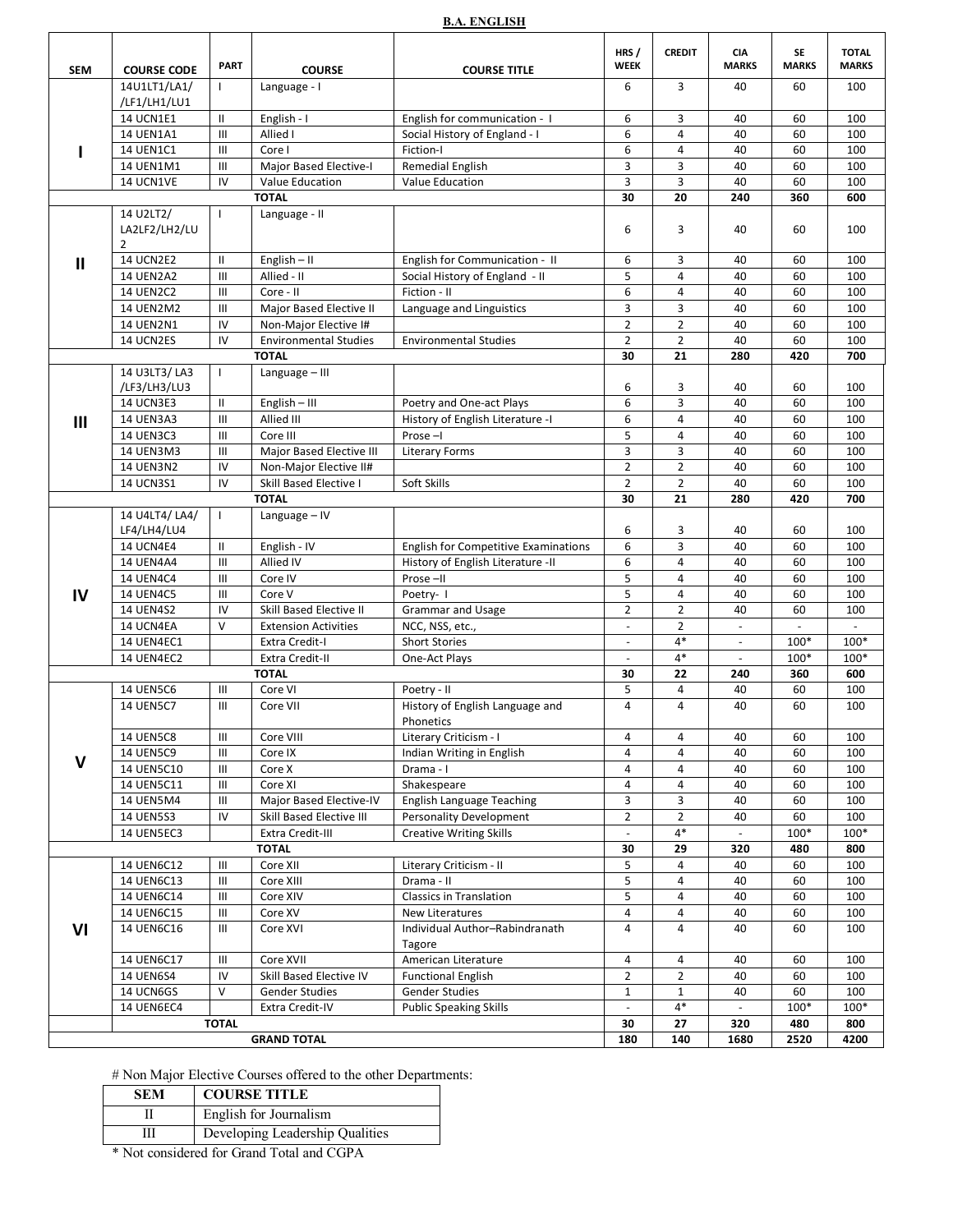# **SEMESTER-I : PART II ENGLISH – PAPER - I ENGLISH FOR COMMUNICATION - I**

**Course Code : 14UCN1E1** Max. Marks : 100 **Hours/Week : 6 Internal Marks : 40 Credits : 3 External Marks : 60**

### **Objectives:**

- To introduce the learners to various aspects of prose writing.
- To help the students appreciate the literary values.
- To familiarize the students with the major writers' writing in English and their works.

### **Unit-I 18 hours**

|                 | 18 hours |
|-----------------|----------|
| - A.G. Gardiner |          |
| Helen Keller    |          |
|                 |          |

| 3. Spoken English and Broken English | G. B. Shaw      |
|--------------------------------------|-----------------|
| 4. My Financial Career               | Stephen Leacock |

### **Unit-III 18 hours**

| 5. The Diamond Necklace    | Guy de Maupassant        |
|----------------------------|--------------------------|
| 6. The Ant and Grasshopper | William Somerset Maugham |

### **Unit-IV 18 hours**

7. The White Flower **1988** - R.K.Narayan 8. The Land Where There Were No Old Men - Jean Ure

# **Unit-V 18 hours**

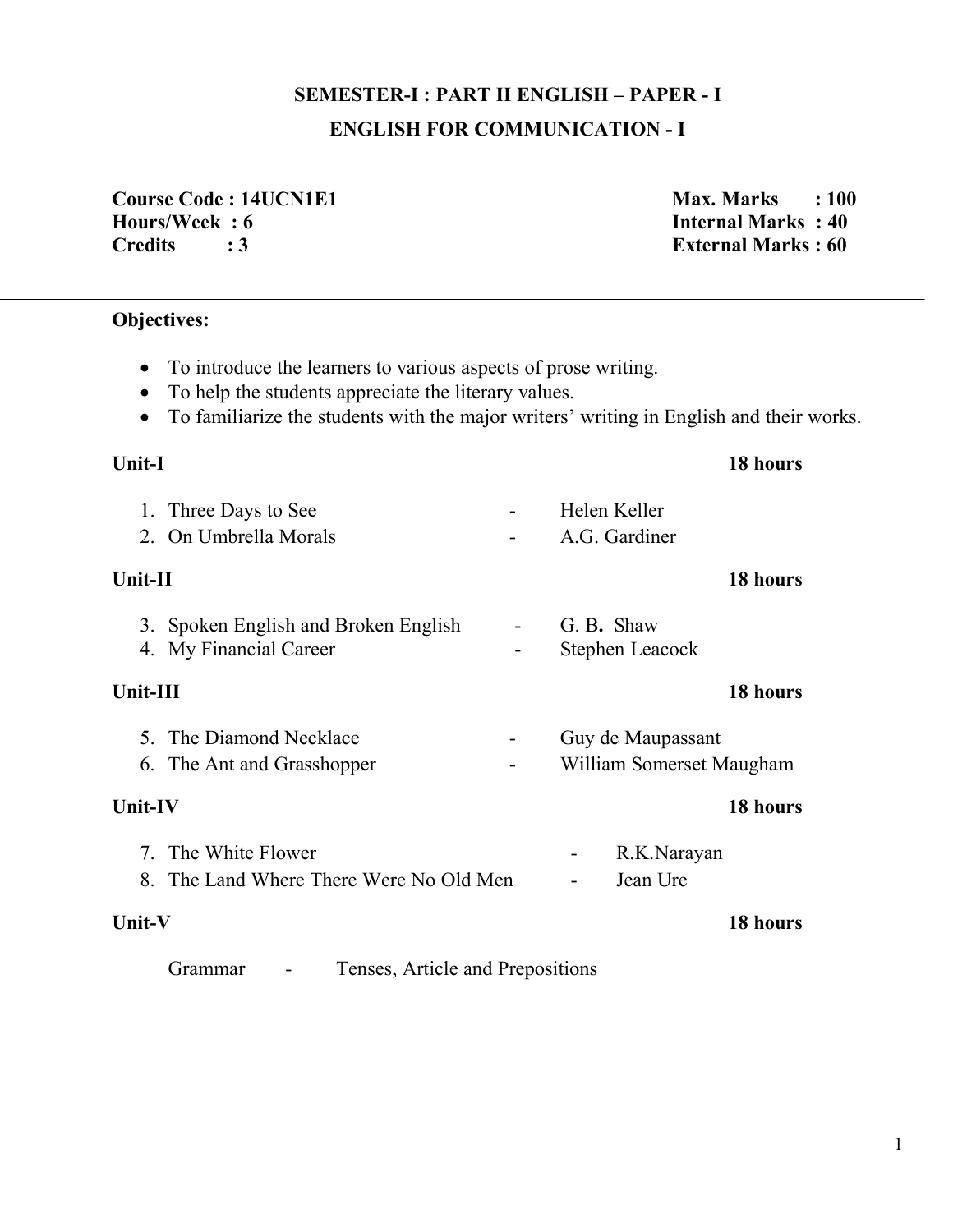# **SEMESTER-I : ALLIED - I SOCIAL HISTORY OF ENGLAND I**

| <b>Course Code: 14 UEN1A1</b><br>Hours/week: 6<br><b>Credits</b><br>$\div 4$                                                                                                    | <b>Max. Marks</b><br>: 100<br><b>Internal Marks: 40</b><br><b>External Marks: 60</b> |
|---------------------------------------------------------------------------------------------------------------------------------------------------------------------------------|--------------------------------------------------------------------------------------|
| <b>Objectives:</b>                                                                                                                                                              |                                                                                      |
| To impart the knowledge of various features of socio-political history of England in order<br>that the learner would appreciate them as shaping forces of the writers thinking. |                                                                                      |
| Unit I:                                                                                                                                                                         | 18 hours                                                                             |
| Medieval England<br>Feudalism – Medieval Church – The Black Death<br>Peasants' Revolt – Social Life                                                                             |                                                                                      |
| Unit II:                                                                                                                                                                        | 18 hours                                                                             |
| <b>Tudor England</b><br>The Renaissance – The Reformation                                                                                                                       |                                                                                      |
| Unit III:                                                                                                                                                                       | 18 hours                                                                             |
| The Age of Stuarts<br>The Civil War and the Cromwellian Revolution                                                                                                              |                                                                                      |
| Unit IV:                                                                                                                                                                        | 18 hours                                                                             |
| The Restoration,<br>The Glorious Revolution<br>The Restoration Theatre                                                                                                          |                                                                                      |
| Unit V:<br>The Age of Queen Anne                                                                                                                                                | 18 hours                                                                             |
| <b>Prescribed Book:</b><br>Introduction to the Social History of England<br>Author: A.G.Xavier                                                                                  |                                                                                      |
| <b>Books for References:</b><br>1. G.M Trevelyan: English Social History<br>2. M.V.Subramanyan: Social History of England                                                       |                                                                                      |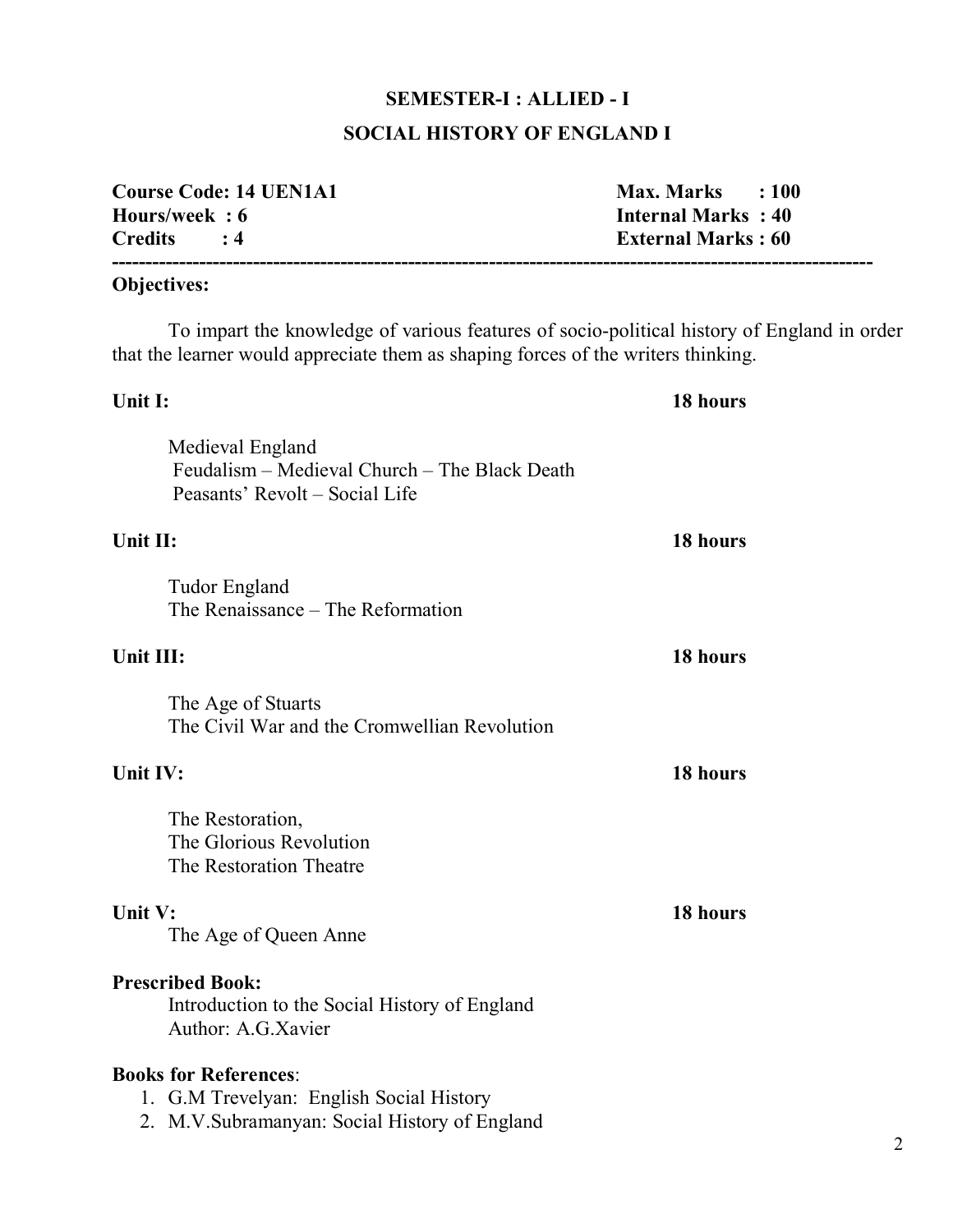#### **SEMESTER-I : CORE I**

#### **FICTION – I**

| <b>Course Code: 14 UEN1C1</b> | <b>Max.Marks</b>          | $\pm 100$ |
|-------------------------------|---------------------------|-----------|
| Hours/Week : 6                | <b>Internal Marks: 40</b> |           |
| <b>Credits</b>                | <b>External Marks: 60</b> |           |

#### **Objectives:**

- To help the students appreciate the literary value of imaginative literature in terms of plot, characterization, the studying of social and moral purposes .
- The students are to be given an opportunity to compare and contrast the novelist's aspects as drawn up against the English and varied cultural backdrops.

# **Unit I** 18 hours Saki - The Open Window Oscar Wilde - The Model Millionaire **Unit II** 18 hours William Somerset Maugham - The Verger O' Henry **-** The Gift of the Magi **Unit III** 18 hours Walter Scott **-** Kenilworth **Unit IV 18 hours**  Jane Austen **-** Emma **Unit V 18 hours**  Charles Dickens - A Tale of Two Cities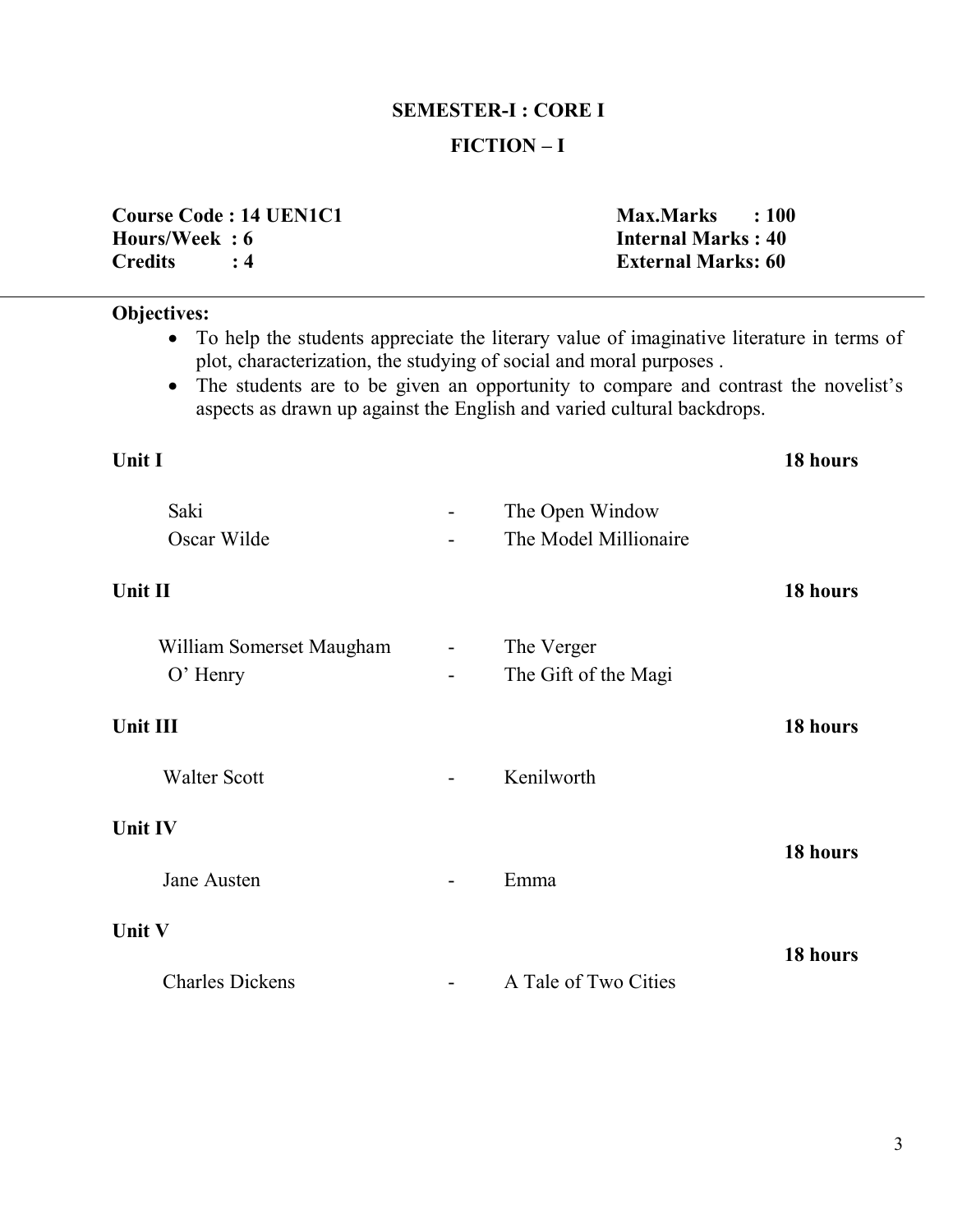#### **SEMESTER-I : MAJOR BASED ELECTIVE - I**

### **REMEDIAL ENGLISH**

| <b>Course Code:</b> | <b>14 UEN1M1</b> | Max.Marks : 100           |  |
|---------------------|------------------|---------------------------|--|
| Hours/Week: 3       |                  | <b>Internal Marks: 40</b> |  |
| Credits : 3         |                  | <b>External Marks: 60</b> |  |

#### **Objectives:**

- To impart oral and written communication skills.
- To enable the students to learn grammar in a perspective way.

| Unit I          |                                                                   | 9 hours |
|-----------------|-------------------------------------------------------------------|---------|
| $\mathbf{1}$ .  | Tenses – Forms and uses                                           |         |
| 2.              | Use of modals and other auxiliaries                               |         |
| 3 <sub>1</sub>  | Agreement of subject with the verb                                |         |
| Unit II         |                                                                   | 9 hours |
| 1.              | Active voice and Passive voice                                    |         |
| $2_{-}$         | Articles                                                          |         |
| <b>Unit III</b> |                                                                   | 9 hours |
| 1.              | Prepositions                                                      |         |
| 2.              | Adverbs                                                           |         |
| <b>Unit IV</b>  |                                                                   | 9 hours |
| 1.              | Question forms $-WH$ – questions, Yes/No questions, tag questions |         |
| 2.              | Conditionals                                                      |         |
| Unit V          |                                                                   | 9 hours |
| $\mathbf{1}$ .  | Relative clauses                                                  |         |
| 2.              | Simple, Compound and Complex sentences                            |         |
|                 | <b>Prescribed Book:</b>                                           |         |

1. F.T. Wood: A Remedial English Grammar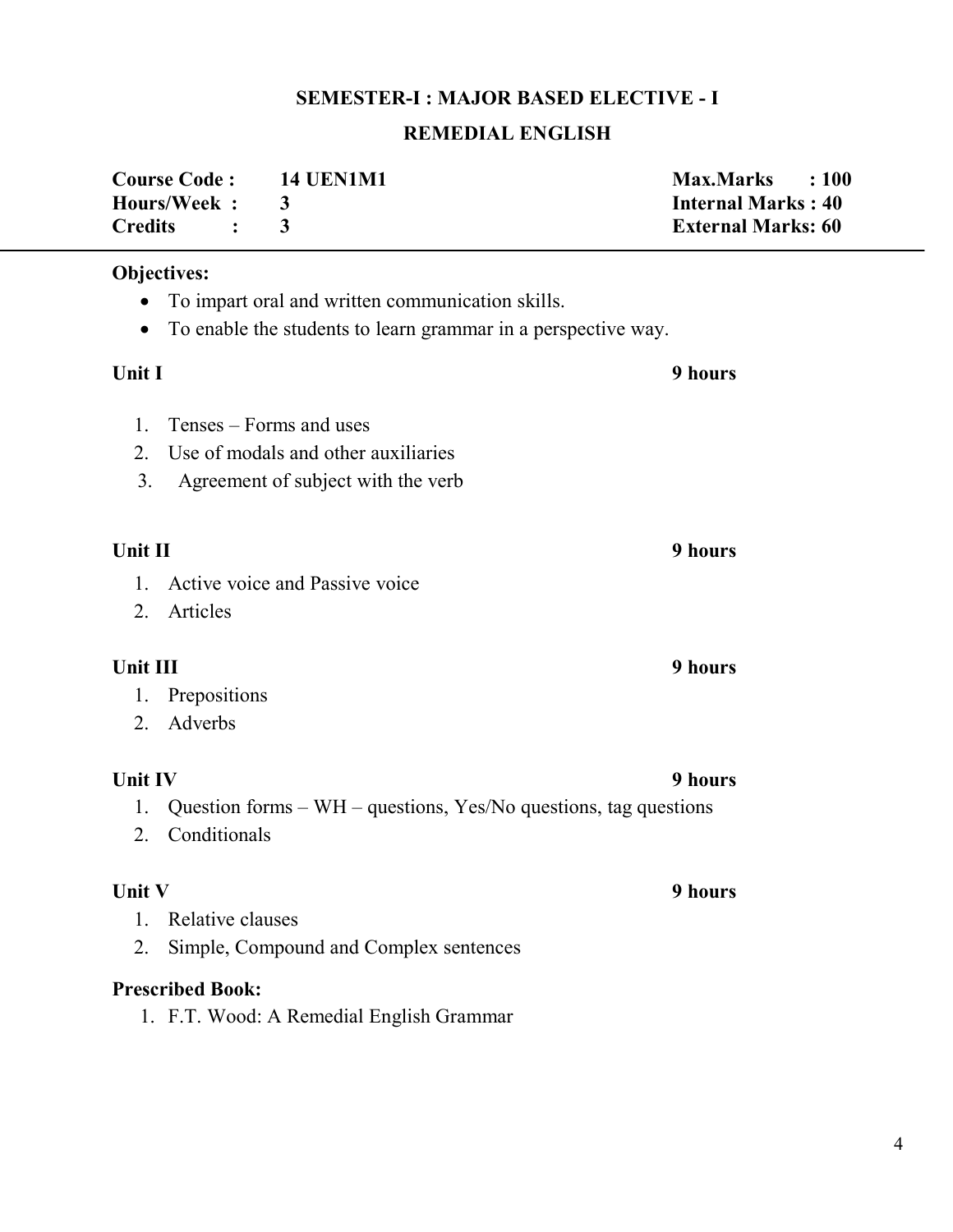### **SEMESTER-I - VALUE EDUCATION**

### **VALUE EDUCATION**

**Course Code : 14 UCN1VE** Max. Marks : 100<br> **Hours/Week : 3** Internal Marks : 40 **Hours/Week : 3**<br>Credits : 3 **Internal Marks : 40**<br>External Marks: 60

**External Marks: 60**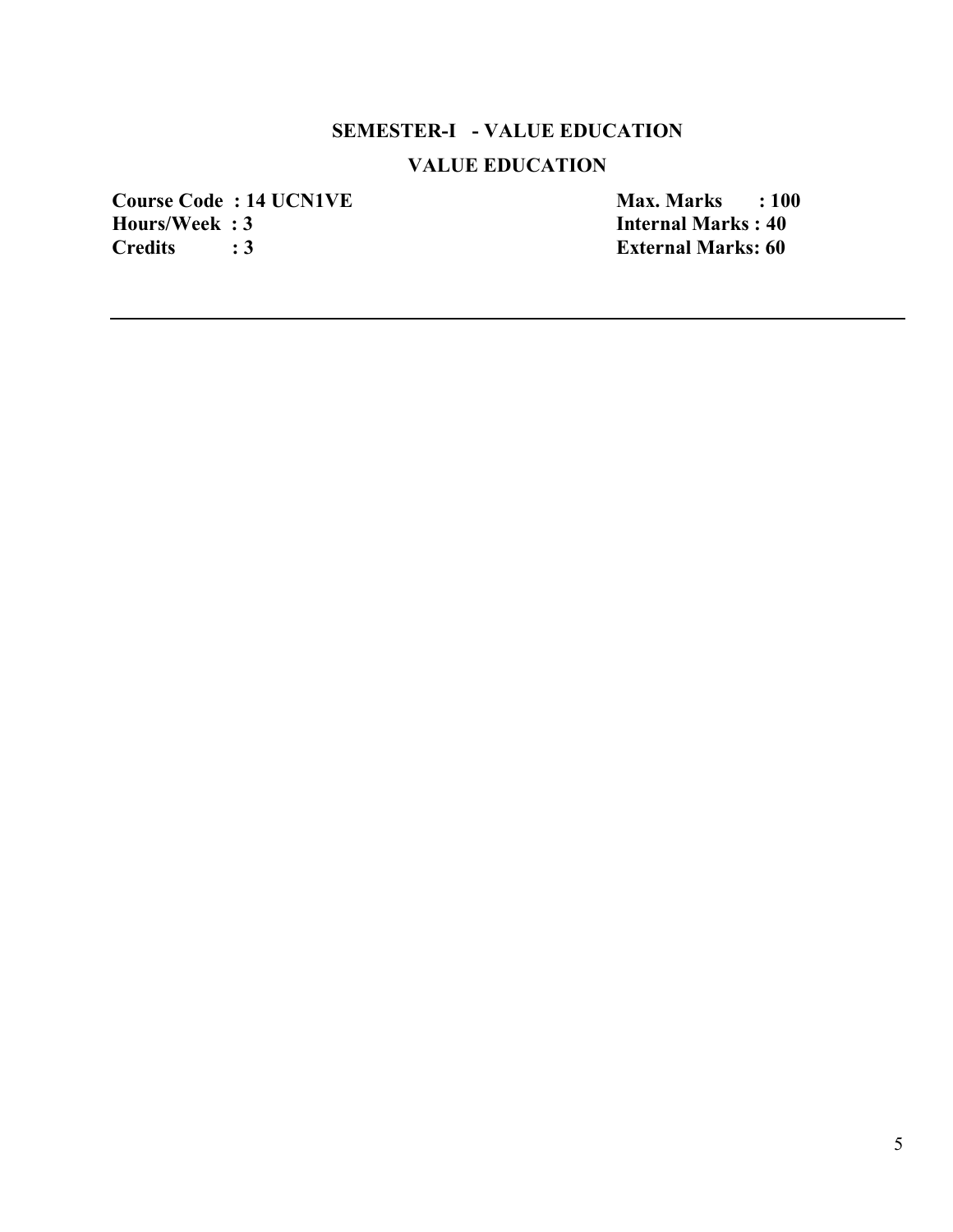# **SEMESTER II : PART II ENGLISH – PAPER II ENGLISH FOR COMMUNICATION - II**

**Course Code : 14 UCN2E2** Max.Marks : 100<br> **Hours/Week : 6 Max.Marks : 40 Credits : 3 External Marks: 60**

**Internal Marks : 40** 

#### **Objectives:**

- To introduce the learners to various aspects of prose writing.
- To help the students appreciate the literary values.
- To familiarize the students with the major writers' writing in English and their works.

#### **Unit-I 18 hours**

| 1. I Have a Dream                 | 2. My Vision for India                                       | $\blacksquare$                      | Martin Luther King<br>A.P.J. Abdul Kalam |          |
|-----------------------------------|--------------------------------------------------------------|-------------------------------------|------------------------------------------|----------|
| Unit-II                           |                                                              |                                     |                                          | 18 hours |
| 3. Spoon Feeding<br>4. Forgetting |                                                              |                                     | W.R. Inge<br>Robert Lynd                 |          |
| Unit-III                          |                                                              |                                     |                                          | 18 hours |
|                                   | 5. The Face of Judas Iscariot<br>6. Two Gentle Men of Verona |                                     | Bonnie Chamberlain<br>A. J. Cronin       |          |
| Unit-IV                           |                                                              |                                     |                                          | 18 hours |
| 7. Three Questions                | 8. The Truth About Pyecraft                                  | $\blacksquare$<br>$\qquad \qquad -$ | Leo Tolstoy<br>H.G. Wells                |          |
| Unit-V                            |                                                              |                                     |                                          | 18 hours |
| Grammar                           |                                                              |                                     | Voices and Question Tags.                |          |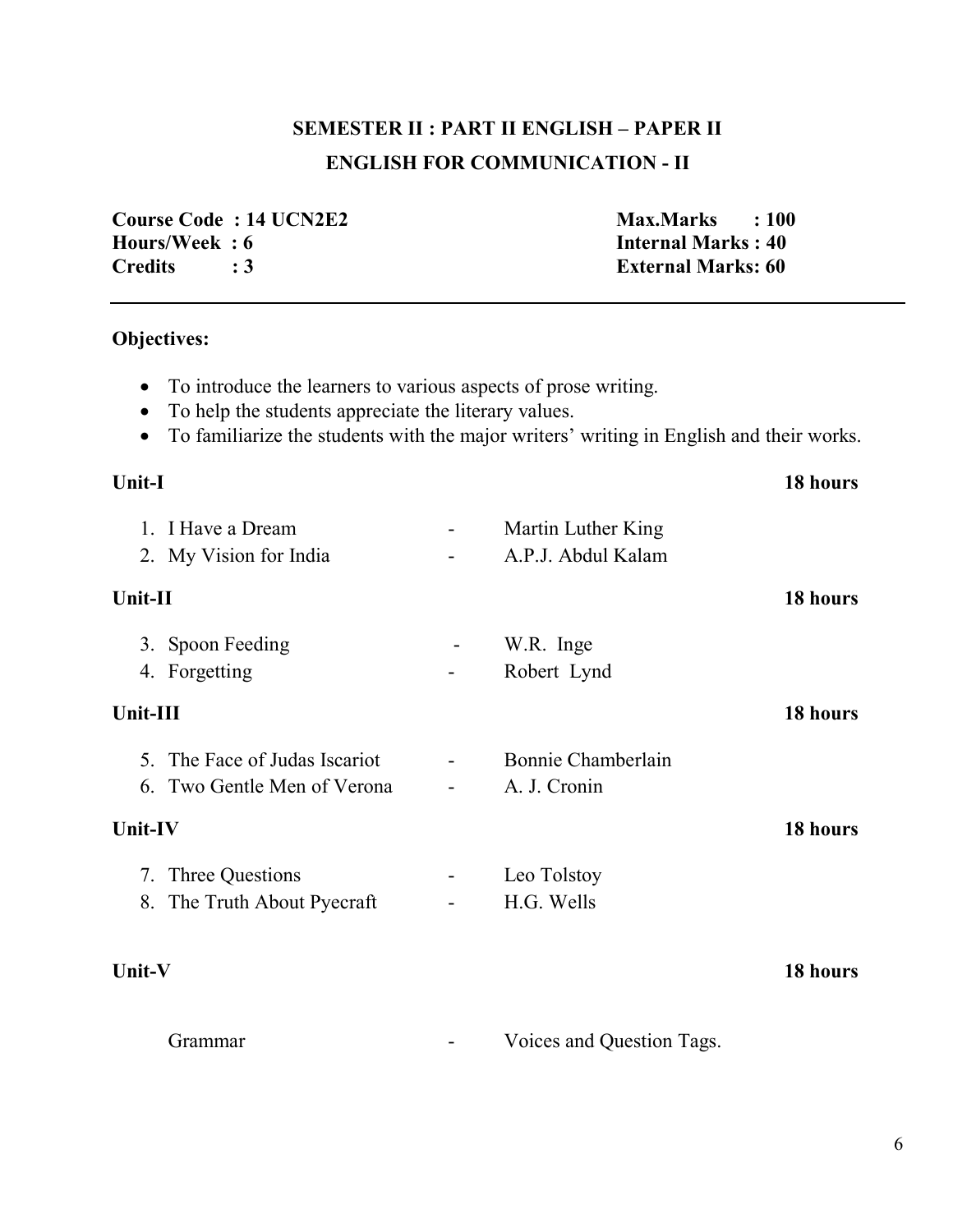# **SEMESTER-II : ALLIED– III SOCIAL HISTORY OF ENGLAND - II**

|                | <b>Course Code: 14 UEN2A2</b> | <b>Max.Marks</b><br>$\therefore$ 100 |
|----------------|-------------------------------|--------------------------------------|
| Hours/Week: 5  |                               | <b>Internal Marks: 40</b>            |
| <b>Credits</b> |                               | <b>External Marks: 60</b>            |

#### **Objectives:**

To impart the knowledge of various features of socio-political history of England in order that the learner would appreciate them as shaping forces of the writers thinking.

| <b>Unit I:</b> The Age of Enlightenment                                                                        | 15 hours |
|----------------------------------------------------------------------------------------------------------------|----------|
| Unit II: The Agrarian Revolution<br>The Industrial Revolution<br>The Impact of French Revolution               | 15 hours |
| <b>Unit III: Humanitarian Movements</b>                                                                        | 15 hours |
| Unit IV: The Victorian Age<br><b>Reform Bills</b><br><b>Transport and Communication</b><br>Education, Religion | 15 hours |
| Unit V: The $20^{th}$ Century – The World Wars<br><b>Welfare Movements</b>                                     | 15 hours |
| <b>Prescribed Book:</b>                                                                                        |          |
| A.G. Xavier: Introduction to the Social History of England                                                     |          |

## **Books for References**:

- 1. G.M Trevelyan: English Social History
- 2. M.V. Subramanian: Social History of England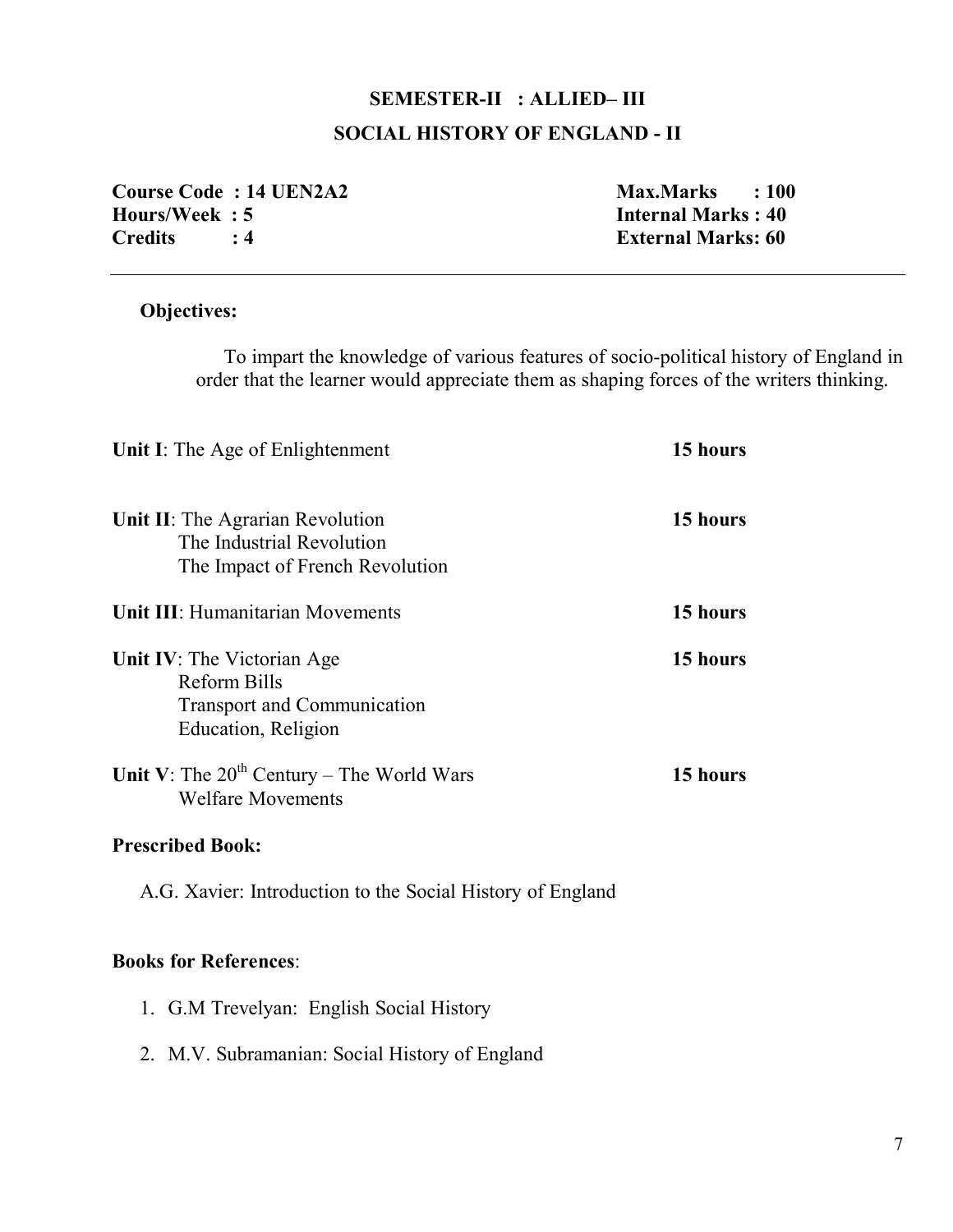#### **SEMESTER-II : CORE – II**

#### **FICTION – II**

|                | <b>Course Code: 14 UEN2C2</b> | <b>Max. Marks</b>         | $\therefore 100$ |
|----------------|-------------------------------|---------------------------|------------------|
| Hours/Week: 6  |                               | <b>Internal Marks: 40</b> |                  |
| <b>Credits</b> |                               | <b>External Marks: 60</b> |                  |

### **Objectives:**

- To help the students appreciate the literary value of imaginative literature in terms of plot, characterization, the studying of social and moral purposes .
- The students are to be given an opportunity to compare and contrast the novelist's aspects as drawn up against the English and varied cultural backdrops.

| Unit I              |                              |                       | 18 hours |
|---------------------|------------------------------|-----------------------|----------|
| R.K. Narayan        | $\qquad \qquad \blacksquare$ | Half a Rupee Worth    |          |
| Khuswant Singh      | $\qquad \qquad \blacksquare$ | Mark of Vishnu        |          |
| Ruskin Bond         |                              | A Thief's Story       |          |
| Unit II             |                              |                       | 18 hours |
| Leo Tolstoy         | $\overline{\phantom{a}}$     | Three Hermits         |          |
| Katherine Mansfield | -                            | A Cup of Tea          |          |
| H.H. Munroe         |                              | The Story Teller      |          |
| Unit III            |                              |                       | 18 hours |
| Thomas Hardy        |                              | Mayor of Casterbridge |          |
| <b>Unit IV</b>      |                              |                       | 18 hours |
| Mulk Raj Anand      |                              | Untouchable           |          |
| Unit V              |                              |                       | 18 hours |
| William Golding     |                              | Lord of the Flies     |          |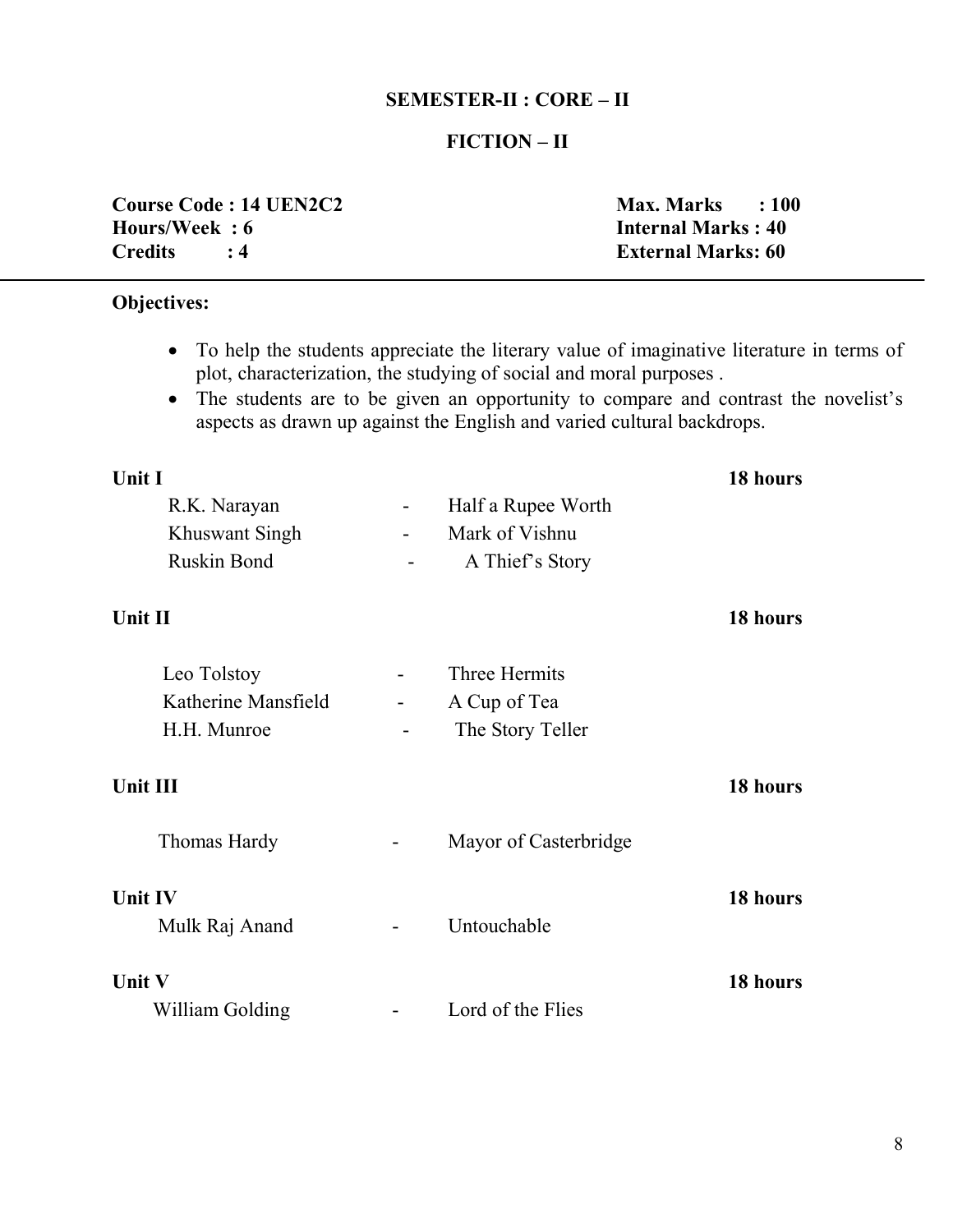#### **SEMESTER-II : MAJOR BASED ELECTIVE- II**

### **LANGUAGE AND LINGUISTICS**

|                | <b>Course Code: 14 UEN2M2</b> | $Max. Marks$ : 100        |
|----------------|-------------------------------|---------------------------|
| Hours/Week: 3  |                               | <b>Internal Marks: 40</b> |
| <b>Credits</b> |                               | <b>External Marks: 60</b> |

### **Objectives:**

- To make the students understand the Historical and sociological factors in the growth of English Language.
- To make the students realize the numerical changes in phonological, morphological, syntactical, semantic and those in spelling.

| Unit I:                                                       | 9 hours |
|---------------------------------------------------------------|---------|
| The Origins of Language<br>The Development of Writing         |         |
| Unit II:                                                      | 9 hours |
| The Properties of Language<br>Morphology                      |         |
| Unit III:<br>Phrases Clauses and Sentences: Grammar<br>Syntax | 9 hours |
| Unit IV:                                                      | 9 hours |
| Semantics<br>Language and Machines                            |         |
| Unit V:                                                       | 9 hours |
| Language Varieties<br>Language, Society and Culture           |         |
| <b>Prescribed Book:</b>                                       |         |

George Yule. The Study of Language. Cambridge: Cambridge University Press, 1996.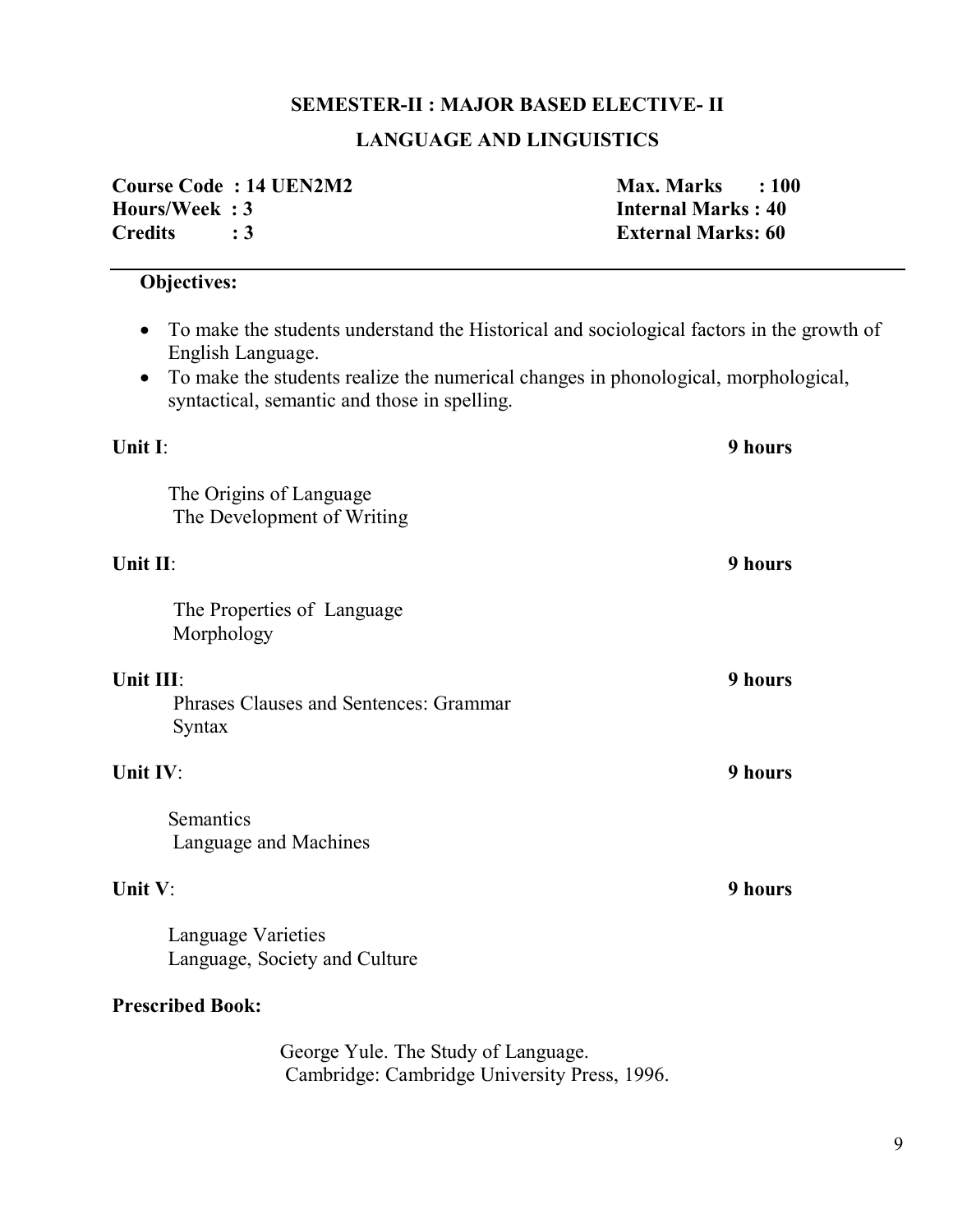### **SEMESTER II : NON-MAJOR ELECTIVE - I**

#### **ENGLISH FOR JOURNALISM**

**Course Code: 14UEN2N1 Max.Marks : 100 Hours/Week: 2 Internal Marks : 40 Credits : 2 External Marks: 60**

#### **Objectives:**

- To provide knowledge about knowledge and Journalism.
- To help students acquire hands-on experience in reporting, editing and other aspects of Journalism.

| <b>Unit I</b> |                                                                       | <b>6 hours</b> |
|---------------|-----------------------------------------------------------------------|----------------|
| Unit II       | Introduction to Journalism                                            | <b>6</b> hours |
|               | Reporting                                                             |                |
|               | News Agencies                                                         |                |
|               | Unit III                                                              | <b>6 hours</b> |
|               | News Writing                                                          |                |
|               | Interviews                                                            |                |
|               | Unit IV                                                               | <b>6 hours</b> |
|               | Language for Journalism, Style, Leads, Kinds, Headline, Writing.      |                |
| Unit V        |                                                                       | <b>6 hours</b> |
|               | Editing                                                               |                |
|               | <b>Prescribed Book:</b>                                               |                |
|               | Mass Communication in India.                                          |                |
|               | Author: Keval J.Kumar                                                 |                |
|               | <b>Books for References:</b>                                          |                |
| 1.            | M.V. Kamath<br>The Journalist's Handbook.<br>$\overline{\phantom{a}}$ |                |
|               | Professional Journalism.<br>2. M.V. Kamath<br>$\blacksquare$          |                |

3. John Hohenberg - The Professional Journalist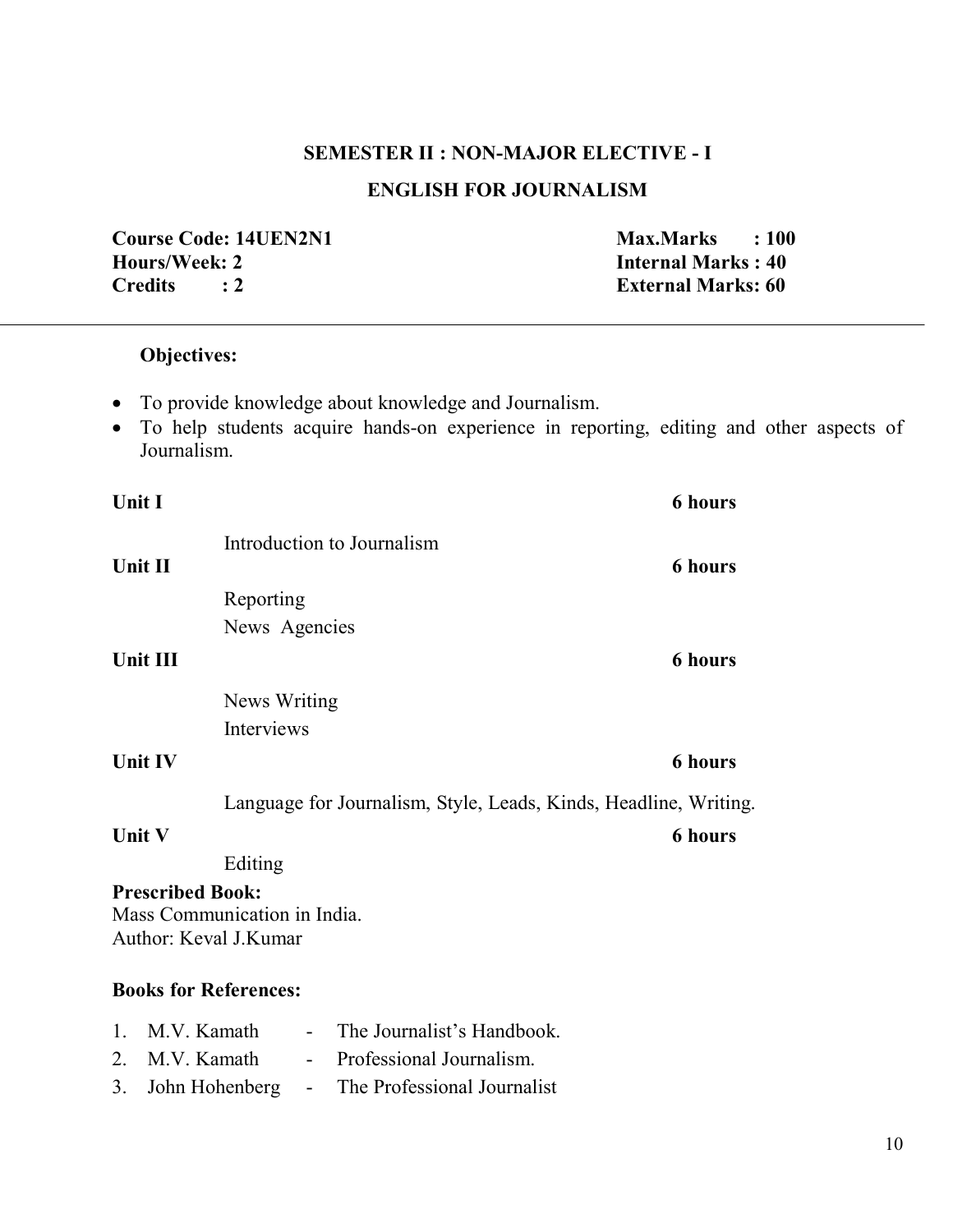#### **SEMESTER II** : **ENVIRONMENTAL STUDIES**

### **ENVIRONMENTAL STUDIES**

| Hours/Week: 2<br><b>Credits</b> | <b>Course Code: 14UCN2ES</b><br>$\cdot$ 2                                                                                                             | <b>Max. Marks</b><br>: 100<br><b>Internal Marks: 40</b><br><b>External Marks: 60</b> |  |
|---------------------------------|-------------------------------------------------------------------------------------------------------------------------------------------------------|--------------------------------------------------------------------------------------|--|
| Objectives:                     |                                                                                                                                                       |                                                                                      |  |
| $\bullet$<br>$\bullet$          | To make the students understand the importance of preserving Environment.<br>To make the students realize the necessary steps avoiding the pollution. |                                                                                      |  |
| Unit I                          |                                                                                                                                                       | <b>6</b> hours                                                                       |  |
|                                 | The Multidisciplinary Nature of Environmental Studies<br><b>Natural Resources</b>                                                                     |                                                                                      |  |
| Unit II                         |                                                                                                                                                       | <b>6</b> hours                                                                       |  |
| Ecosystem                       |                                                                                                                                                       |                                                                                      |  |
|                                 | Bio Diversity and its Conservation                                                                                                                    |                                                                                      |  |
| <b>Unit III</b>                 |                                                                                                                                                       | <b>6 hours</b>                                                                       |  |
|                                 | <b>Environmental Pollution</b>                                                                                                                        |                                                                                      |  |
| <b>Unit IV</b>                  |                                                                                                                                                       | <b>6 hours</b>                                                                       |  |
|                                 | Social Uses of Environment                                                                                                                            |                                                                                      |  |
| Unit V                          |                                                                                                                                                       | <b>6 hours</b>                                                                       |  |
| Field Work                      | Human Population and Environment                                                                                                                      |                                                                                      |  |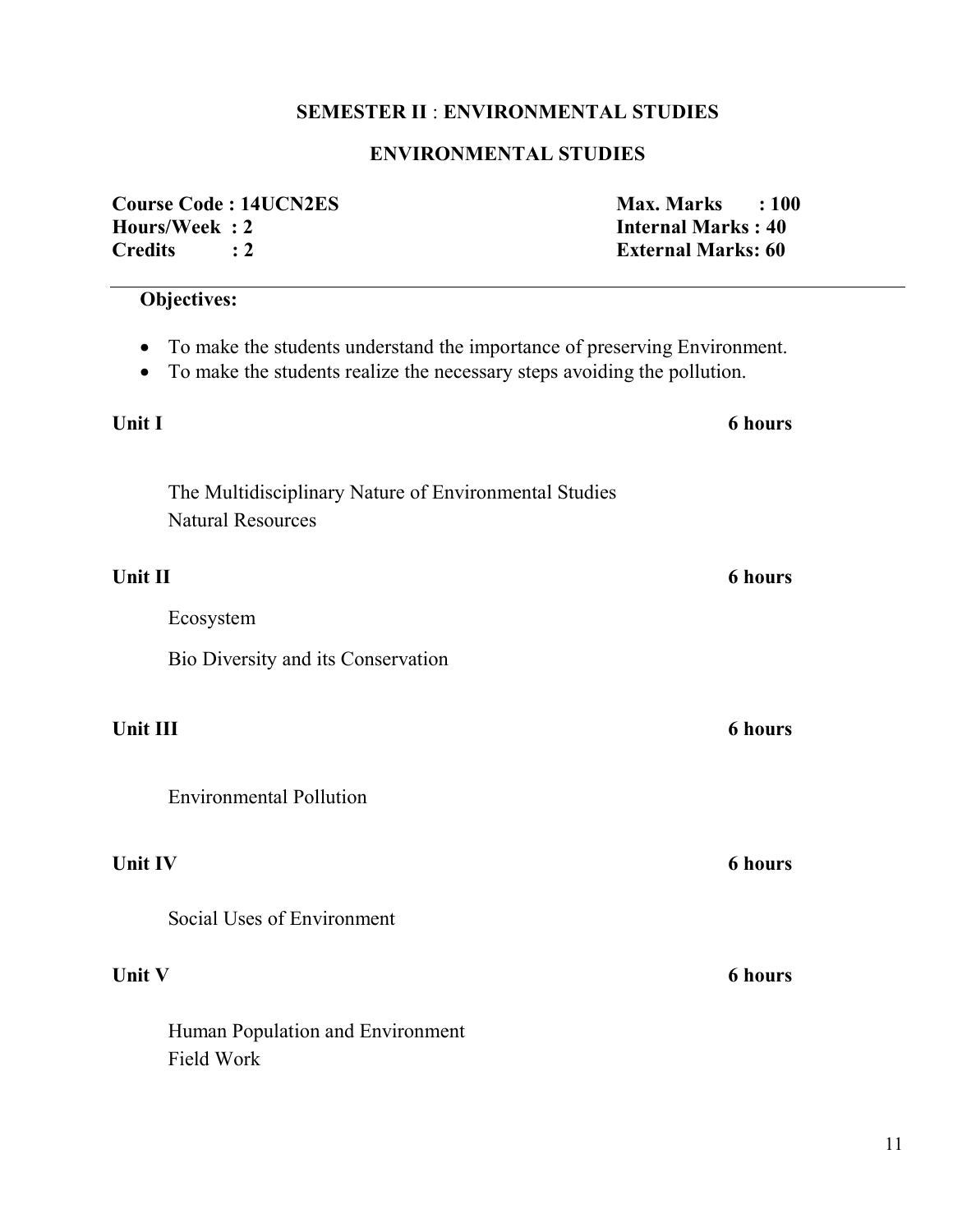### **SEMESTER III : PART II ENGLISH - PAPER III**

#### **POETRY AND ONE-ACT PLAYS**

**Course Code : 14UCN3E3** Max. Marks : 100 **Hours/Week: 6 Internal Marks: 40 Credits : 3 External Marks: 60** 

#### **Objectives:**

- To help the students appreciate the literary values.
- To familiarize the students with the major Poets' poems in English.
- To provide the learner with a prosodic knowledge of English Poetry

# **Unit-I (Poetry) 18 hours**  1. On His Blindness - John Milton 2. La Bella Dame Sans Merci - John Keats **Unit-II 18 hours**  3. O Captain! My Captain **Figure 2.1 Contained Automatic State Contained Automatic State Walt Whitman** 4. Stopping by Woods on a Snowy Evening - Robert Frost **Unit-III 18 hours**  5. The Soul's Prayer - Sarojini Naidu 6. The Epileptic **- Contract Executive Contract Executive Contract Contract Executive Contract Contract Contract Contract Contract Contract Contract Contract Contract Contract Contract Contract Contract Contract Contract C Drama – One-act plays Unit-IV 18 hours**  7. The King Who Limped - Monica Thorne 8. The Bishop's Candlesticks - Norman Mckinnel **Unit-V 18 hours**

| 9. The Proposal          | <b>Anton Chekov</b> |
|--------------------------|---------------------|
| 10. The Never Never Nest | Cedric Mount        |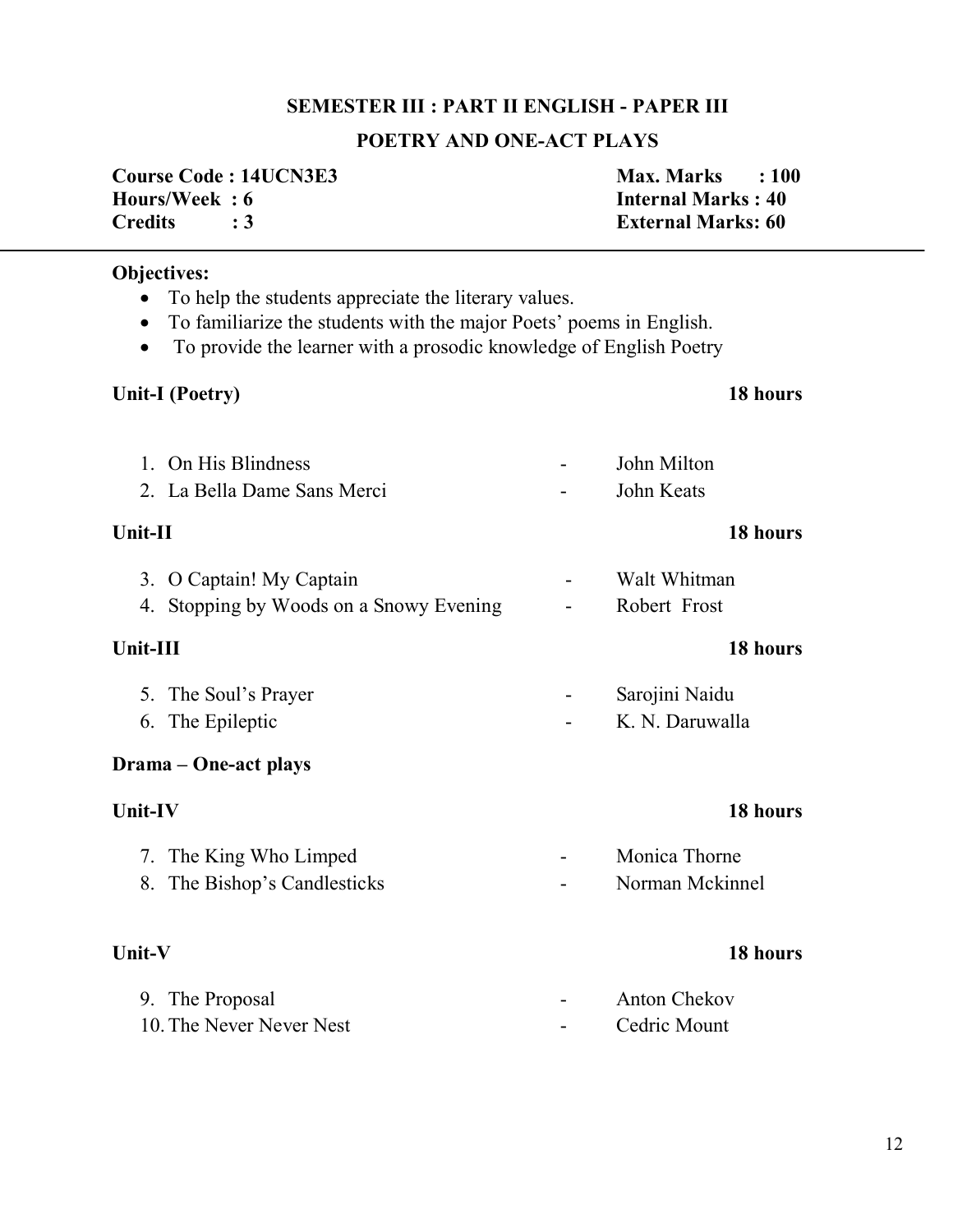# **SEMESTER III : ALLIED - III**

#### **HISTORY OF ENGLISH LITERATURE – I**

| <b>Course Code: 14UEN3A3</b> | <b>Max. Marks</b>         | $\pm 100$ |
|------------------------------|---------------------------|-----------|
| Hours/Week: 6                | <b>Internal Marks: 40</b> |           |
| <b>Credits</b>               | <b>External Marks: 60</b> |           |

#### **Objectives:**

- To provide knowledge about the social, political, religious and cultural aspects and events of the social life of England which finds literary expression in the works of the particular age or period?
- To give knowledge about the social or other reasons for the birth of a form or genre of literature and their respective special features and the evolution of the genius of the literary exponents of every age.

| Unit I: The Age of Chaucer - Chapters II $&$ III             | 18 hours |
|--------------------------------------------------------------|----------|
| <b>Unit II:</b> The Development of Drama - Chapters IV $&$ V | 18 hours |
| Unit III: The Age of Shakespeare- Chapters VI, VII & VIII    | 18 hours |
| Unit IV: The Age of Milton - Chapters IX $& X$               | 18 hours |
| Unit V: The Age of Dryden -Chapters XI $&$ XII               | 18 hours |

#### **Prescribed Book**:

W.H. Hudson: An Outline History of English Literature

#### **Reference:**

History of English Literature Author: Edward Albert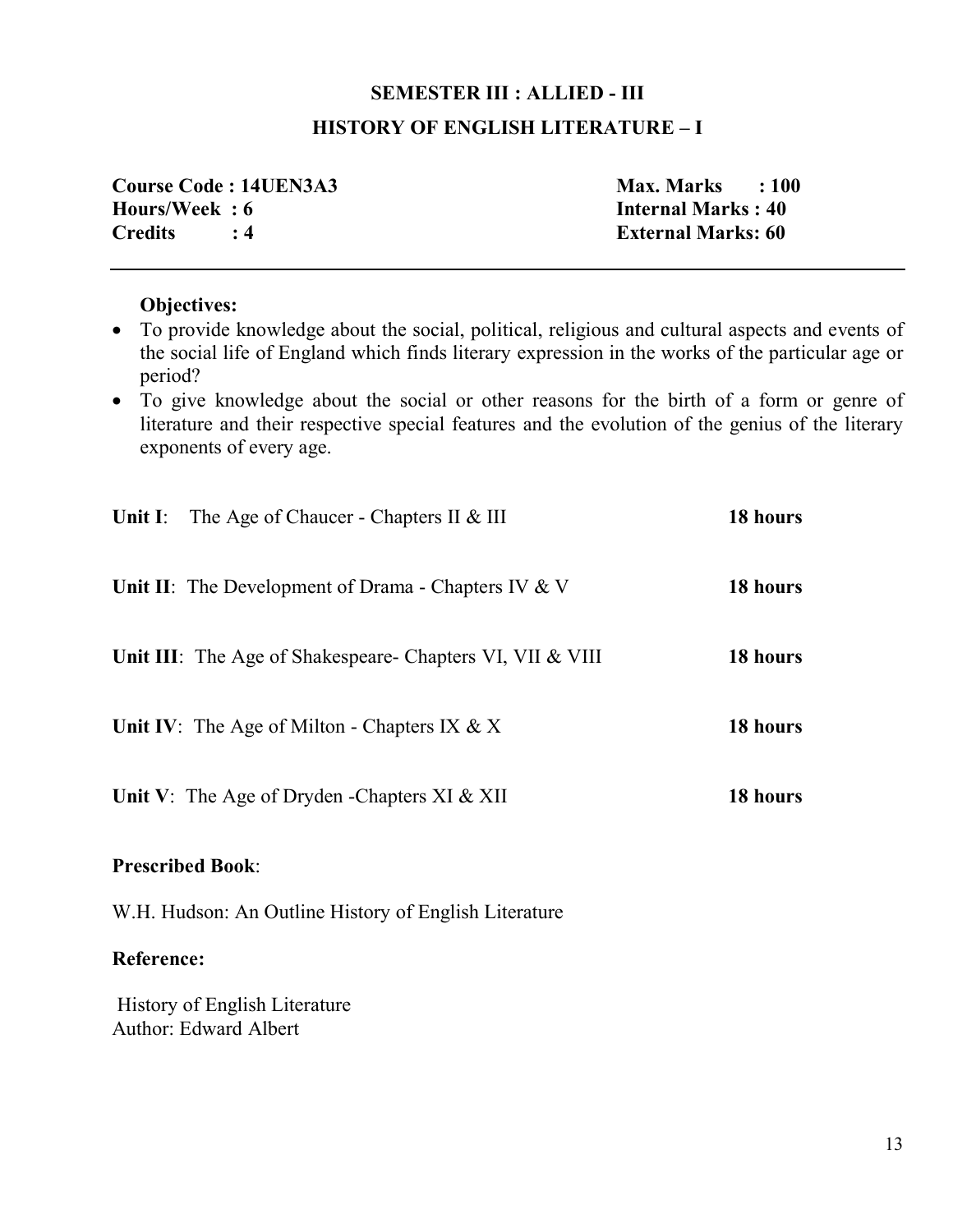#### **SEMESTER - III : CORE - III PROSE – I**

**Course Code : 14UEN3C3** Max. Marks : 100 **Hours/Week : 5 Internal Marks : 40 Credits : 4 External Marks: 60** 

#### **Objectives:**

- To introduce the learners to various aspects of prose writing in order to help them appreciate essays in English.
- To develop the habit of reasoning and analysis through the assimilation of English semantic structures which help the readers with varied ways of looking at life observed through the writers literary personality**.**

| Unit I         |                       |                |          |                            | 15 hours |
|----------------|-----------------------|----------------|----------|----------------------------|----------|
| 1.             | Francis Bacon         |                |          | Of Studies                 |          |
| 2.             | Francis Bacon         |                |          | Of Great Place             |          |
| Unit II        |                       |                |          |                            | 15 hours |
| 1.             | <b>Richard Steele</b> |                |          | Of the Club                |          |
| 2.             | Joseph Addison        |                |          | Sir Roger at the Theatre   |          |
| Unit III       |                       |                |          |                            | 15 hours |
| 1.             | Oliver Goldsmith      |                |          | Man in Black               |          |
| 2.             | Charles Lamb          |                |          | Poor Relations             |          |
| <b>Unit IV</b> |                       |                |          |                            | 15 hours |
| 1.             | William Hazlitt       |                | ۰.       | The Fight                  |          |
| 2.             | G.K. Chesterton       |                | -        | The Worship of the Wealthy |          |
| <b>Unit V</b>  |                       |                |          |                            | 15 hours |
| 1.             | J.B. Priestly         | $\blacksquare$ | Lectures |                            |          |
| 2.             | Robert Lynd           | -              |          | In Praise of Mistakes      |          |
|                |                       |                |          |                            |          |

#### **Prescribed Book:**

A Galaxy of English Essayists:

From Bacon to Beerbohm. M. G. Nayar (Ed.); Macmillan.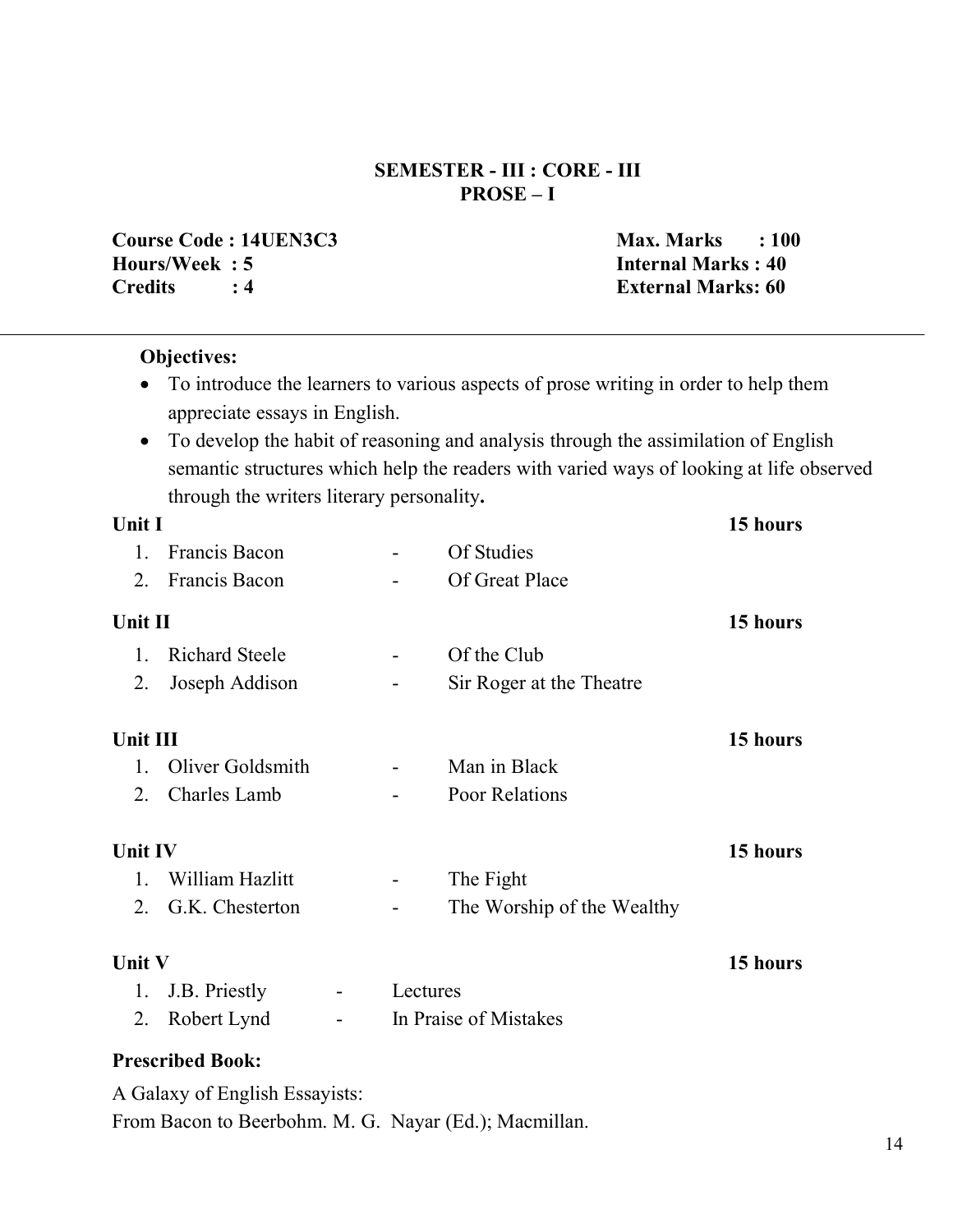# **SEMESTER III : MAJOR BASED ELECTIVE - III**

#### **LITERARY FORMS**

|                | <b>Course Code: 14 UEN3M3</b> |
|----------------|-------------------------------|
| Hours/Week: 3  |                               |
| <b>Credits</b> | : 3                           |

**COURTE:** Marks : 100 **Internal Marks : 40 External Marks: 60** 

| <b>Objectives:</b> |
|--------------------|
|--------------------|

i<br>I

- To provide knowledge about the defining features of the kinds of literary writing such as poetry, drama, prose and fiction.
- To provide a route-map that will help the students to find his way about some parts of the continent of literature, enabling him independent study of poetry, drama, prose or fiction.

#### Unit I: Poetry 9 hours

- (a) Nature and elements of Poetry in general. Definitions of Poetry.
- (b) Classification of Poetry Subjective, Objective
- (c) Explication of the Poem.

#### **Unit II**: **Poetry 9 hours**

(a) The Ode, The Elegy, The Lyric, The Sonnet, The Epic, The Ballad

## **Unit III**: **Prose** 9 hours The Essay, Short Story, Biography and Autobiography. **Unit IV:** Drama 9 **hours 9 hours**

Elements of Drama,

Tragedy, Comedy, One Act play.

#### **Unit V**: **Fiction 9 hours**

 Elements of Fiction, Historical Novel, Picaresque Novel, Detective Fiction, Science Fiction. Psychological Novel.

#### **Prescribed Book**

.

B. Prasad: A Background to the Study of English Literature

#### **Books for References:**

- 1. W.H. Hudson: An Introduction to the study of English Literature.
- 2. R.J. Rees : Introduction to English Literature for Foreign Students.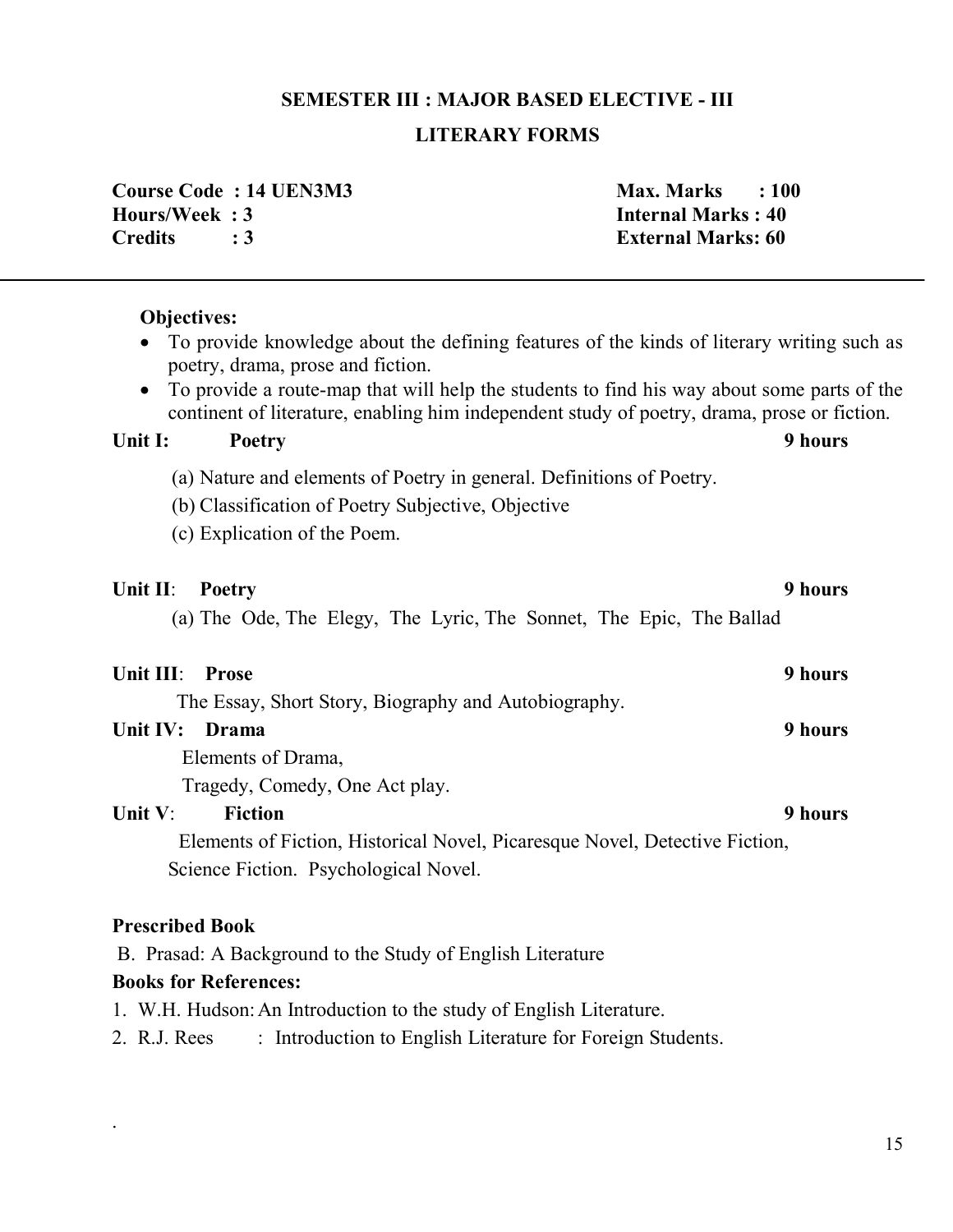#### **SEMESTER - III : NON MAJOR ELECTIVE- II**

#### **DEVELOPING LEADERSHIP QUALITIES**

| <b>Course Code: 14UEN3N2</b> | <b>Max. Marks</b><br>$\therefore 100$ |
|------------------------------|---------------------------------------|
| Hours/Week: 2                | <b>Internal Marks: 40</b>             |
| <b>Credits</b><br>$\cdot$ 2  | <b>External Marks: 60</b>             |

#### **Objectives:**

- To provide right understanding on leadership and its importance.
- To elaborate on the roles, functions, skills and requirements of Leadership.
- To facilitate the students to inherit leadership qualities.

#### **UNIT I: ALL ABOUT LEADERSHIP 6 hours**

- 1. Leadership: Definition & Characteristics
- 2. Roles of a Leader
- 3. Types of Leadership
- 4. Characteristics of a Leader

#### **UNIT II: MOTIVATION** 6 hours

- 1. Nature and Characteristics of Motivation
- 2. Traditional Theories
- 3. Ouchi's Theory Z
- 4. Maslow's Theory

#### **UNIT III: PROBLEM SOLVING AND DECISION MAKING 6 hours**

- 1. Factors Involved
- 2. Difficulty in Decision Making

#### **UNIT IV: DELEGATION OF AUTHORITY 6 hours**

- 1. Types of Delegation
- 2. Advantages
- 3. Disadvantages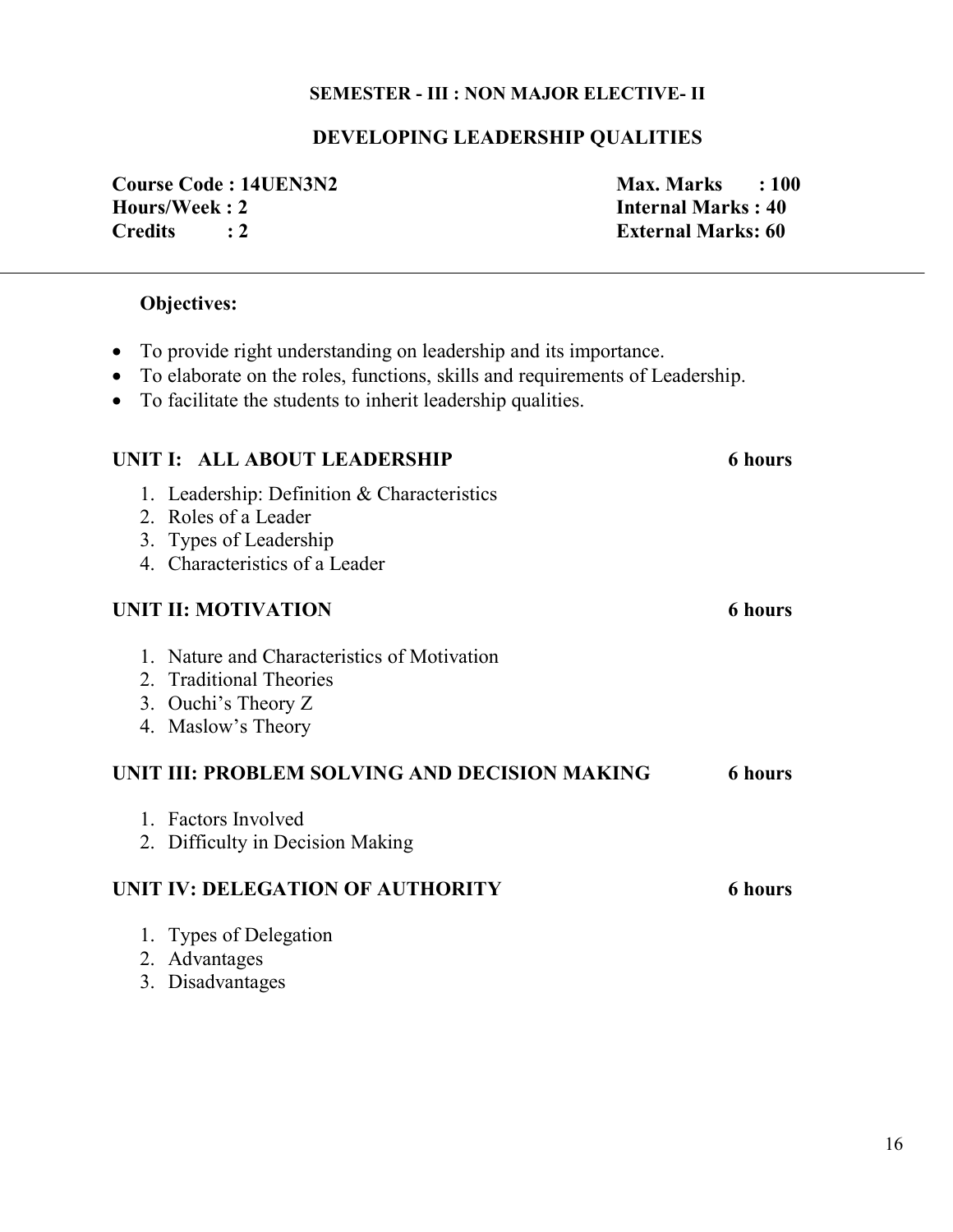#### **UNIT V: EFFECTIVE LEADERSHIP 6 hours**

- 1. Successful Time Management
- 2. Importance of Integrity
- 3. Self Discipline
- 4. Improving Interpersonal Relationship

**Recommended books for Reading:** Anthony D'Souza. **Leadership** Pub. By **Better Yourself Books**, Mumbai, 1989 Vol. I: Chapters:2,3,8,13,14,15,18, Vol.II: Chapter :18, Vol.III: Chapter :8

John C. Maxwell **Developing the Leader Within you** Pub. by Magna Publishing Co. Ltd., India, 2001 Chapters: 1, 2, 3, 8, 9.

. . . . . . **Developing the Leaders Around You** .Pub. by Magna Publishing Co. Ltd., India, 1995. Chapters: 3, 6, 7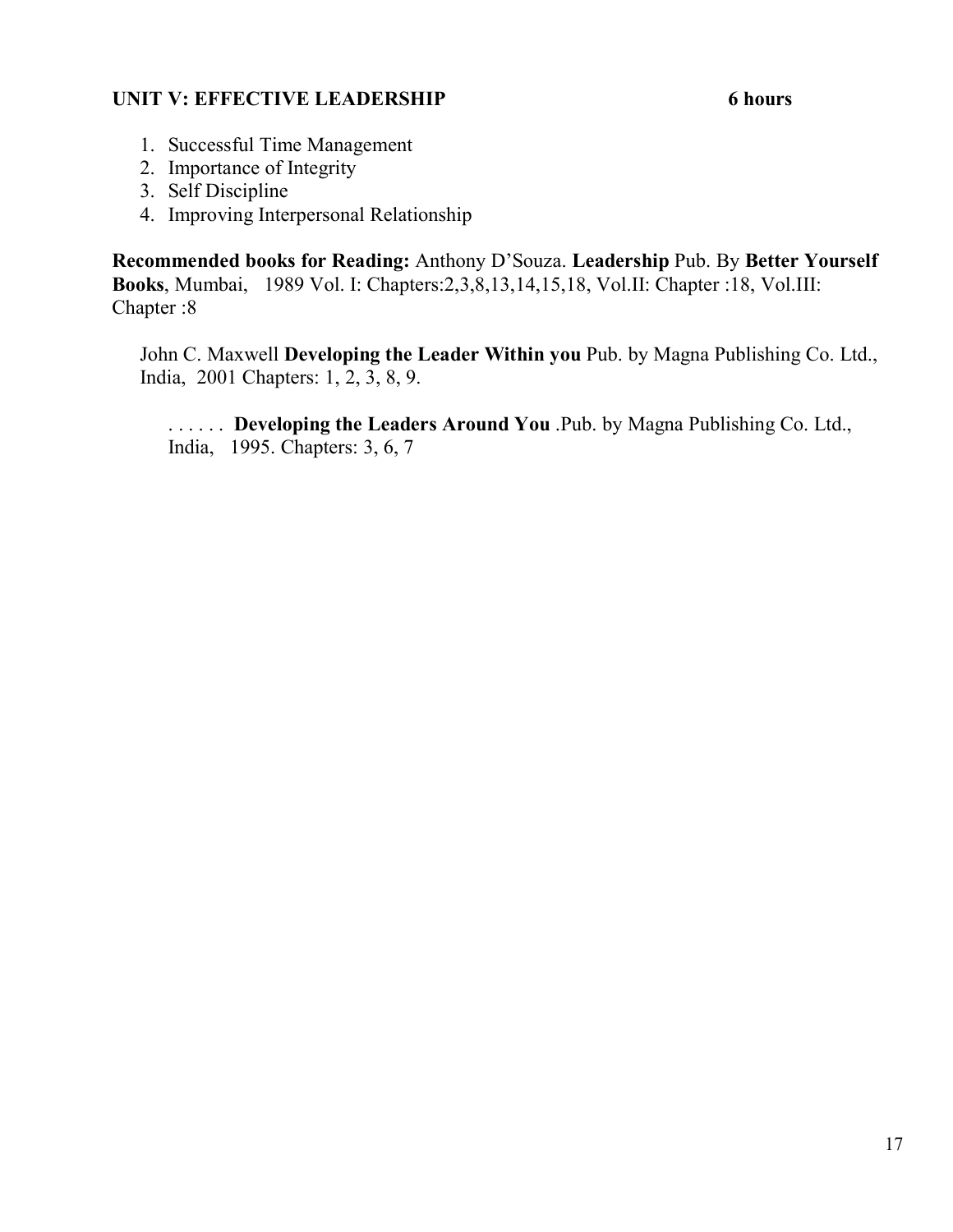# **SEMESTER - III : SKILL BASED ELECTIVE - I SOFT SKILLS**

**Course Code : 14UCN3S1 Max. Marks : 100 Hours/Week : 2 Internal Marks : 40 Credits : 2 External Marks: 60**

#### **Objectives:**

- To train the students in the use of formal English official language both oral and written through seminars and group discussions.
- To impart oral and written communication skills.
- To help the students to build confidence in spoken and written English.

#### Unit-I 6 hours

Importance of Positive Attitude – Steps to build Positive Attitude – Goal setting.

#### **Unit-II 6 hours**

Communication Skills – Listening, Speaking, Reading and Writing. Vocabulary Enrichment – Oral Presentation – Techniques and tasks.

**Unit-III 6 hours** 

Resume Writing – Covering Letter – Letters to the Editor on matters of general interests.

#### **Unit-IV 6 hours**

 Group Discussion – Interview Skills – Qualities expected from participants –Body Language.

#### Unit-V 6 hours

Time Management – Procrastination – Causes and Effects – Effective Time Management – Leadership Qualities of a Success Leader.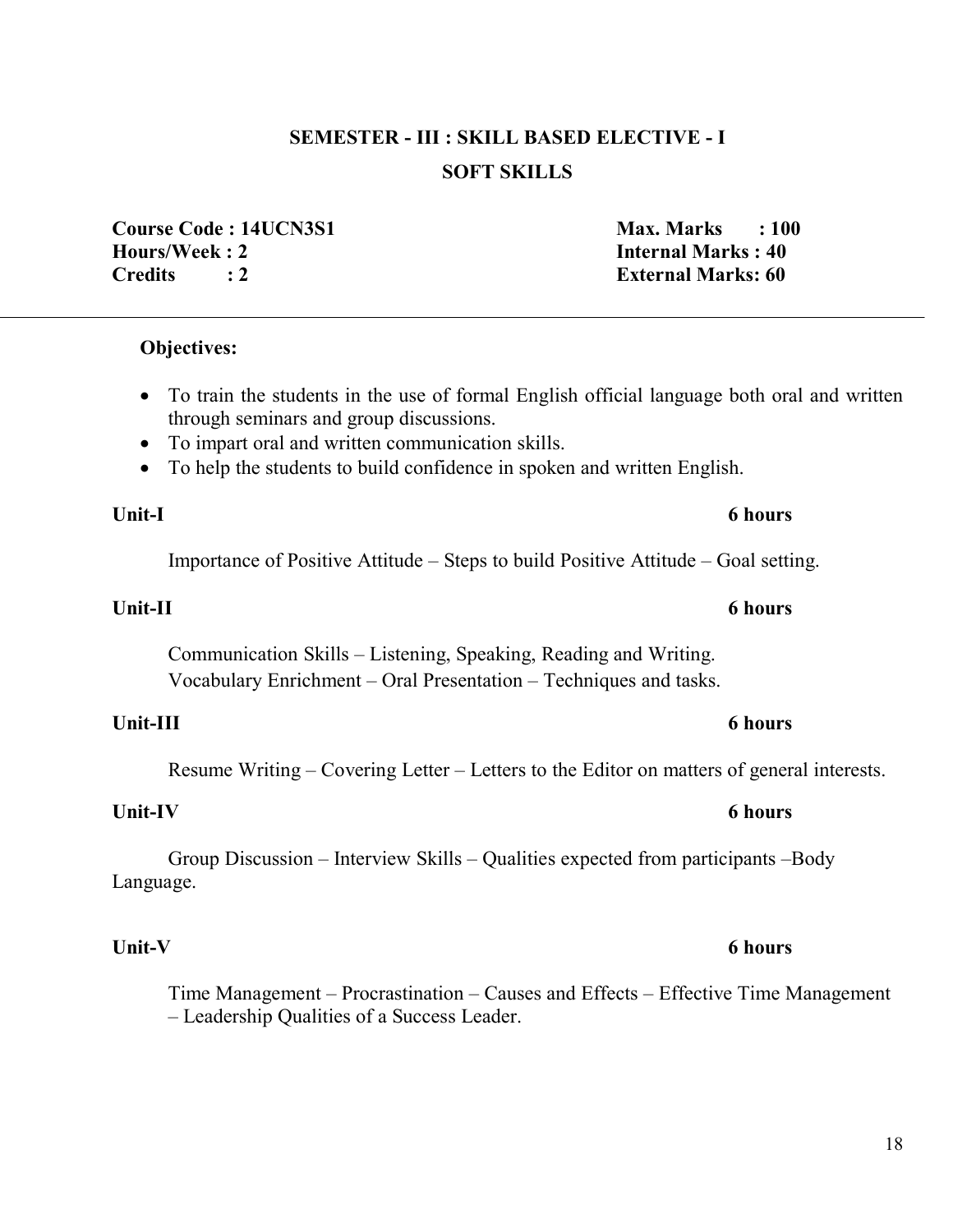#### **SEMESTER - IV : PART II ENGLISH – PAPER IV**

#### **ENGLISH FOR COMPETITIVE EXAMINATIONS**

**Course Code :14 UCN4E4** Max. Marks : 100 **Hours/Week : 6 Internal Marks : 40 Credits : 3 External Marks: 60**

#### **Objectives:**

- To enable the students to learn grammar in a perspective way.
- To help the students to build confidence to attend the competitive examinations.
- To provide knowledge about different kinds of composition.

#### **Unit-I 18 hours**

- 1. Spotting Errors
- 2. Sentence Completion
- 3. Reconstruction of Passages

#### **Unit-II 18 hours**

#### 4. Spellings

- 5. Vocabulary Synonyms, Antonyms, Words often confused or Misused
- 6. Phrasal Verb

| Unit-III                   | 18 hours |
|----------------------------|----------|
| 7. Letter Writing          |          |
| 8. Note-Making             |          |
| Unit-IV                    | 18 hours |
| 9. Précis Writing          |          |
| 10. Reading Comprehension  |          |
| <b>Unit-V</b>              | 18 hours |
| 11. Writing Paragraphs     |          |
| 12. Writing General Essays |          |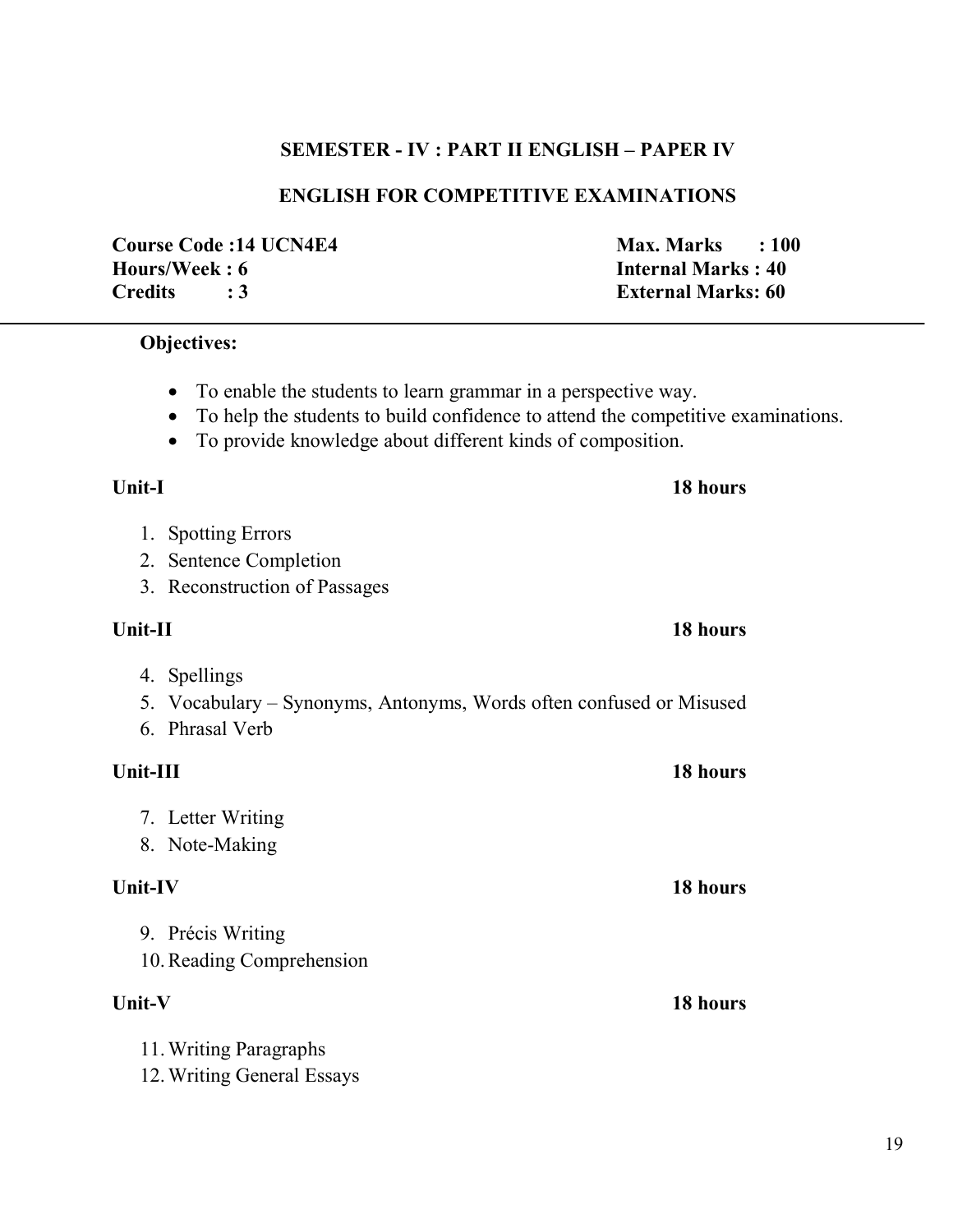#### **SEMESTER - IV : ALLIED - IV**

### **HISTORY OF ENGLISH LITERATURE – II**

| <b>Course Code: 14UEN4A4</b> | $Max. Marks$ : 100        |  |
|------------------------------|---------------------------|--|
| Hours/Week : 6               | <b>Internal Marks: 40</b> |  |
| Credits                      | <b>External Marks: 60</b> |  |

#### **Objectives:**

- To provide Knowledge about the social, political, religious and cultural aspects and events of the social life of England this demanded literary expression in the works of the particular age or period.
- To give Knowledge about the social or other reasons for the birth of a form or genre of literature and their respective special features and the evolution of the genius of the literary exponents of every age.

| Unit $I$ : | The Age of Pope - Chapters XIII & XIV                    | 18 hours |
|------------|----------------------------------------------------------|----------|
| Unit II:   | The Age of Johnson - Chapters XV - XVII                  | 18 hours |
| Unit III:  | The Age of Wordsworth - Chapters XVIII – XXI             | 18 hours |
| Unit IV:   | The Age of Tennyson - Chapters XXII & XXIV               | 18 hours |
| Unit $V$ : | The Age of Hardy & the Present Age -Chapters XXV & XXVII | 18 hours |

#### **Prescribed Book**:

W.H. Hudson: An Outline History of English Literature

#### **Reference:**

Edward Albert: History of English Literature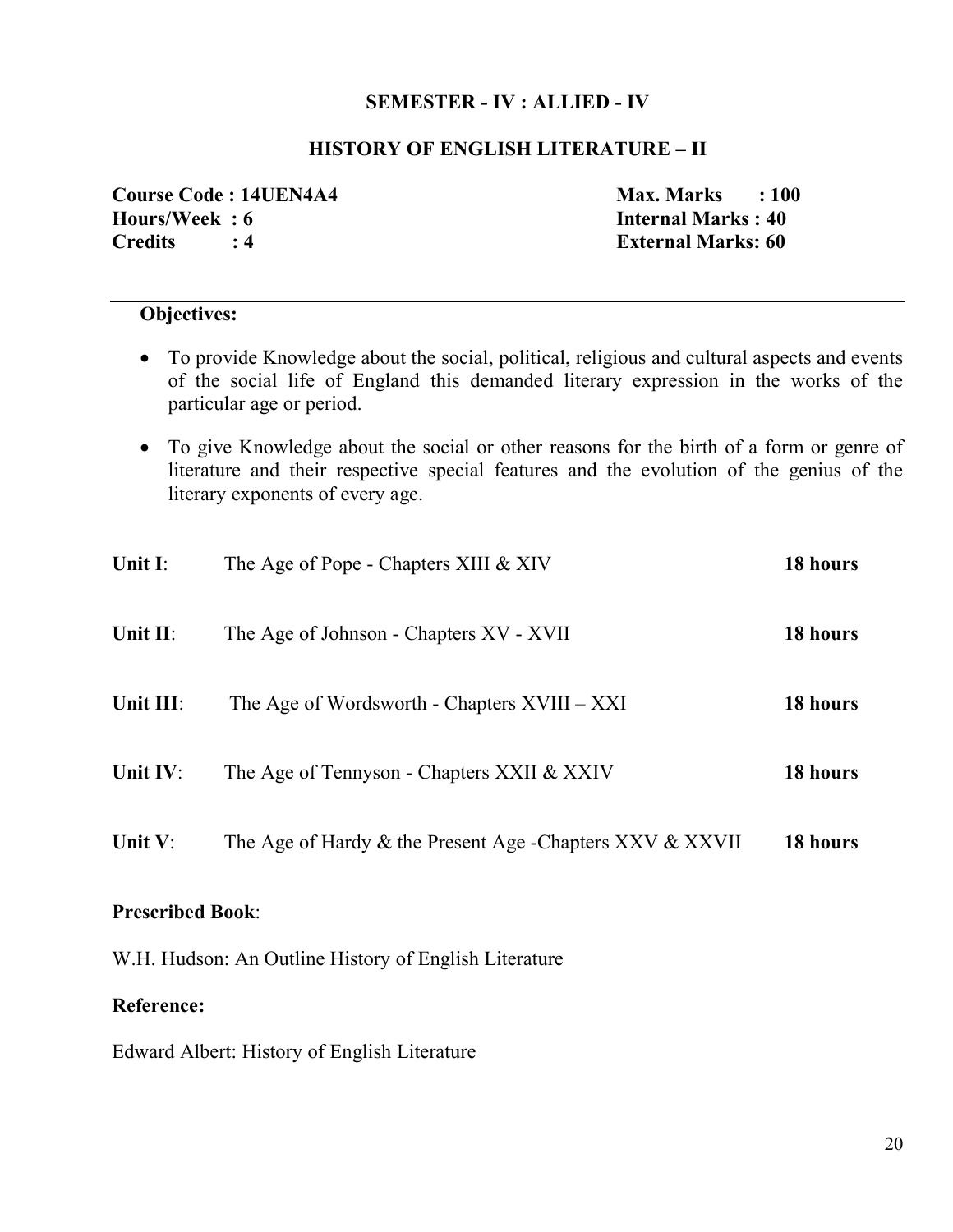#### **SEMESTER - IV : CORE - IV**

#### **PROSE – II**

**Course Code : 14UEN4C4** Max. Marks : 100 **Hours/Week : 5 Internal Marks : 40 Credits : 4 External Marks: 60**

**Objectives:** 

- To introduce the learners to various aspects of prose writing in order to help them appreciate essays in English.
- To develop the habit of reasoning and analysis through the assimilation of English semantic structures which help the readers with varied ways of looking at life observed through the writers literary personality**.**

| <b>Unit I</b>           |                              | 15 hours |
|-------------------------|------------------------------|----------|
| A.G. Gardiner           | On Letter Writing            |          |
| Prem Chand              | Resignation                  |          |
| Unit II                 |                              | 15 hours |
| Harold Nicholson        | <b>An Educated Person</b>    |          |
| <b>Bertrand Russell</b> | Knowledge and Wisdom         |          |
| Unit III                |                              | 15 hours |
| Mulk Raj Anand          | The Lost Child               |          |
| James Thurber           | University Days              |          |
| Unit IV                 |                              | 15 hours |
| Stephen Leacock         | My Lost Dollar               |          |
| Chinua Achebe           | Marriage is a Private Affair |          |
| Unit V                  |                              | 15 hours |
| Swami Vivekananda       | The Secret of Work           |          |
| K.P.S. Menon            | Tolstoy's Home               |          |

#### **Prescribed Books:**

1. Sesame: An Anthology of English Prose: K.K. Reddy (Ed) Chand & Co.,

2. Guiding Lights – T. Prabakar (Ed) Emerald Publishers.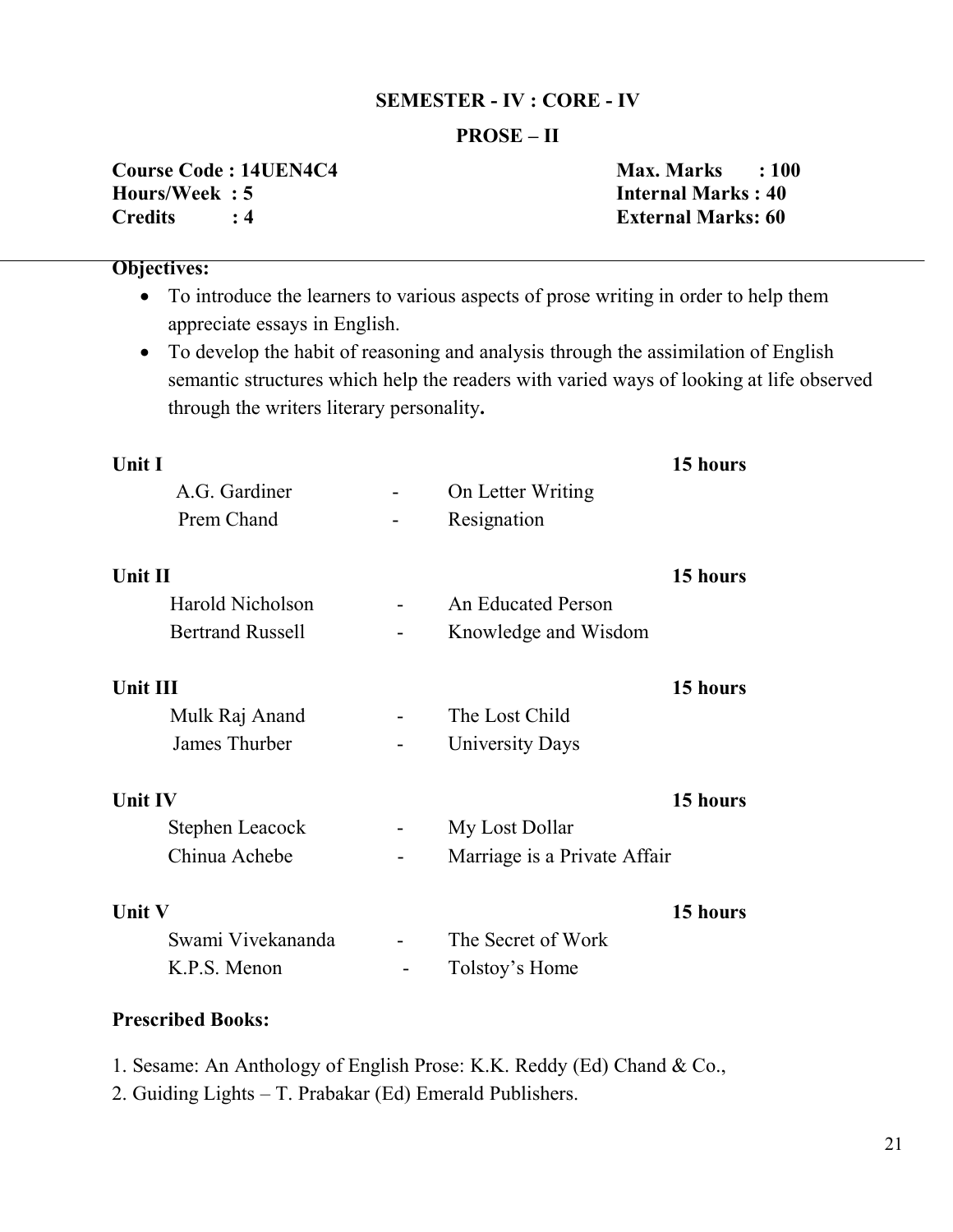### **SEMESTER - IV: CORE - V**

#### **POETRY – I**

|                | <b>Course Code: 14UEN4C5</b> | Max. Marks $\qquad$ : 100 |  |
|----------------|------------------------------|---------------------------|--|
| Hours/Week : 5 |                              | <b>Internal Marks: 40</b> |  |
| Credits        |                              | <b>External Marks: 60</b> |  |

#### **Objectives:**

- To provide knowledge about the defining features of the kind of literary writing such as poetry.
- To provide the learner with a prosodic knowledge of English Poetry and initiate the appreciation of a poem with the help of a working knowledge of prosody.

| Unit I                |  |                                       | 15 hours |
|-----------------------|--|---------------------------------------|----------|
| Edmund Spenser        |  | Prothalamion                          |          |
| Philip Sidney         |  | Astrophel and Stella (Sonnet 1, 2)    |          |
| Unit II               |  |                                       | 15 hours |
| Shakespeare           |  | Sonnet No. 65 and 116                 |          |
| John Donne            |  | Canonization                          |          |
| Unit III              |  |                                       | 15 hours |
| George Herbert        |  | The Collar                            |          |
| <b>Andrew Marvell</b> |  | To His Coy Mistress                   |          |
| <b>Unit IV</b>        |  |                                       | 15 hours |
| Thomas Gray           |  | Elegy written in a Country Churchyard |          |
| William Blake         |  | The Lamb, The Tyger                   |          |
| Unit V                |  |                                       | 15 hours |
| John Milton           |  | Paradise Lost (Book I) (Lines 1-200)  |          |
| Alexander Pope        |  | The Rape of the Lock (Canto $-1$ )    |          |

#### **Reference:**

A Faber Book of Modern Verse Editor: Michael Roberts.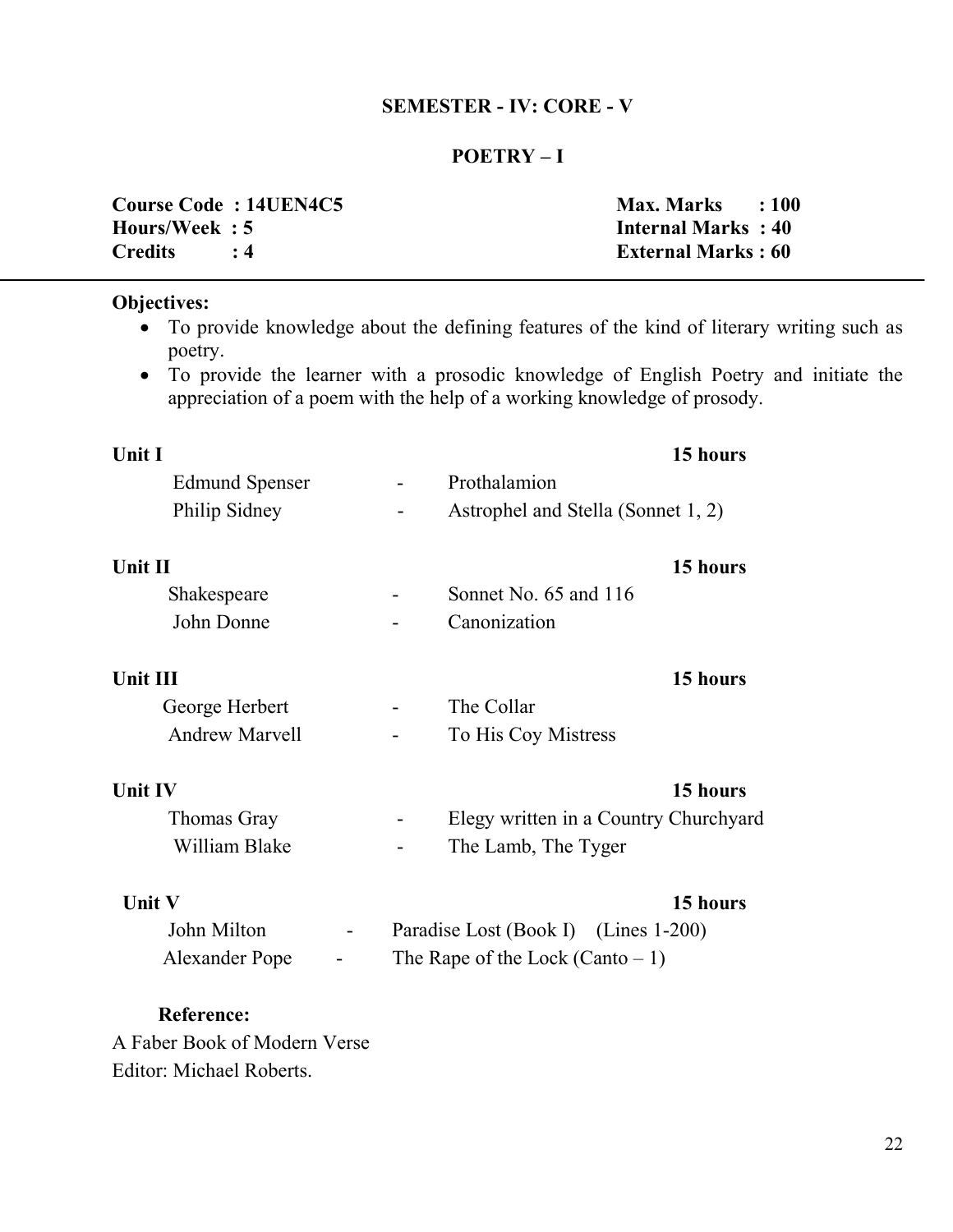#### **SEMESTER - IV : SKILL BASED ELECTIVE - II**

#### **GRAMMAR AND USAGE**

### **Course Code : 14UEN4S2 Max. Marks : 100 Hours/Week : 2 Internal Marks : 40 Credits : 2 External Marks: 60 --------------------------------------------------------------------------------------------------------------**

#### **Objectives**

- To enable the students to learn grammar in a perspective way.
- To help the students to build confidence in spoken and written English.

# **Unit I 6 hours** Nouns, Adjectives, Articles, Pronouns (Chapters I to X)

#### **Unit II 6 hours**

Verbs, Concord (Chapters XI to XV)

Auxiliaries, Adverbs, Prepositions, Conjunctions, Interjections (Chapter XVI to XXII)

#### **Unit IV 6 hours**

Simple, Compound and Complex Sentences, Clauses, Direct and Indirect speech, Punctuation and Capitals (Chapters XXIII to XXXII)

#### **Unit V 6 hours**

Verb Patterns and Structures (Chapters XXXIII to XXXVI)

#### **Text Book Prescribed:**

David Green – Contemporary English Grammar, Structures and Composition, MacMillan

Publishers

#### **References:**

- 1. Thomson and Martinet A Practical English Grammar
- 2. K.V.Joseph A Textbook of English Grammar and Usage(Vijay Nicole)
- 3. N. Krishnaswamy Modern English Grammar and Usage(Macmillan)

**Unit III 6 hours**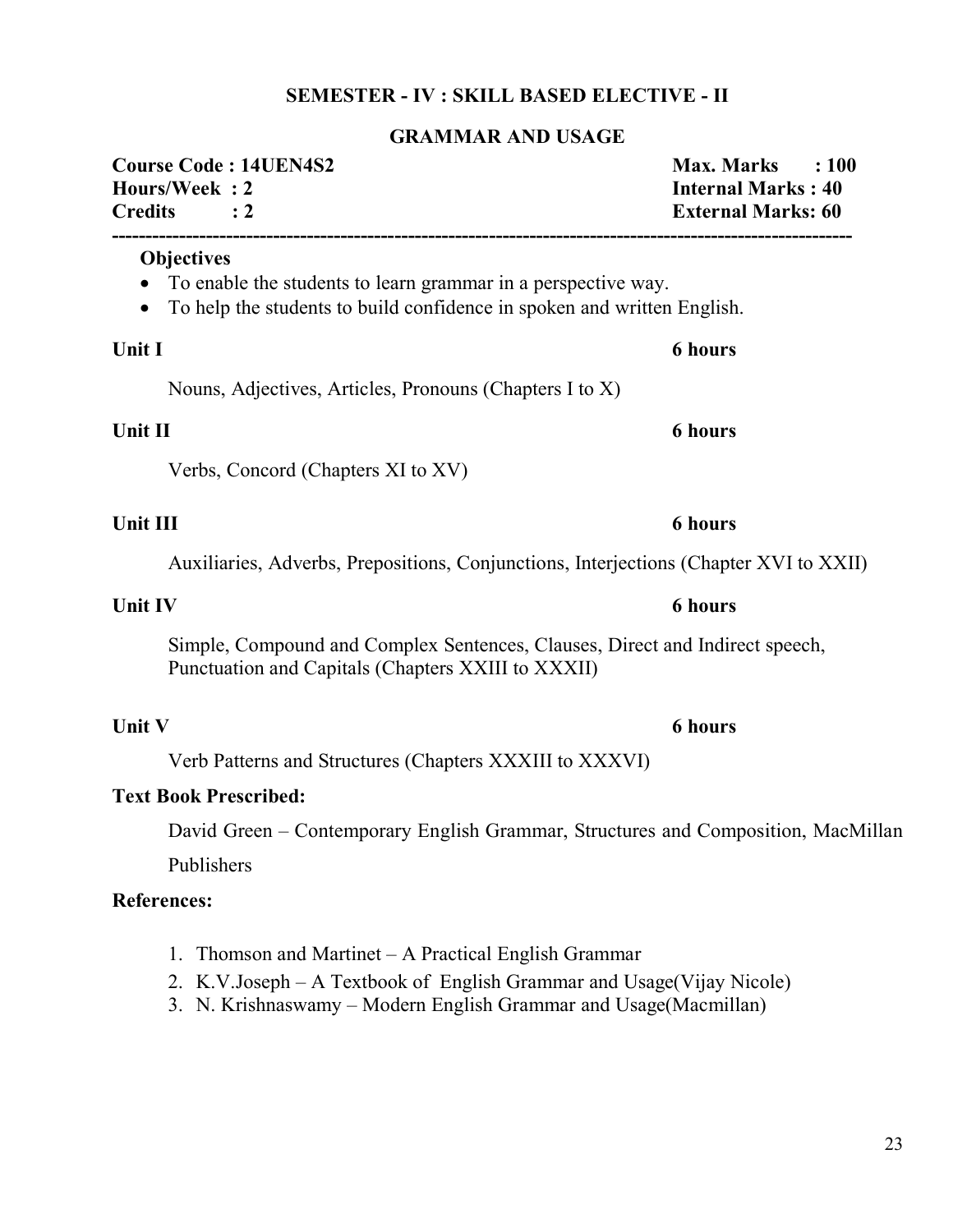#### **SEMESTER – IV : PART - V**

### **EXTENSION ACTIVITIES**

# **NCC, NSS, Etc**

| <b>Course Code:</b> | <b>14UCN4EA</b> |
|---------------------|-----------------|
| Hours/Week:         |                 |
| <b>Credits</b>      | $2*$            |

**Contract Contract Contract Contract Contract Contract Contract Contract Contract Contract Contract Contract Contract Contract Contract Contract Contract Contract Contract Contract Contract Contract Contract Contract Contr Internal Marks : External Marks:**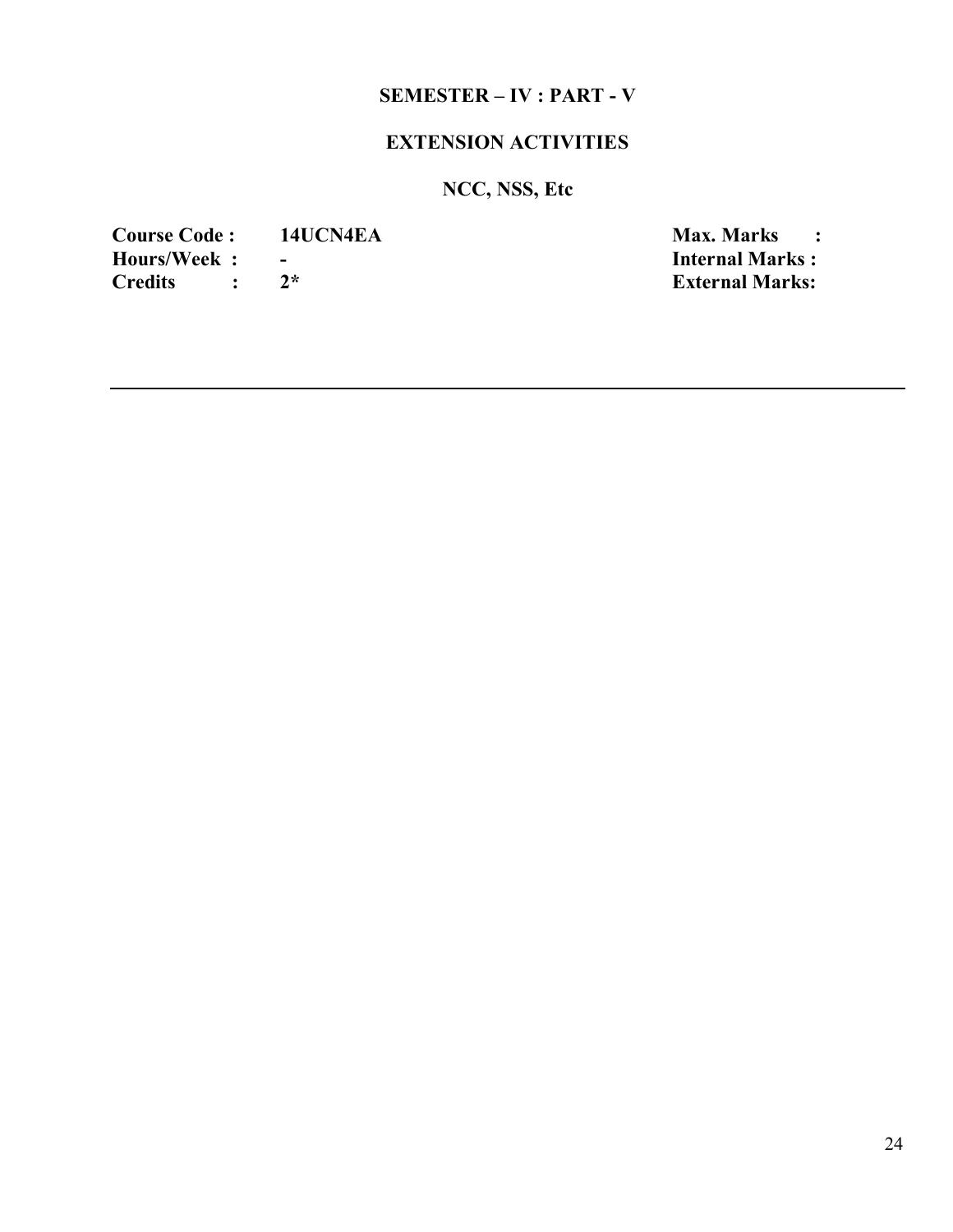#### **SEMESTER - IV : EXTRA CREDIT – 1**

#### **SHORT STORIES**

| <b>Course Code: 14UEN4EC1</b> | <b>Max. Marks</b> : 100   |
|-------------------------------|---------------------------|
| Hours/Week : -                | <b>Internal Marks : -</b> |
| $C$ redits $\cdot$ 4*         | <b>External Marks:</b> -  |

### **Objectives:**

- To provide knowledge about the defining features of the kind of literary writing such as short story.
- To provide the learner with the knowledge of short story and initiate them write.

#### **Unit I**

| Rabindranath Tagore | The Home Coming       |
|---------------------|-----------------------|
| C.Rajagopalachari   | Ardhnari              |
| Unit II             |                       |
| Mulkraj Anand       | The Price of Bananas  |
| R.K.Narayan         | Under the Banyan Tree |
| Unit III            |                       |
| Raja Rao            | Nimka                 |
| Prem Chand          | Resignation           |
| <b>Unit IV</b>      |                       |

| Khushwant Singh   | $\overline{\phantom{0}}$ | Karma                      |
|-------------------|--------------------------|----------------------------|
| Manogar Malgonkar | $\overline{\phantom{0}}$ | <b>Upper Division Love</b> |

#### **Unit V**

| Jayakanthan | -                        | The Staff Of Life        |
|-------------|--------------------------|--------------------------|
| Anita Desai | $\overline{\phantom{0}}$ | <b>Games At Twilight</b> |

#### **Text Book Prescribed:**

Under the Tamarind Tree by S.F.N. Chelliah. Emerald Publisher.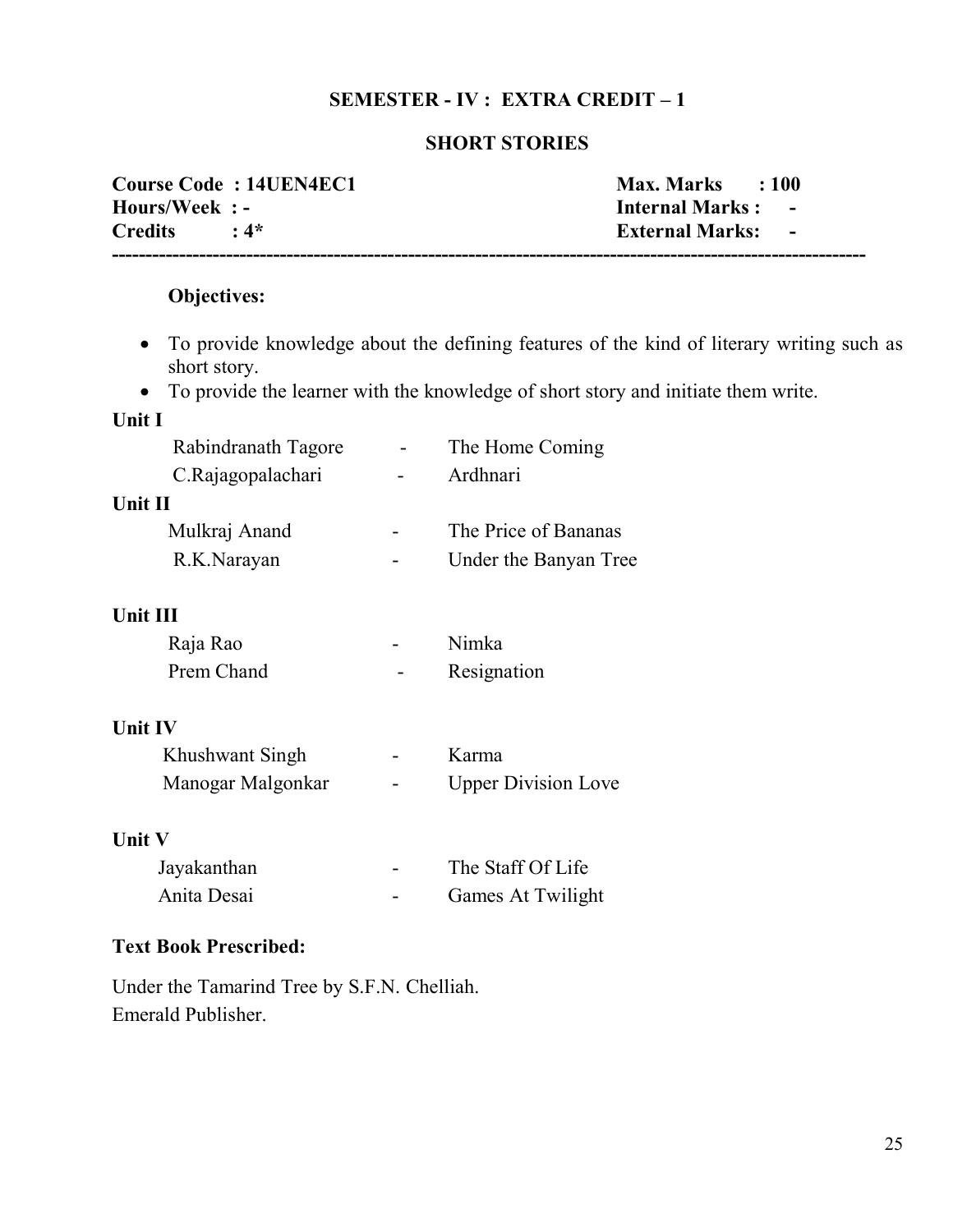#### **SEMESTER - IV : EXTRA CREDIT – II**

#### **ONE – ACT PLAYS**

**Course Code : 14UEN4EC2** Max. Marks : 100 **Hours/Week : - Internal Marks : - Credits : 4\* External Marks: -**

#### **Objectives:**

- To provide knowledge about the defining features of the kind of literary writing such as one act plays.
- To make the learner with the knowledge of short story write the one act plays.

#### **Unit I**

Anton Chekhov - The Swan Song **Unit II**  George Bernard Shaw - How She Lied To Her Husband **Unit III**  Eugene O'Neill - Before Breakfast **Unit IV**  Serafin and Joaquin Alvarez Quintero - Sunny Morning: A Comedy of Madrid **Unit V** Erisa Kironde - The Trick **Text Book Prescribed:**  K.Sujatha: On the Stage: One-Act Plays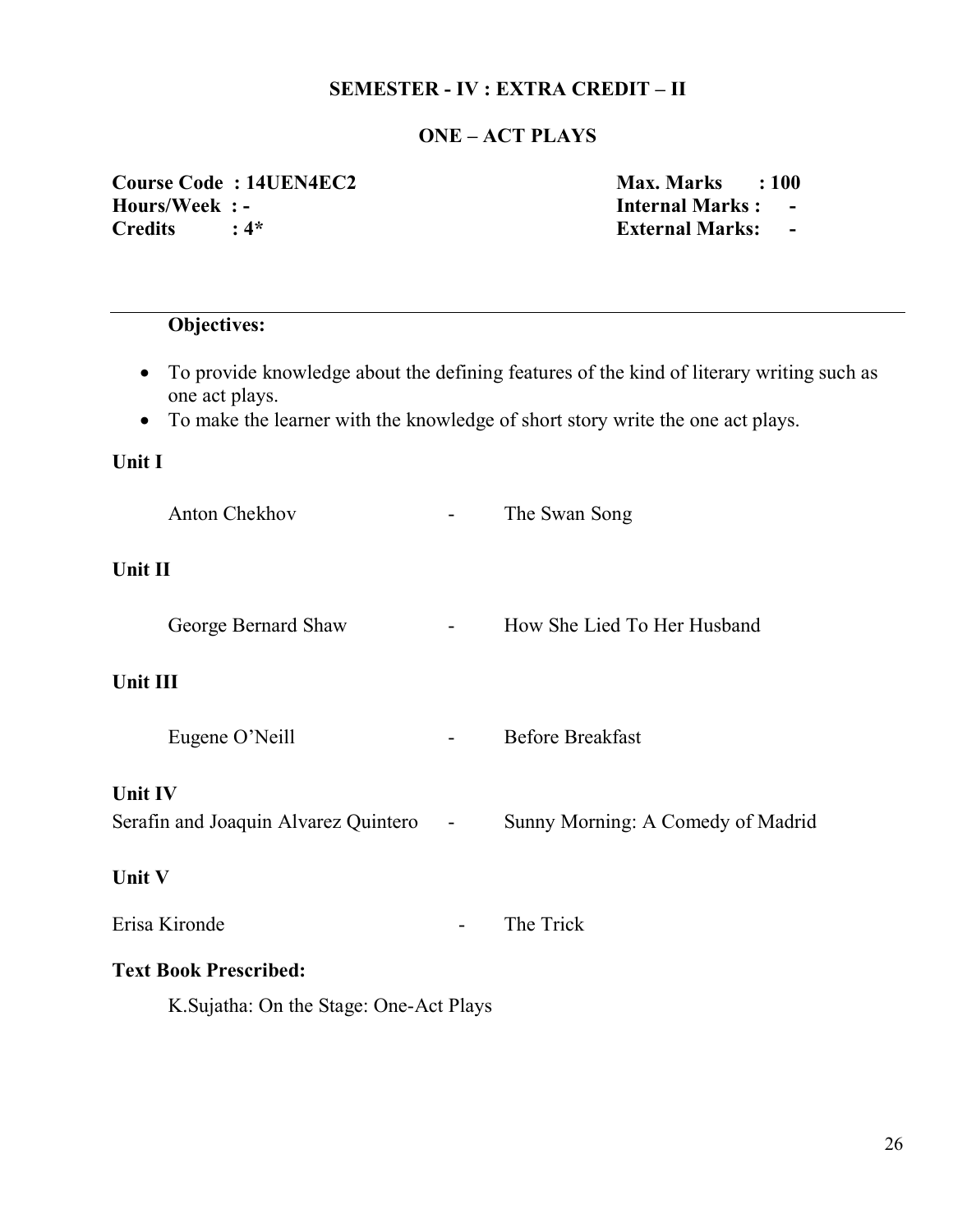#### **SEMESTER - V : CORE - VI**

#### **POETRY - II**

**Course Code : 14UEN5C6** Max. Marks : 100 **Hours/Week : 5**<br>Credits : 4 **Internal Marks : 40**<br>External Marks: 60

**External Marks: 60** 

#### **Objectives:**

- To provide knowledge about the defining features of the kind of literary writing such as poetry.
- To provide the learner with a prosodic knowledge of English Poetry and initiate the appreciation of a poem with the help of a working knowledge.

| <b>Unit I</b>  |                              |                              |                                   | 15 hours |
|----------------|------------------------------|------------------------------|-----------------------------------|----------|
|                | William Wordsworth           | $\qquad \qquad \blacksquare$ | Ode on Intimations of Immortality |          |
|                | Samuel Taylor Coleridge      |                              | Kubla Khan                        |          |
| Unit II        |                              |                              |                                   | 15 hours |
|                | Percy Bysshe Shelley         |                              | Ozymandius                        |          |
|                | John Keats                   |                              | Ode on a Grecian Urn              |          |
| Unit III       |                              |                              |                                   | 15 hours |
|                | Alfred Lord Tennyson         |                              | The Lady of Shallot               |          |
|                | Robert Browning              |                              | My Last Duchess                   |          |
| <b>Unit IV</b> |                              |                              |                                   | 15 hours |
|                | <b>William Butler Yeats</b>  |                              | Prayer for my Daughter            |          |
|                | <b>Gerald Manley Hopkins</b> |                              | God's Grandeur                    |          |
| <b>Unit V</b>  |                              |                              |                                   | 15 hours |
|                | <b>Thomas Stearns Eliot</b>  |                              | The Journey of the Magi           |          |
|                | Wystan Hugh Auden            |                              | Musee des Beaux Arts              |          |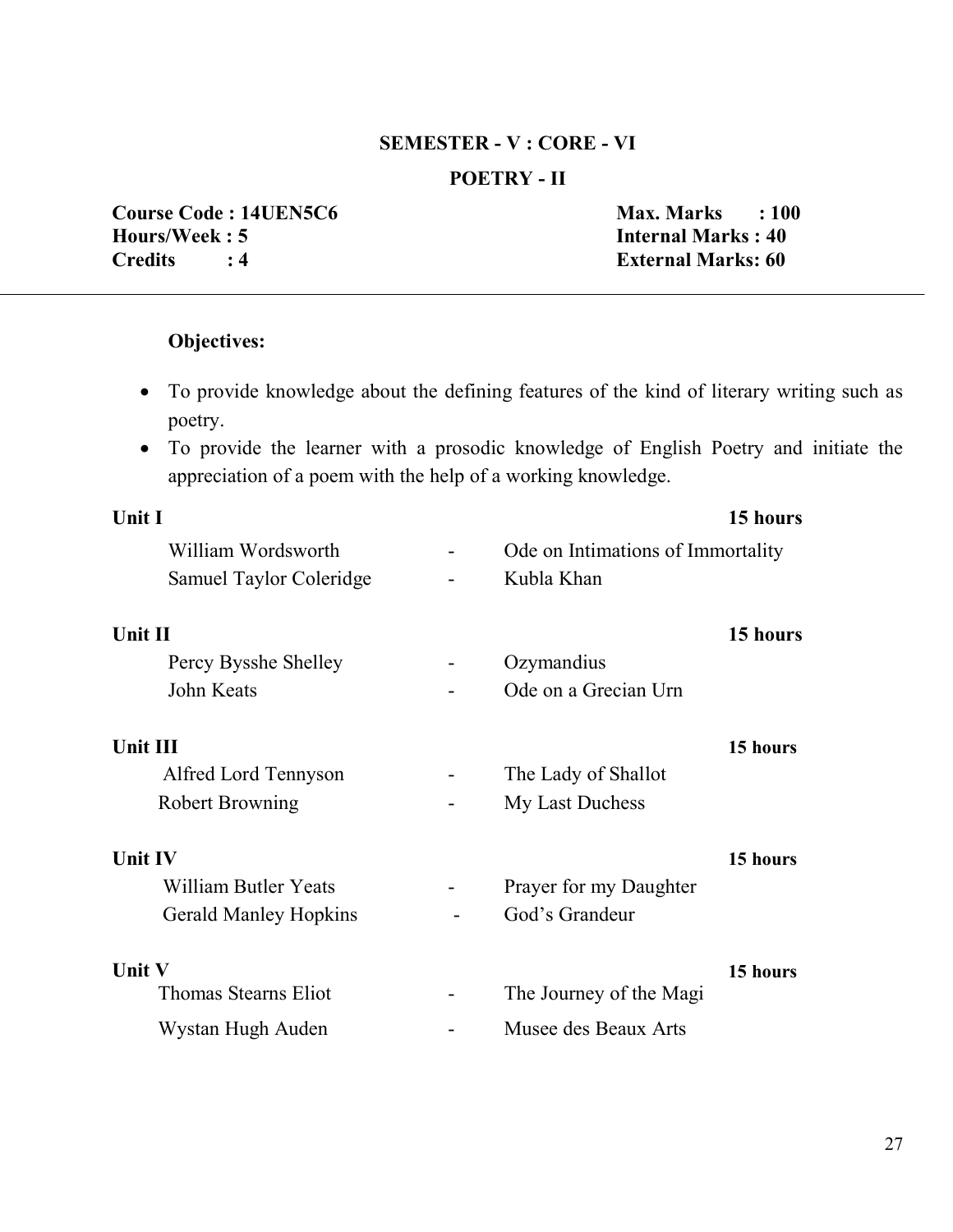#### **SEMESTER - V : CORE - VII**

#### **HISTORY OF ENGLISH LANGUAGE AND PHONETICS**

|                | Course Code: 14UEN5C7 | $Max. Marks$ : 100        |  |
|----------------|-----------------------|---------------------------|--|
| Hours/Week: 4  |                       | <b>Internal Marks: 40</b> |  |
| <b>Credits</b> |                       | <b>External Marks: 60</b> |  |

#### **Objectives:**

- To make the students understand the Historical and sociological factors in the growth of English Language.
- To give knowledge about English speech sounds, speech patterns in sentences and the concept of stress and intonation.

| Unit I:       | $-1$ . Old English.<br>2. Middle English.                                                                                                                          | 12 hours |
|---------------|--------------------------------------------------------------------------------------------------------------------------------------------------------------------|----------|
| Unit II:      | - 1. Modern English.<br>2. Foreign Contribution to the Growth of English.                                                                                          | 12 hours |
| Unit III:     | - 1. Contribution of Shakespeare and Milton to English<br>2. Change of Meaning                                                                                     | 12 hours |
| Unit IV:      | - 1. The Air Stream Mechanism, The Organs of Speech.<br>2. Classification and Description of English Speech Sounds.<br>3. Received Pronunciation.                  | 12 hours |
| <b>Unit V</b> | 1. Syllable, Stress, Intonation, Its Types and Uses,<br>$\overline{\phantom{0}}$<br>Strong Forms and Weak Forms.<br>2. Transcription of Words and Short Sentences. | 12 hours |

#### **Prescribed Books:**

1. F.T. Wood: An outline History of English Language.

2. T.A. Balasubramanian – A Textbook of English Phonetics for Indian Students.

#### **References:**

- 1. C.L. Wren: The English Language.
- 2. A.C. Bough: A History of English Language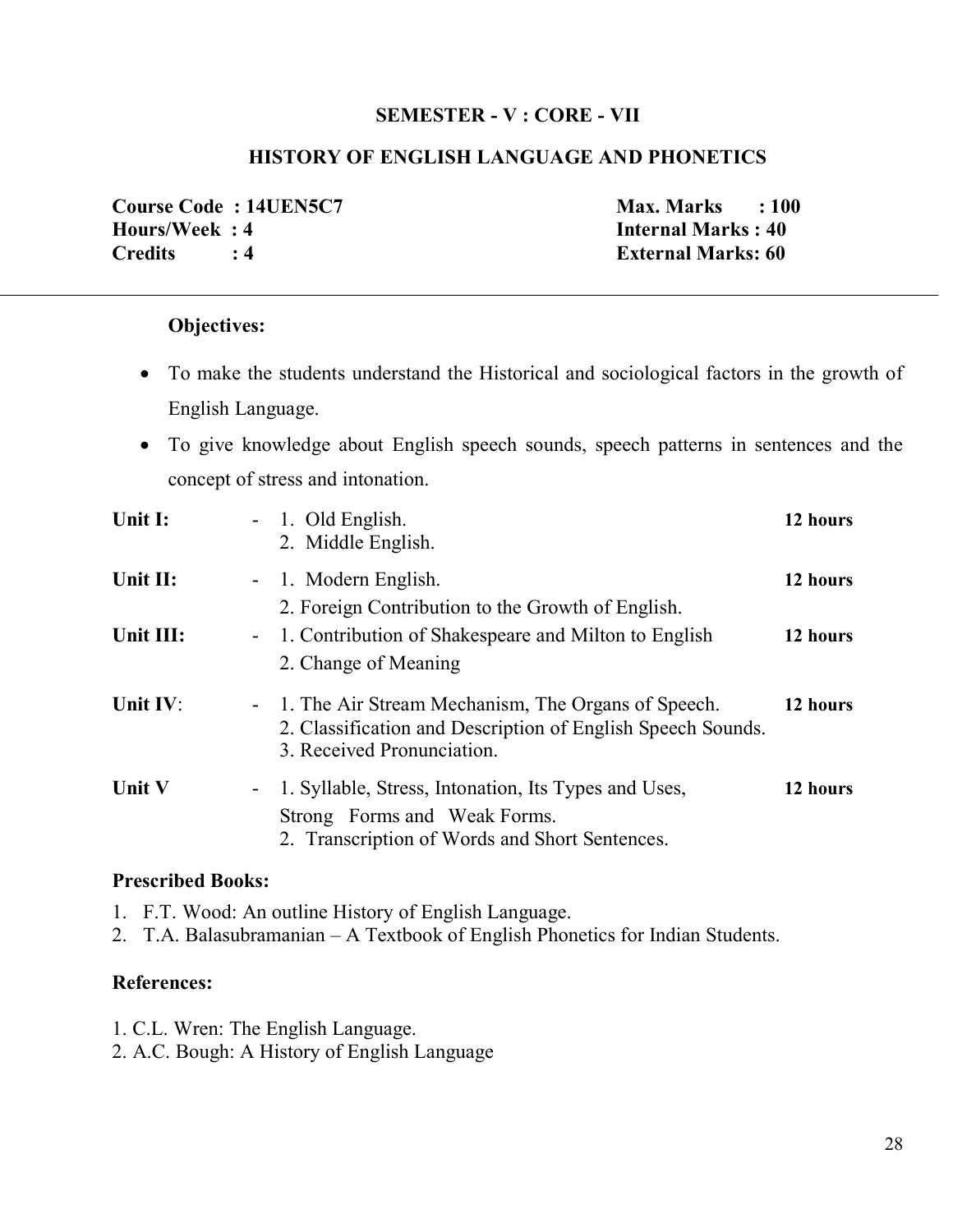29

#### **SEMESTER - V : CORE - VIII**

#### **LITERARY CRITICISM – I**

#### **Course Code : 14UEN5C8 Max. Marks : 100 Hours/Week : 4 Internal Marks : 40 Credits : 4 External Marks: 60**

#### **Objectives:**

- To introduce the student to the fundamentals of literary criticism –its definition, nature, scope and function.
- To introduce the various significant movements in literary criticism.
- To provide the student with the ability to use criticism as a tool of objective**.**

#### **Unit I (Classical Criticism) 12 hours**

- 1. The Classical Background A Brief Introduction to Plato, Aristotle, Longinus and Horace.
- 2. Aristotle's views on Poetry and tragedy Key Concepts like Mimesis, Catharsis, Hamartia, Peripatetia and Anagnorises. (Relevant passage from Poetics to be explained).

#### **Unit II (Medieval and Renaissance Criticism) 12 hours**

 Sir Philip Sidney: 'Apologie for Poetry – Excerpts Pertaining to (i) Superiority of Poetry over Philosophy (ii) Objections to Poetry and Sidney's Answer.

#### **Unit III (Neoclassical criticism) 12 hours** John Dryden: 'An Essay of Dramatic Poesy' – Excerpts Pertaining to Dryden's Defence of the English Dramatic Tradition – Function of Poetry – Dramatic Poetry.

**Unit IV** 12 hours **Alexander Pope:** 'Essay on Criticism'- Qualities Needed by the Critic – Laws for the Critic – The Ideal Critic.

**Dr. Johnson:** 'Preface to Shakespeare' – Shakespeare as a Poet of Nature –

Chief Faults of Shakespeare.

#### **Prescribed Book:**

An Introduction to English Criticism Author: Birjadish Prasad.

#### **Unit V** 12 hours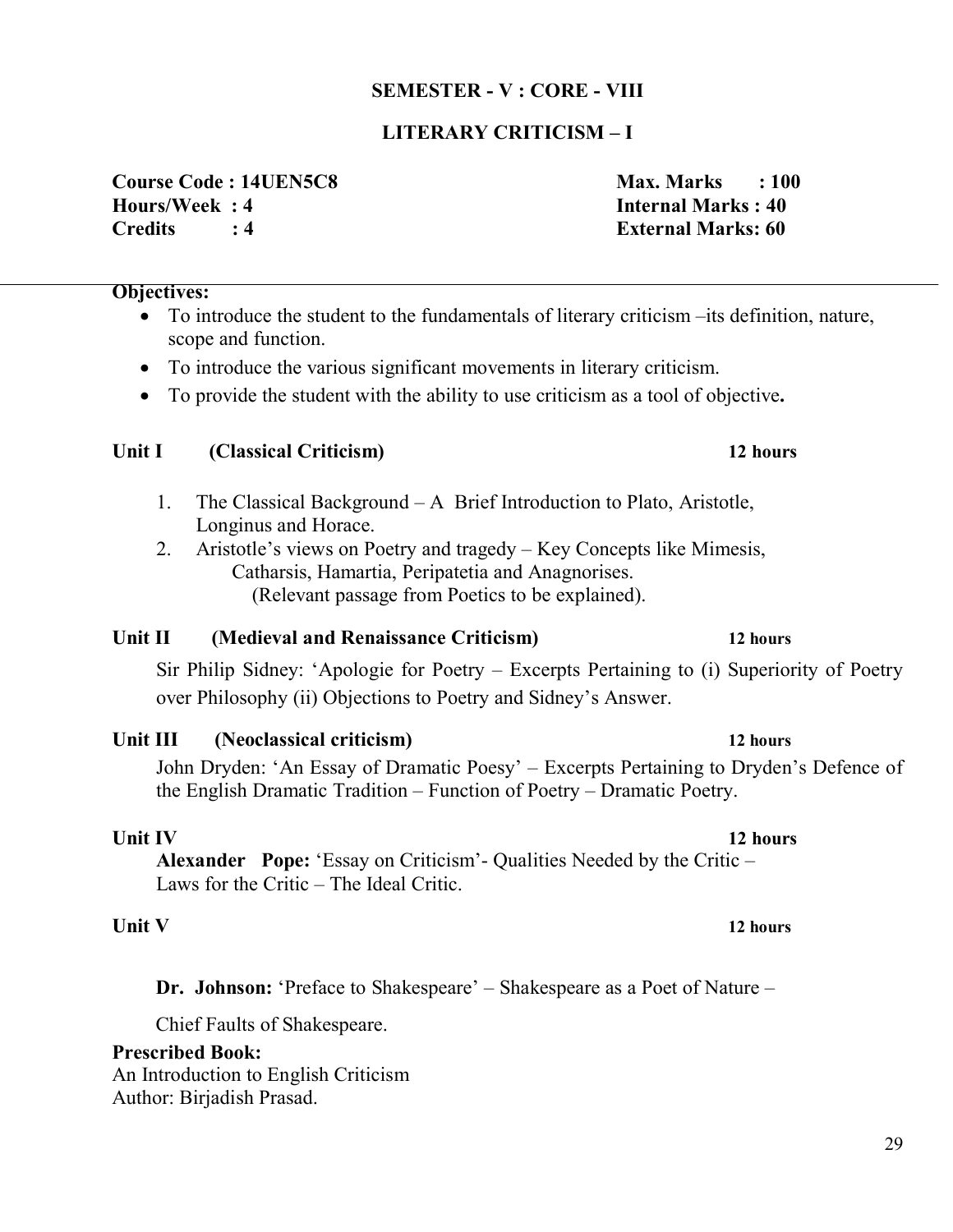### **SEMESTER - V: CORE - IX**

### **INDIAN WRITING IN ENGLISH**

**Course Code : 14UEN5C9** Max. Marks : 100 **Hours/Week : 4** Internal Marks : 40 **Credits : 4 External Marks: 60**

#### **Objectives:**

- To familiarize the students with the major contemporary Indian writers writing in English and their works.
- To enable the students understand the growth of Indian Writing in English in the context of the changing post-colonial, political and social canvas.

#### **Unit I (Poetry) 12 hours**

 $\overline{a}$ 

# Sarojini Naidu - The Queen's Rival

| $\sim$ $\mu$ $\sim$ $\mu$ $\sim$ $\sim$ $\sim$ |   | $\sim$ $\alpha \sim$ $\alpha$ $\sim$ $\alpha$ $\alpha$ |            |
|------------------------------------------------|---|--------------------------------------------------------|------------|
| Nissim Ezekiel                                 |   | Night of the Scorpion                                  |            |
| Kamala Das                                     |   | Punishment in the Kinder garten.                       |            |
| A.K. Ramanujam                                 | - | Obituary                                               |            |
| <b>Unit II (Prose)</b>                         |   |                                                        | 12 hours   |
| K.M. Munshi                                    |   | Culture                                                |            |
| Jawaharlal Nehru                               |   | Freedom and License                                    |            |
| Unit III (Drama)                               |   |                                                        | 12 hours   |
| Girish Karnad                                  | - | Hayavadana                                             |            |
| <b>Unit IV (Short Stories)</b>                 |   |                                                        | 12 hours   |
| Ruskin Bond                                    |   | The Eyes Have it                                       |            |
| Anita Desai                                    |   | A Devoted Son                                          |            |
| 11. LEZAL AL                                   |   |                                                        | <b>181</b> |

**Unit V (Novel) 12 hours** R.K.Narayan - The Vendor of Sweets.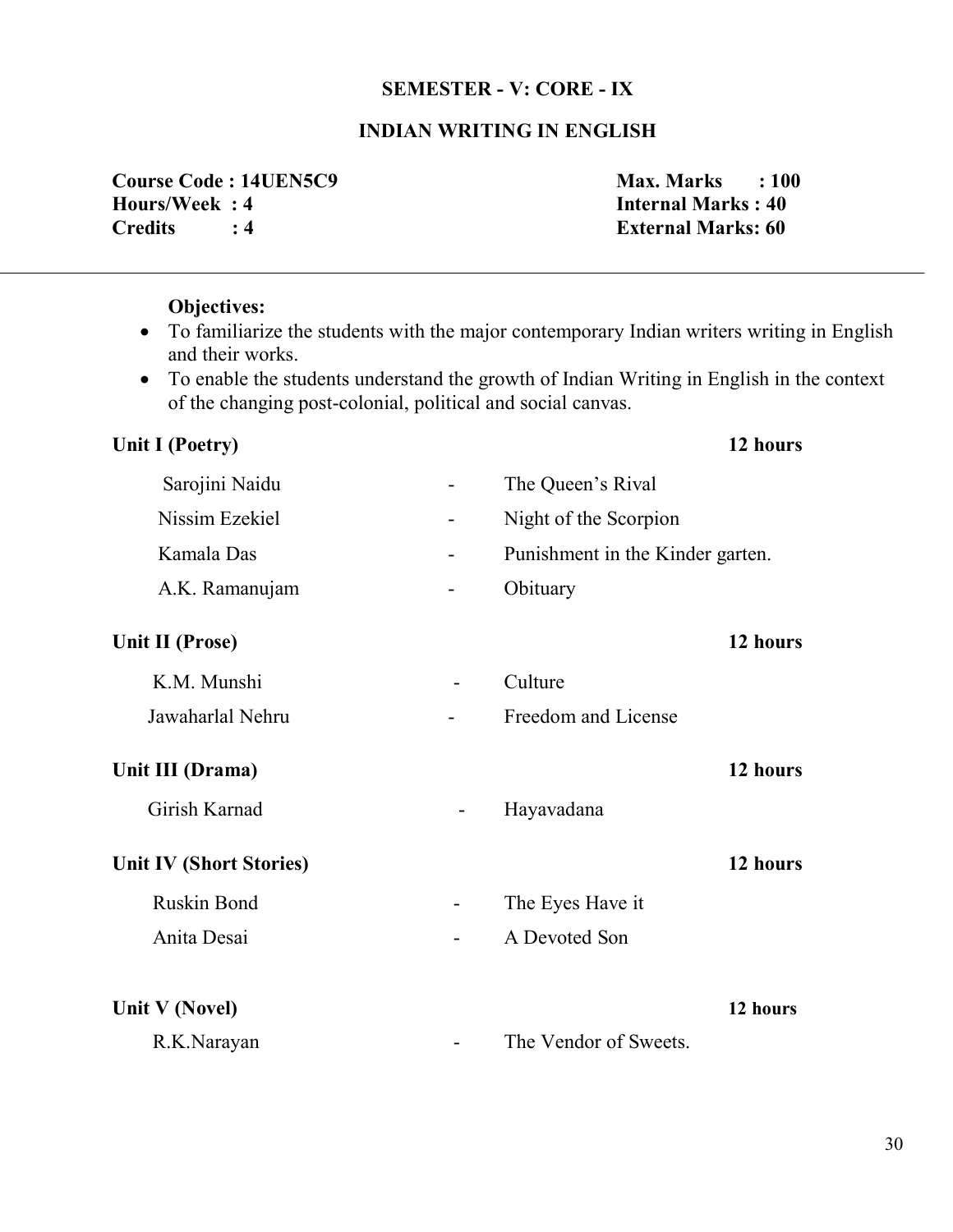#### **SEMESTER V - CORE - X**

#### **DRAMA – I**

**Course Code : 14UEN5C10** Max. Marks : 100<br> **Hours/Week : 4 Max. Marks : 40 Max. Marks : 40 Hours/Week : 4**<br>Credits : 4 **Internal Marks : 40**<br>External Marks: 60

**CREDITS : 4** External Marks: 60

## **Objectives:**

- To familiarize the students with the major dramatists and their works.
- To enable the students understand the elements of the drama form and apply them to the study.

| <b>Unit I</b><br>Marlowe       | Edward II          | 12 hours             |
|--------------------------------|--------------------|----------------------|
| Unit II<br>Webster<br>Unit III | The White Devil    | 12 hours<br>12 hours |
| Sheridan                       | School for Scandal |                      |
| <b>Unit IV</b><br>Henrik Ibsen | A Doll's House     | 12 hours             |
| <b>Unit V</b><br>G.B. Shaw     | Arms and the Man.  | 12 hours             |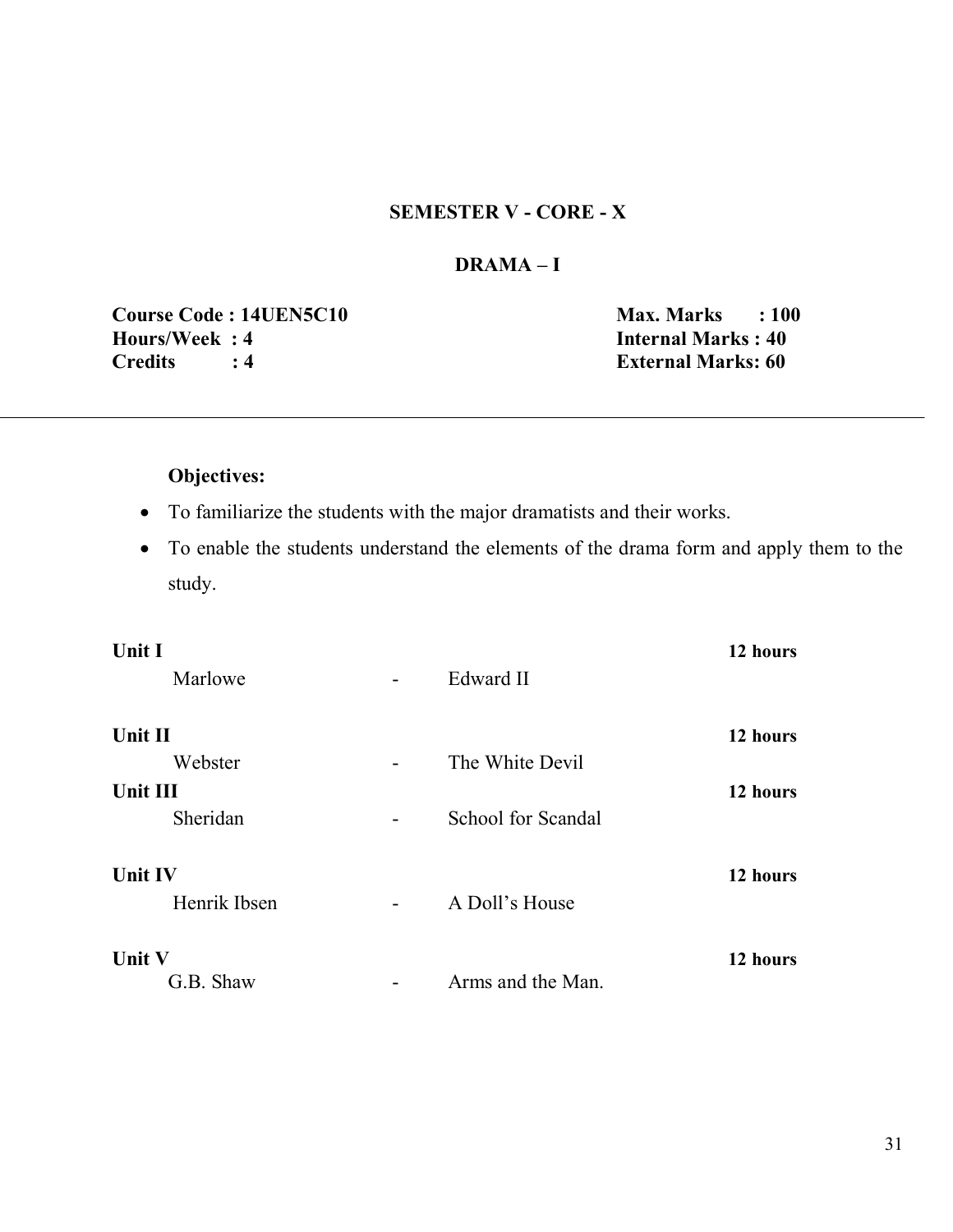#### **SEMESTER - V : CORE - XI**

#### **SHAKESPEARE**

**Course Code : 14 UEN5C11** Max. Marks : 100 **Hours/Week : 4 Internal Marks : 40 Credits : 4 External Marks : 60**

#### **Objectives:**

- To give the student a firsthand knowledge about the plays of Shakespeare.
- To provide the student with the knowledge about the social and intellectual background to the author and his works and help them understand Shakespeare as a product of his age and his socio-cultural conditions.
- To draw the attention of the student to the language of Shakespeare's plays his images, his word play and his original and creative use of language.
- To acquaint the students with the dramatic and poetic devices employed by Shakespeare to facilitate a critical comprehension of his literary compositions.

| Unit I         |   | A Mid Summer Night's Dream | 12 hours |
|----------------|---|----------------------------|----------|
| Unit II        |   | Julius Caesar              | 12 hours |
| Unit III       | - | As you Like It             | 12 hours |
| <b>Unit IV</b> | - | Macbeth                    | 12 hours |
| <b>Unit V</b>  |   | The Tempest                | 12 hours |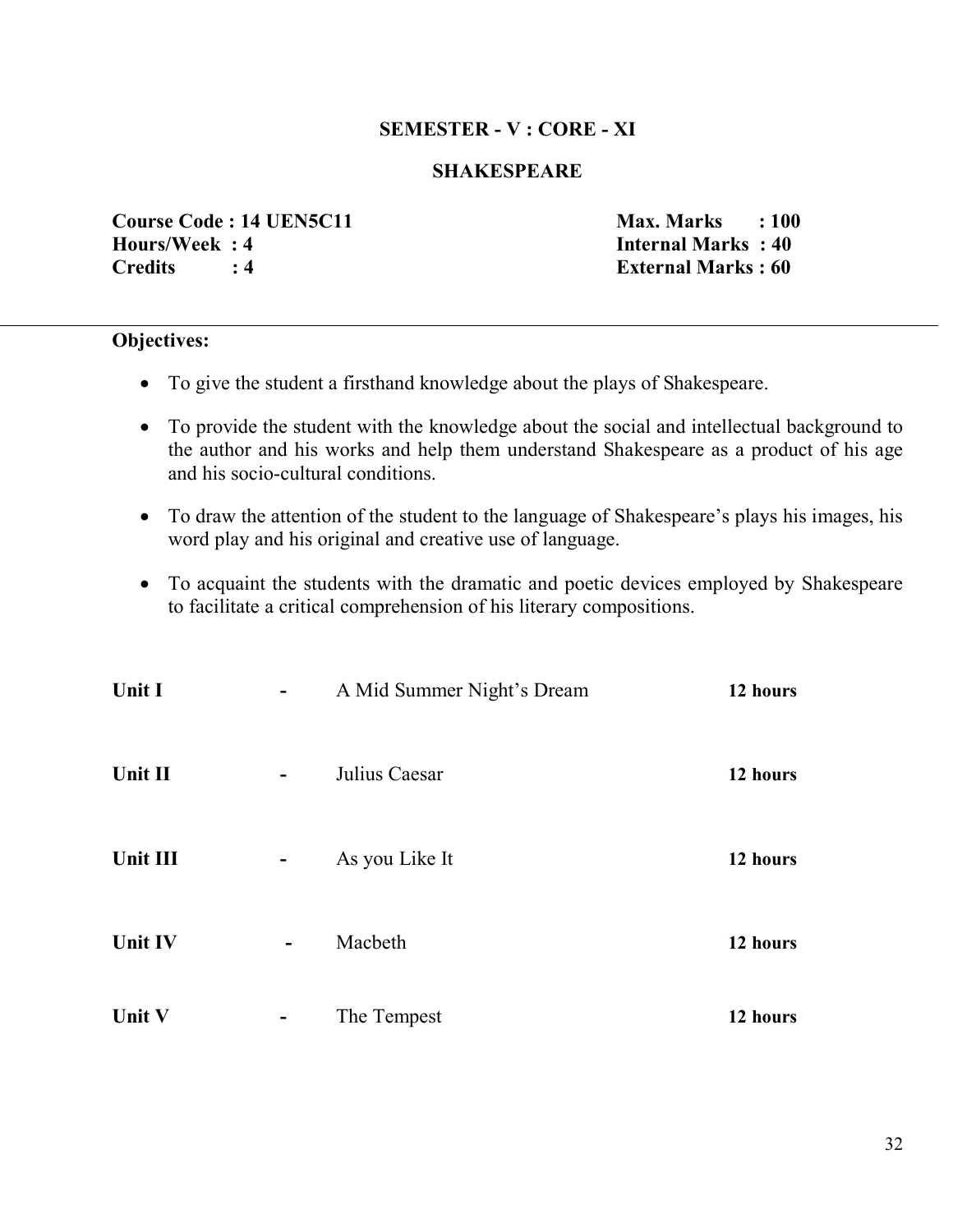# **SEMESTER - V : MAJOR BASED ELECTIVE - IV ENGLISH LANGUAGE TEACHING**

**Course Code : 14UEN5M4 Max. Marks : 100 Hours/Week : 3 Internal Marks : 40 Credits : 3 External Marks: 60**

#### **Objectives:**

- To provide knowledge about the issues concerning English teaching such as methods and approaches of teaching, classroom techniques and strategies, and testing and evaluation systems.
- To train the students in acquiring the skills of teaching English.

| Unit I:                 | Problems and Prospects for the Teacher of English<br>What is involved in Teaching English?                         | 9 hours |
|-------------------------|--------------------------------------------------------------------------------------------------------------------|---------|
| Unit II:                | The Content of the Teaching of English<br>Strategies & Techniques for the Teacher                                  | 9 hours |
| Unit III:               | Planning the Lesson<br>Methods & Techniques for Teaching English in Large Classes<br><b>Teaching of Prose Text</b> | 9 hours |
| Unit IV:                | <b>Teaching Reading Skills</b><br><b>Teaching Poetry</b>                                                           | 9 hours |
| Unit V:                 | Teaching of Grammar & Composition<br>Testing and Evaluation                                                        | 9 hours |
| <b>Prescribed Book:</b> |                                                                                                                    |         |
|                         |                                                                                                                    |         |

Ghosh, Sastri, Das: Introductions to English Language Teaching. Vol: 3 CIEFL (OUP).

#### **Reference:**

Bright, McGregor: Teaching English as a Second Language (Longman/ ELBS).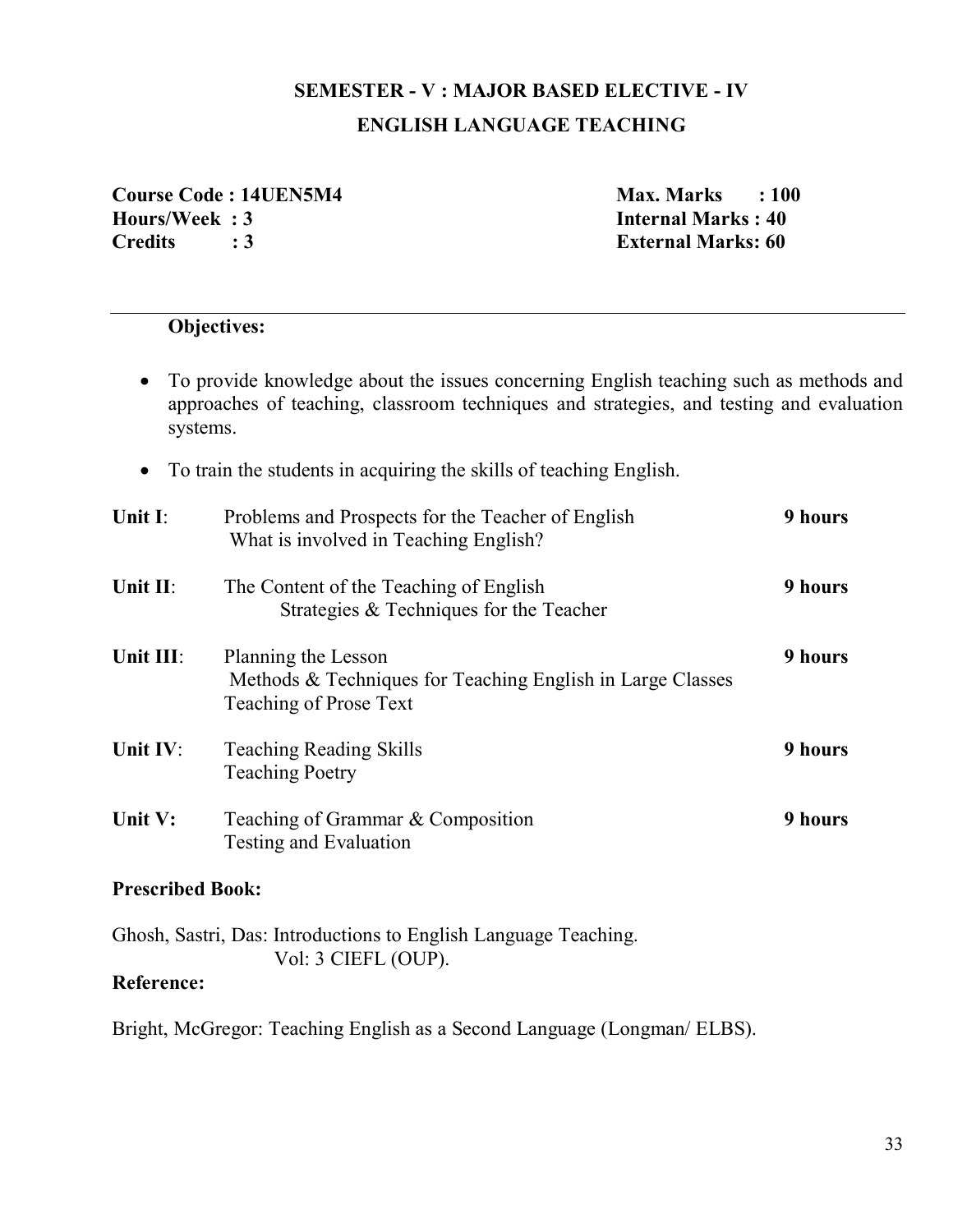### **SEMESTER - V : SKILL BASED ELECTIVE - III**

### **PERSONALITY DEVELOPMENT**

| <b>Credits</b>       | <b>Course Code: 14UEN5S3</b><br>Hours/Week: 2<br>$\cdot$ 2                                                                                                                                                                                                                                        | <b>Max. Marks</b><br>: 100<br><b>Internal Marks: 40</b><br><b>External Marks: 60</b> |
|----------------------|---------------------------------------------------------------------------------------------------------------------------------------------------------------------------------------------------------------------------------------------------------------------------------------------------|--------------------------------------------------------------------------------------|
| <b>Objectives:</b>   | To provide the students with information on the development of personality.<br>To make them understand the various factors regarding confidence building<br>$\bullet$<br>positive approach and so on.<br>To enable them to understand leadership qualities and personality oriented job<br>skills |                                                                                      |
| Unit-I               |                                                                                                                                                                                                                                                                                                   | <b>6 hours</b>                                                                       |
|                      | What is Personality?<br>Determinants of Personality.                                                                                                                                                                                                                                              |                                                                                      |
| Unit $-$ II          |                                                                                                                                                                                                                                                                                                   | <b>6 hours</b>                                                                       |
|                      | Self-Evaluation – Importance of Attitude and Aptitude                                                                                                                                                                                                                                             |                                                                                      |
| $Unit - III$         |                                                                                                                                                                                                                                                                                                   | <b>6 hours</b>                                                                       |
|                      | Communication<br>Verbal and Non-Verbal                                                                                                                                                                                                                                                            |                                                                                      |
| Unit $-$ IV          |                                                                                                                                                                                                                                                                                                   | <b>6 hours</b>                                                                       |
|                      | Building up Confidence<br>Problem Solving Techniques                                                                                                                                                                                                                                              |                                                                                      |
| Unit $-V$            |                                                                                                                                                                                                                                                                                                   | <b>6 hours</b>                                                                       |
|                      | <b>Public Speaking</b>                                                                                                                                                                                                                                                                            |                                                                                      |
|                      | <b>Books for References:</b>                                                                                                                                                                                                                                                                      |                                                                                      |
| 1.<br>2.<br>3.<br>4. | Basic Managerial Skills for All – Rev McGrath (Prantice Hall)<br>Communicating for Results - Cheryl Hamilton (Wordsworth)<br>Confident Public Speaking - Lenny Laskowsky (Warner)<br><b>Emotional Quotient - Daniel Goleman</b><br>5. You can win - Shiv Kera.                                    |                                                                                      |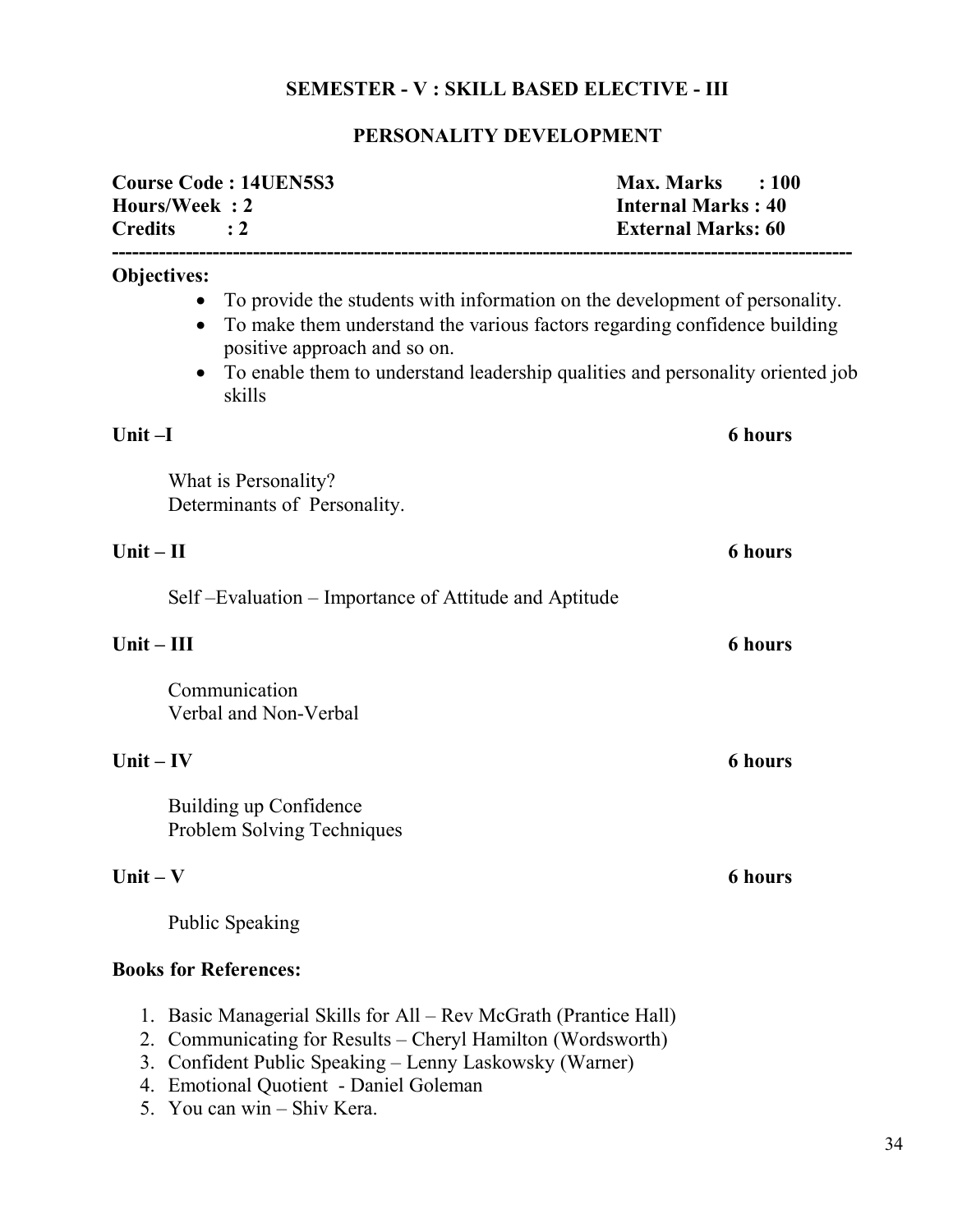#### **SEMESTER - V : EXTRA CREDIT – III CREATIVE WRITING SKILLS**

**Course Code : 14UEN5EC3** Max. Marks : 100 **Hours/Week : - Internal Marks : - Credits : 4\* External Marks: -**

#### **Objectives:**

- To provide the students with the essential of creative writing.
- To make them understand the various aspects o creative writing.
- To make them write poem, prose, drama and so on.

| <b>Unit I</b>  | What is Creative Writing?    |
|----------------|------------------------------|
| Unit II        | The Art and Craft of Writing |
| Unit III       | Modes of Creative Writing    |
| <b>Unit IV</b> | <b>Writing Poetry</b>        |
| <b>Unit V</b>  | <b>Writing Fiction</b>       |

#### **Book for Reference:**

Creative Writing – A Beginner's Novel = Anjana Neira Dev, Anuradha Marwah,Swati Pal.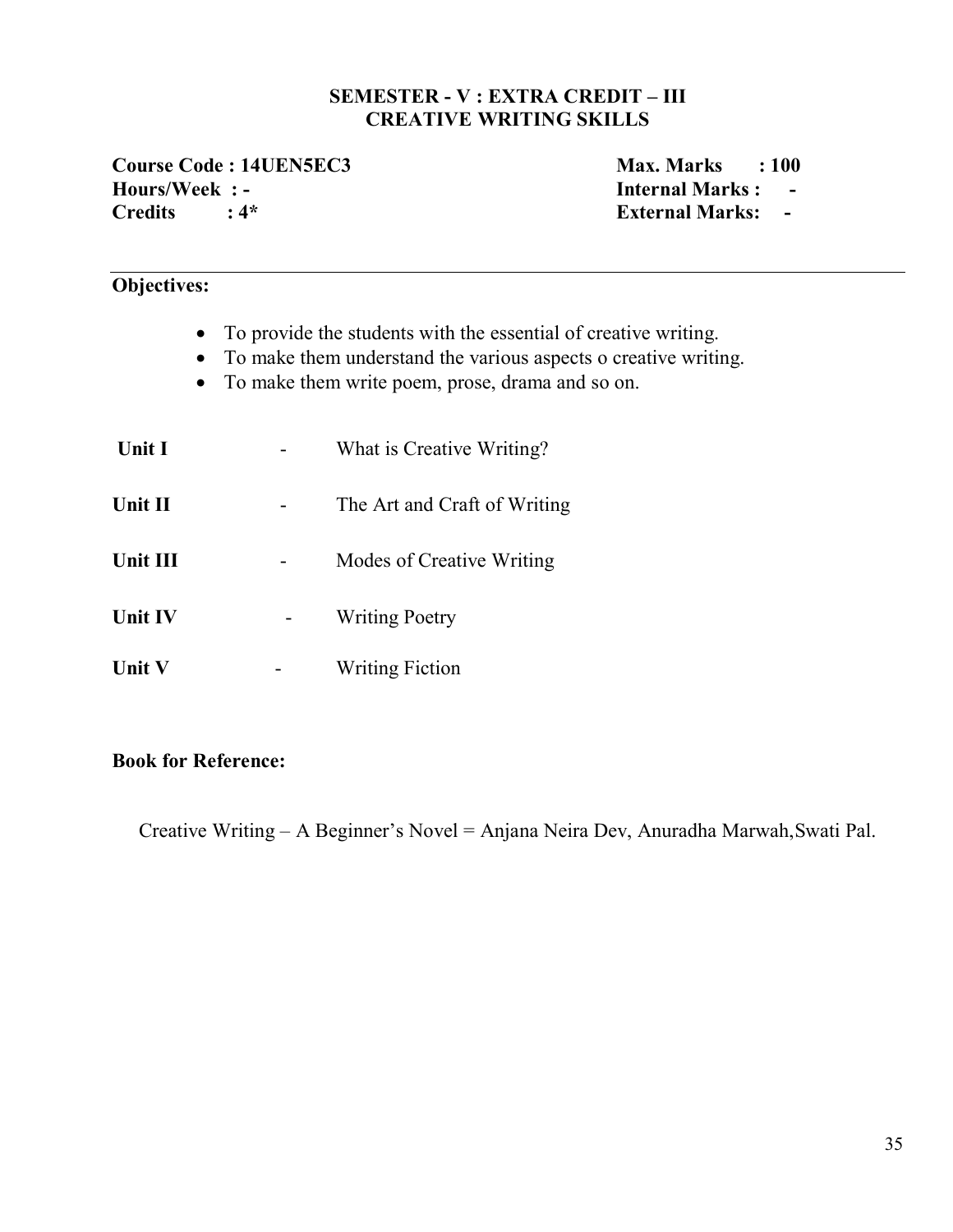# **SEMESTER – VI : CORE - XII LITERARY CRITICISM - II**

| <b>Course Code: 14UEN6C12</b><br>Hours/Week: 5<br><b>Credits</b><br>$\div 4$                                                                                                                                                               | <b>Max. Marks</b><br>: 100<br><b>Internal Marks: 40</b><br><b>External Marks: 60</b> |
|--------------------------------------------------------------------------------------------------------------------------------------------------------------------------------------------------------------------------------------------|--------------------------------------------------------------------------------------|
| <b>Objectives:</b>                                                                                                                                                                                                                         |                                                                                      |
| To introduce the student to the fundamentals of literary criticism – its definition, nature,<br>scope and function.                                                                                                                        |                                                                                      |
| To introduce the various significant movements in literary criticism and enable the<br>$\bullet$<br>students' understanding of the intricacies of this very relevant but not too popular branch<br>of literature                           |                                                                                      |
| To provide the student with the ability to use criticism as a tool of objective evaluation<br>$\bullet$<br>and analyze a poem, prose or a film clipping shown with respect to its form, content and<br>techniques of creative composition. |                                                                                      |
| <b>Romantic Criticism</b>                                                                                                                                                                                                                  |                                                                                      |
| Unit I:<br>Wordsworth: 'Preface to Lyrical Ballads' - excerpts pertaining to                                                                                                                                                               | 15 hours                                                                             |
| Wordsworth's theory of poetic diction-his definition of poetry and                                                                                                                                                                         |                                                                                      |
| Imagination.                                                                                                                                                                                                                               |                                                                                      |
| Unit II: Coleridge: 'Biographic Literaria' - excerpts pertaining to<br>his views on poetry- His definition of poetry, imagination and fancy-<br>His critique of Wordsworth's Theory of poetic diction. (Chapters XIII & XIV).              | 15 hours                                                                             |
| <b>Victorian Criticism</b>                                                                                                                                                                                                                 |                                                                                      |
| Unit III: Matthew Arnold: 'The Study of Poetry'.                                                                                                                                                                                           | 15 hours                                                                             |
| <b>Twentieth Century Criticism</b>                                                                                                                                                                                                         |                                                                                      |
| <b>Modern Criticism</b>                                                                                                                                                                                                                    |                                                                                      |
| Unit IV: T.S. Eliot: Tradition and the Individual Talent.                                                                                                                                                                                  | 15 hours                                                                             |
| Unit V: I.A. Richards: The Four Kinds of Meaning.                                                                                                                                                                                          | 15 hours                                                                             |
| <b>Prescribed Book:</b><br>The English Critical Tradition                                                                                                                                                                                  |                                                                                      |
| An Anthology of English Literary Criticism (Volume I&II)                                                                                                                                                                                   |                                                                                      |
| Authors: S.Ramaswami, V.S.Sethuraman                                                                                                                                                                                                       |                                                                                      |
| Publisher: Macmillan                                                                                                                                                                                                                       |                                                                                      |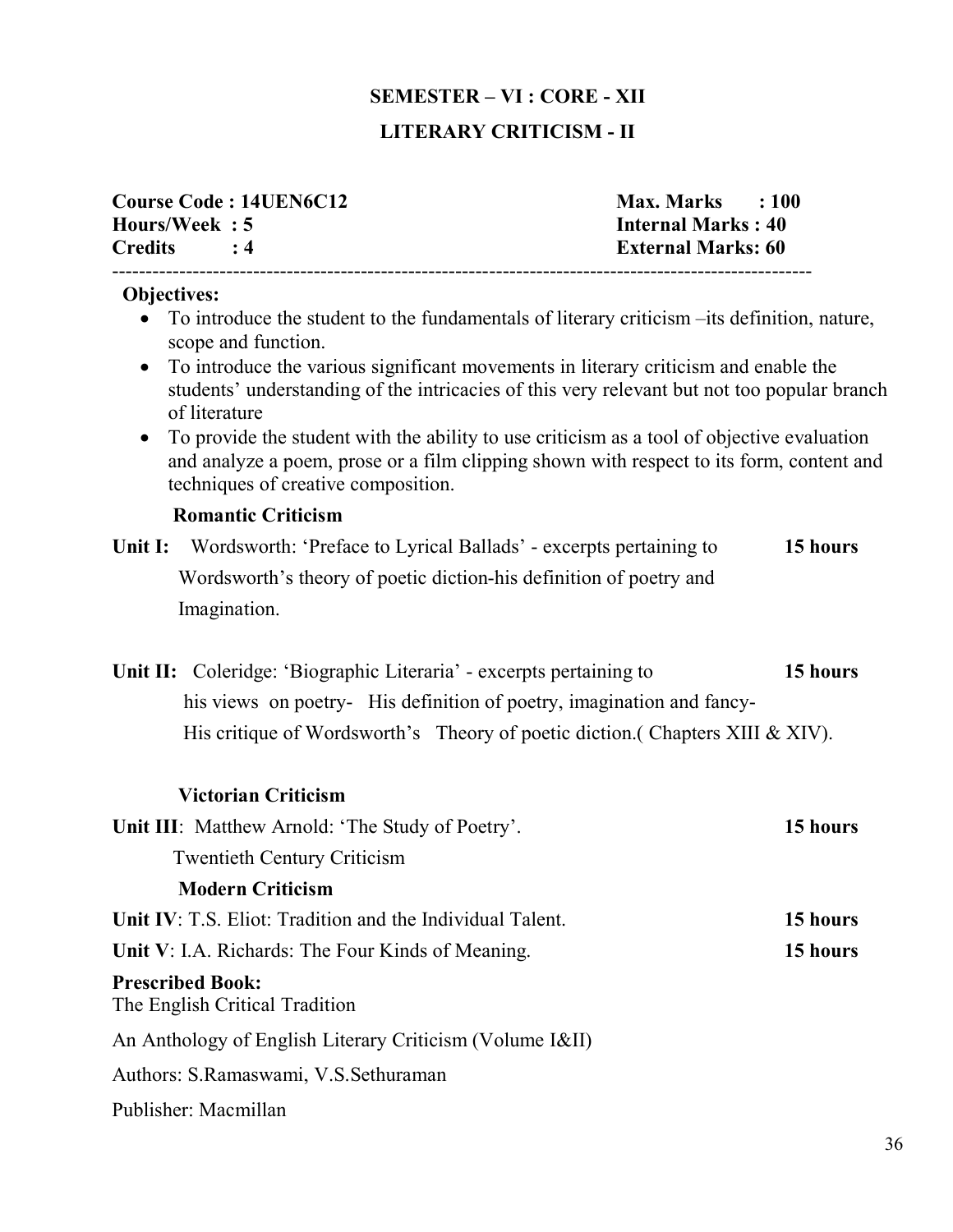#### **SEMESTER - VI : CORE - XIII**

#### **DRAMA – II**

|               | <b>Course Code: 14UEN6C13</b> | <b>Max. Marks</b><br>$\therefore$ 100 |
|---------------|-------------------------------|---------------------------------------|
| Hours/Week: 5 |                               | <b>Internal Marks: 40</b>             |
| Credits : 4   |                               | <b>External Marks: 60</b>             |

### **Objectives:**

- To familiarize the students with the knowledge about the origin and growth of the drama its popularity.
- To give firsthand knowledge of the plays of the renowned writers.
- To enable the students understand the elements of the drama and apply them to the study.

| <b>Unit I</b>   |                         |                          |                              | 15 hours |
|-----------------|-------------------------|--------------------------|------------------------------|----------|
|                 | Oscar Wilde             | $\blacksquare$           | Lady Windermere's Fan.       |          |
| Unit II         |                         |                          |                              | 15 hours |
|                 | John Millington Synge - |                          | Playboy of the Western World |          |
| <b>Unit III</b> |                         |                          |                              | 15 hours |
|                 | Thomas Stearns Eliot    | $\overline{\phantom{a}}$ | Murder in the Cathedral      |          |
| <b>Unit IV</b>  |                         |                          |                              | 15 hours |
|                 | <b>Samuel Beckett</b>   | $\overline{\phantom{a}}$ | <b>Waiting for Godot</b>     |          |
| Unit V          |                         |                          |                              | 15 hours |
|                 | John Osborne            |                          | Look Back in Anger           |          |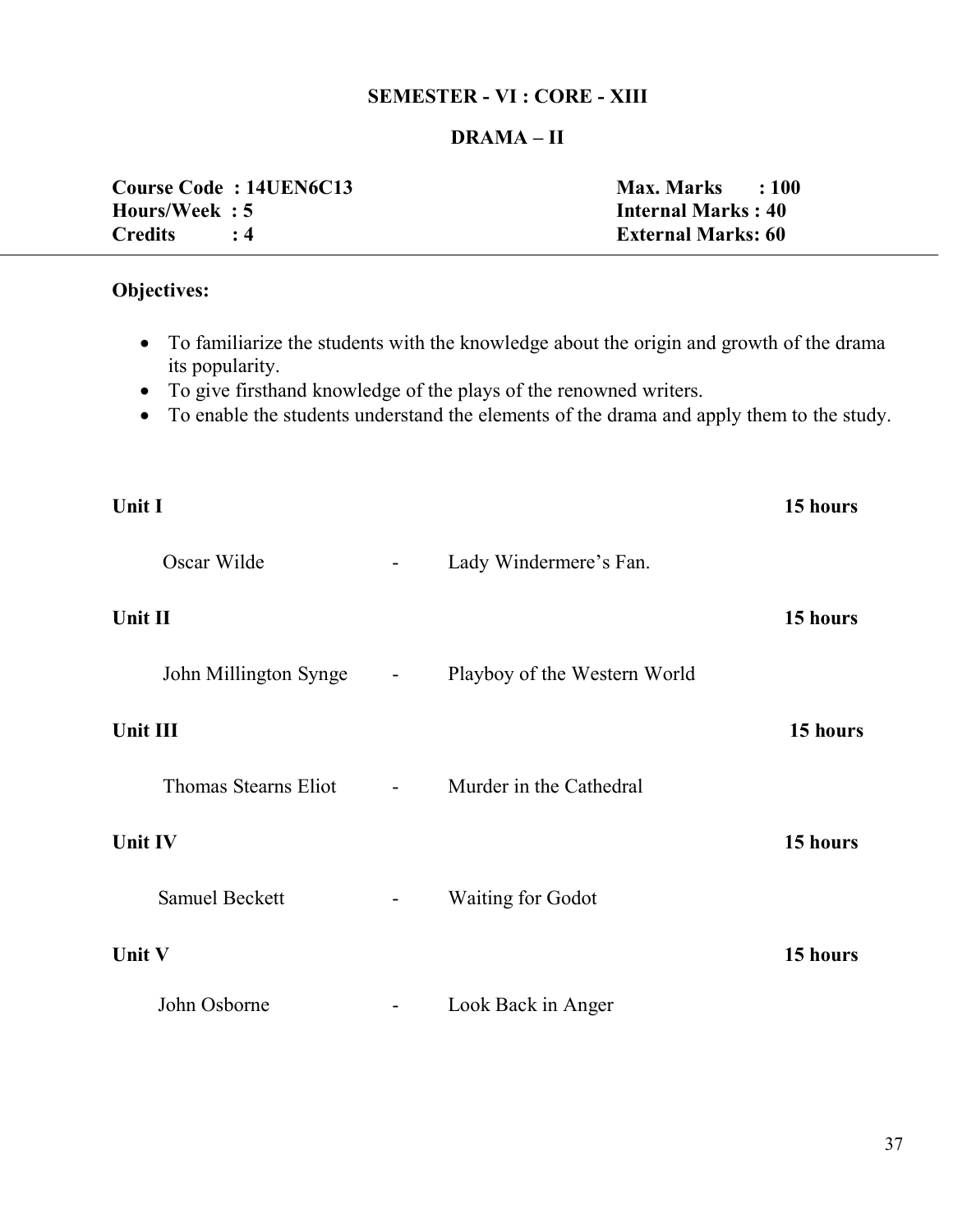### **SEMESTER - VI : CORE COURSE - XIV**

### **CLASSICS IN TRANSLATION**

|                | <b>Course Code: 14UEN6C14</b> | <b>Max. Marks</b><br>$\pm 100$ |  |
|----------------|-------------------------------|--------------------------------|--|
| Hours/Week: 5  |                               | <b>Internal Marks: 40</b>      |  |
| <b>Credits</b> |                               | <b>External Marks: 60</b>      |  |

|               | Objectives:                            |                          |                        |                                                                                                                                                                                |
|---------------|----------------------------------------|--------------------------|------------------------|--------------------------------------------------------------------------------------------------------------------------------------------------------------------------------|
|               | expressed by them.                     |                          |                        | • To facilitate reading of the world's renowned classics in English in order that the<br>students are helped to come to grips with the cultural values of the various lands as |
|               | background to the author and his works |                          |                        | • To provide the student with the knowledge about the social and intellectual                                                                                                  |
| Unit I        |                                        |                          |                        | 15 hours                                                                                                                                                                       |
|               | Thirukkural                            | $\overline{\phantom{a}}$ | (Couplet $131 - 140$ ) | From Chapter 14 - The Possession of Decorum.                                                                                                                                   |
|               |                                        |                          |                        | From Chapter 40 – Learning (Couplet 391-400)                                                                                                                                   |
| Unit II       |                                        |                          |                        | 15 hours                                                                                                                                                                       |
|               | Thakazhi Sivasankara Pillai            |                          | Chemmeen               |                                                                                                                                                                                |
| Unit III      |                                        |                          |                        | 15 hours                                                                                                                                                                       |
|               | The Bible                              |                          | Book of Job            |                                                                                                                                                                                |
| Unit IV       |                                        |                          |                        | 15 hours                                                                                                                                                                       |
|               | Kali Das                               |                          | Sakuntala              |                                                                                                                                                                                |
| <b>Unit V</b> |                                        |                          |                        | 15 hours                                                                                                                                                                       |
|               | Sophocles                              |                          | King Oedipus           |                                                                                                                                                                                |

## **Book for Reference:**

# **Thirukkural – Translated by G.U.Pope.**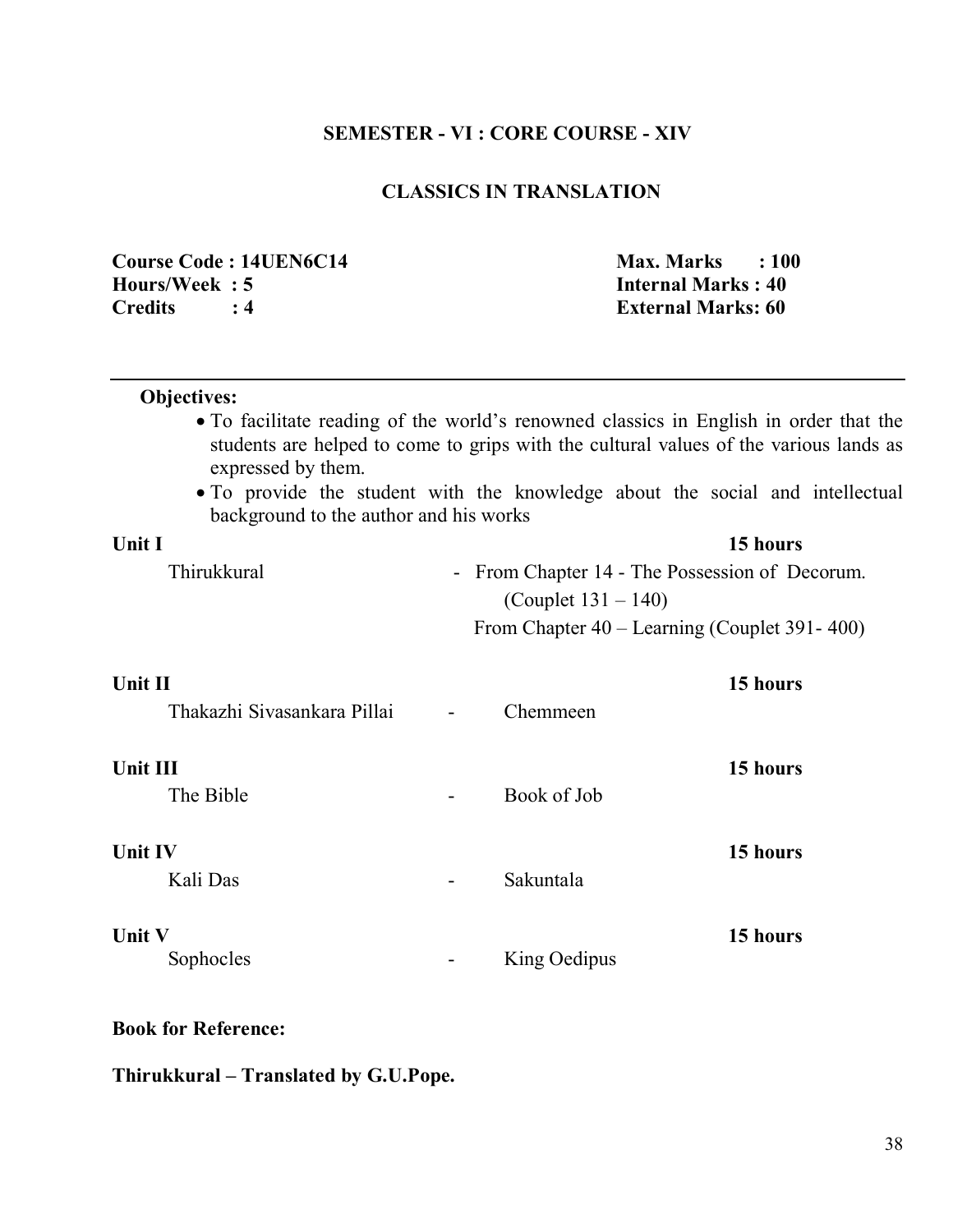# **SEMESTER – VI : CORE – XV NEW LITERATURES**

**Course Code : 14UEN6C15** Max. Marks : 100 **Hours/Week : 4**<br>Credits : 4 **Internal Marks : 40**<br>External Marks: 60

**Credits : 4 External Marks: 60**

#### **Objectives:**

- To provide the student with the knowledge about the social and intellectual background to the author and his works.
- To familiarize the students with the major modern dramatists, poets and their works.

| Unit I:   |                                                         |                                                           | 12 hours |
|-----------|---------------------------------------------------------|-----------------------------------------------------------|----------|
|           | A.D. Hope<br>Micheal-De-Anang<br>Earle Birney           | Australia<br>Africa Speaks<br>The Bear on the Delhi Road. |          |
| Unit II:  |                                                         |                                                           | 12 hours |
|           | Margaret Atwood<br><b>Allan Curnow</b><br>Derek Walcott | Journey to the Interior<br>Time<br>Ruins of a Great House |          |
| Unit III: |                                                         |                                                           | 12 hours |
|           | Wole Soyinka                                            | The Kongi's Harvest                                       |          |
| Unit IV:  |                                                         |                                                           | 12 hours |
|           | V.S.Naipaul<br>Katherine Mansfield<br>Henry Lawson      | Man-Man<br>Bliss, Prelude.<br>The Loaded Dog              |          |
| Unit V:   |                                                         |                                                           | 12 hours |
|           | Chinua Achebe                                           | Things Fall Apart.                                        |          |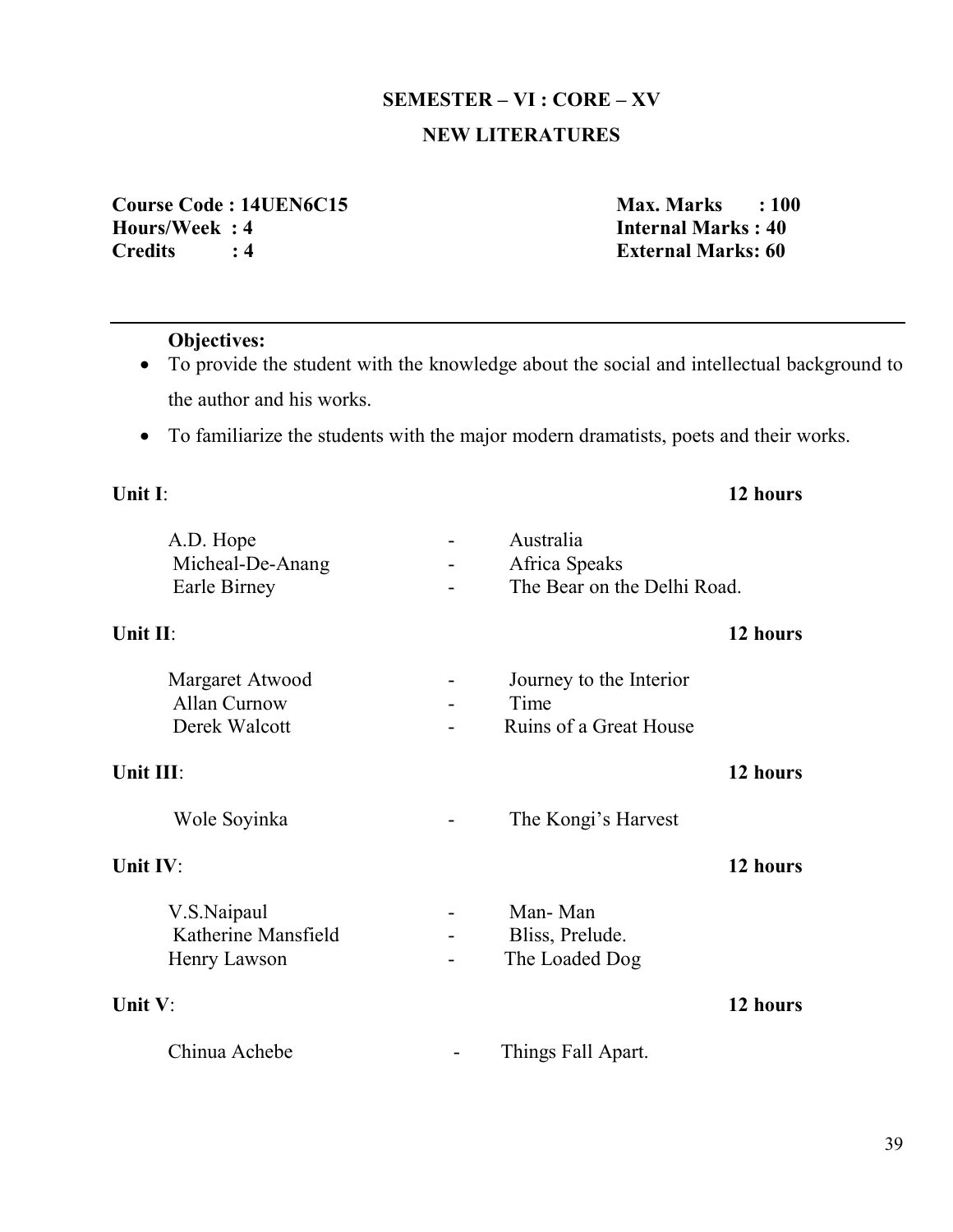# **SEMESTER - VI : CORE - XVI INDIVIDUAL AUTHOR – RABINDRANATH TAGORE**

**Course Code :14UEN6C16** Max. Marks : 100 **Hours/Week : 4 Internal Marks : 40 Credits : 4 External Marks: 60**

#### **Objectives:**

j

- To initiate the student into a study of Tagore's works and his narrative techniques
- To provide the student with knowledge of those aspects of Indian Civilization and Culture which have shaped in the works of Tagore.

# **Unit I**: **PROSE** 12 hours **From The Religion of Man**  Man's Universe (Chapter - I) The Creative Spirit (Chapter - II) **Unit II**: **POETRY** 12 hours Leave this Chanting Heaven of Freedom **Unit III: SHORT STORIES** 12 hours Subha The Renunciation **Unit IV: NOVEL** 12 hours Gora (Fair Faced) **Unit V: DRAMA** 12 hours Chandalika.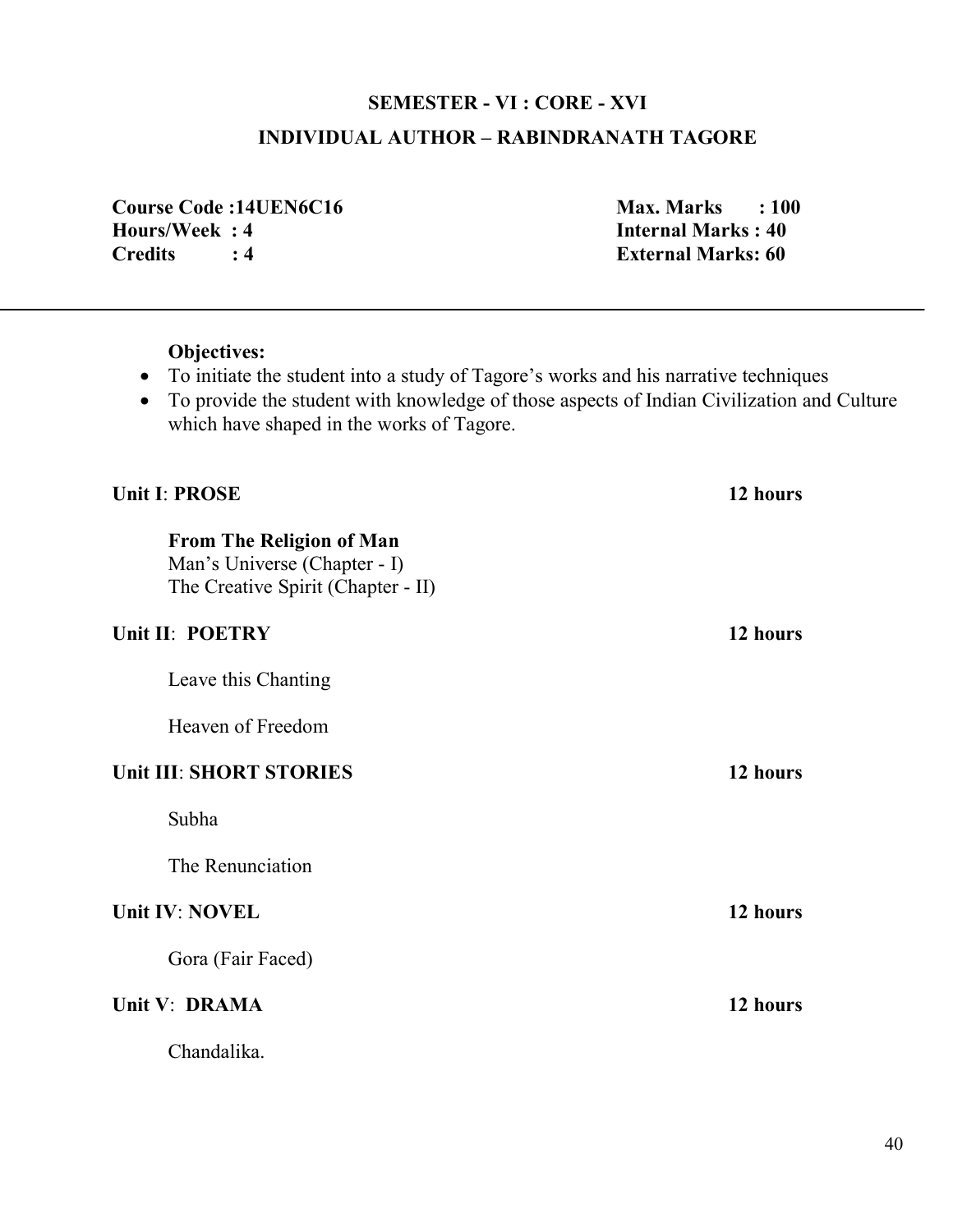# **SEMESTER - VI : CORE - XVII AMERICAN LITERATURE**

**Course Code : 14UEN6C17** Max. Marks : 100 **Hours/Week : 4**<br>Credits : 4 **Internal Marks : 40**<br>External Marks: 60

**Credits : 4 External Marks: 60**

#### **Objectives:**

j

- To initiate the student into a study of American life and culture against the background of American History.
- To provide the student with knowledge of those aspects of American Civilization and Culture which have shaped its Literature.

| Unit I (Poetry)                |                              |                                      | 12 hours |
|--------------------------------|------------------------------|--------------------------------------|----------|
| Walt Whitman                   |                              | Out of the Cradle Endlessly Rocking. |          |
| <b>Robert Frost</b>            | $\qquad \qquad \blacksquare$ | The Road Not Taken                   |          |
| <b>Emily Dickinson</b>         | $\qquad \qquad \blacksquare$ | Because I could not Stop for Death   |          |
| Sylvia Plath                   | $\overline{\phantom{a}}$     | Lady Lazarus                         |          |
| Unit II (Prose)                |                              |                                      | 12 hours |
| Ralph Waldo Emerson            |                              | Self-Reliance                        |          |
| Unit III (Drama)               |                              |                                      | 12 hours |
| <b>Arthur Miller</b>           | $\blacksquare$               | All My Sons                          |          |
| <b>Unit IV (Short Stories)</b> |                              |                                      | 12 hours |
| Mark Twain                     | -                            | <b>Ghost Story</b>                   |          |
| James Thurber                  | $\qquad \qquad \blacksquare$ | Secret Life of Walter Mitty          |          |
| Unit V (Novel)                 |                              |                                      | 12 hours |
| Harper Lee                     |                              | To Kill a Mockingbird.               |          |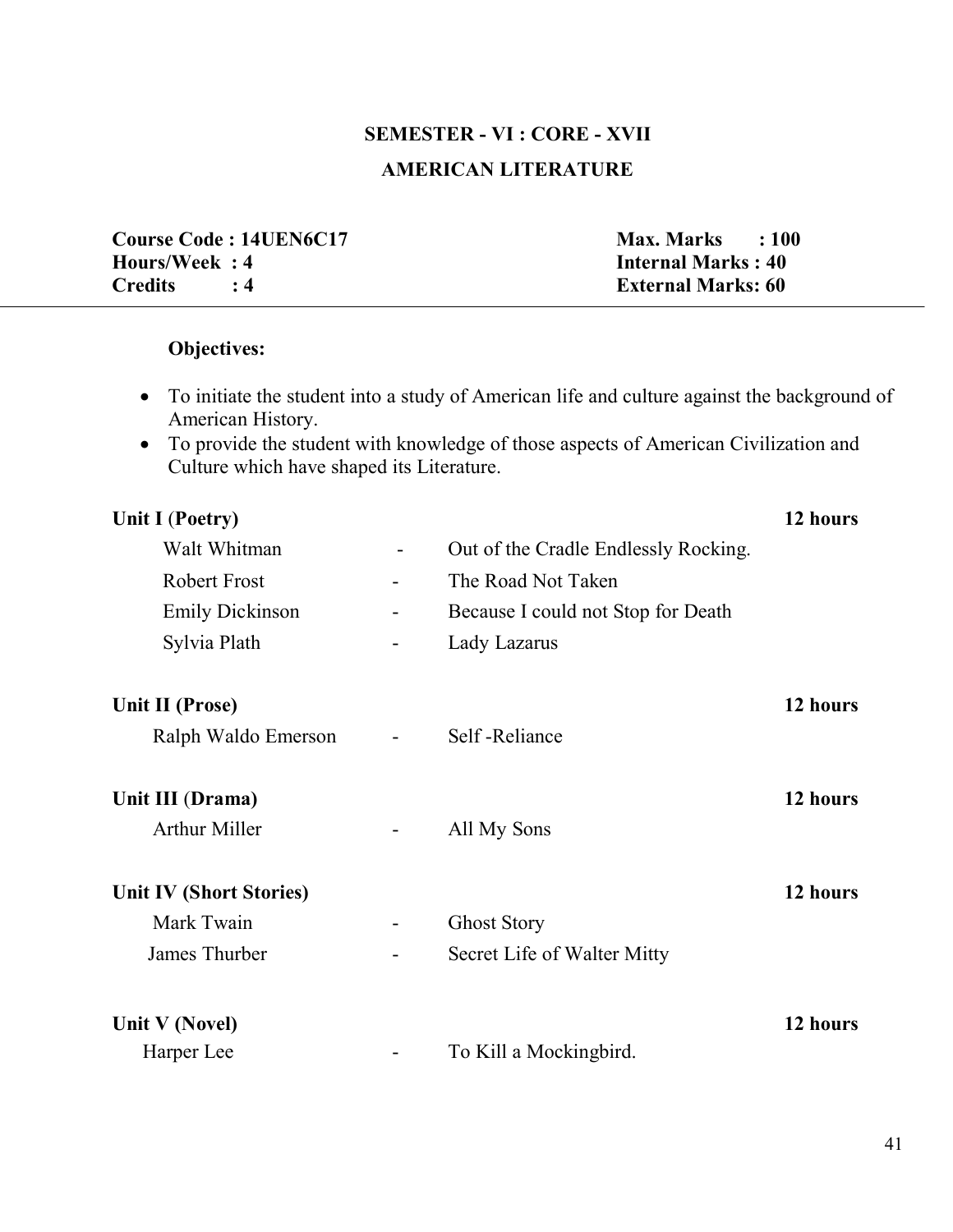# **SEMESTER – VI : SKIL BASED ELECTIVE - IV FUNCTIONAL ENGLISH**

**Course Code : 14UEN6S4 Max. Marks : 100 Hours/Week : 2 Internal Marks : 40 Credits : 2 External Marks: 60**

#### **Objectives:**

- To provide knowledge about different types of presenting an argument which is generally referred to as "discourse" in order that they get to practice different types of presentation both in speech and in writing.
- Adequate practice is given to the student through simple, brief but very essential use of language in day-to-day life situations.

*<u>Unit I* 6 hours **6** hours **6** hours **6** hours **6** hours **6** hours **6** hours **6** hours **6** hours **6** hours **6** hours **6** hours **6** hours **6** hours **6** hours **6** hours **6** hours **6** hours **6** hours **6** hours **6** hours **6**</u> What is Communication? – The Communication situation – Written Communication – Oral Communication – Face to Face Communication – Audio-Visual Communication – Silence

#### Unit II 6 hours

### Greeting – Introducing – Inviting a person – Thanking – Seeking Permission – Offering suggestions – Giving Advice – Asking Questions – Praising  $\&$  Complimenting, Complaining and Apologizing – Giving Instructions.

### **Unit III** 6 hours

Non Verbal Communication, Body Language, Facing an Interview, Group Discussion

#### Unit IV 6 hours

Designing a Resume – Writing Paragraphs – Writing Letters

#### **Unit V** 6 hours

Interviews: Different ways of presenting and expressing oneself.

#### **Book for Reference:**

Communication Skills for Undergraduates - T.M. Farhathulla.

#### 42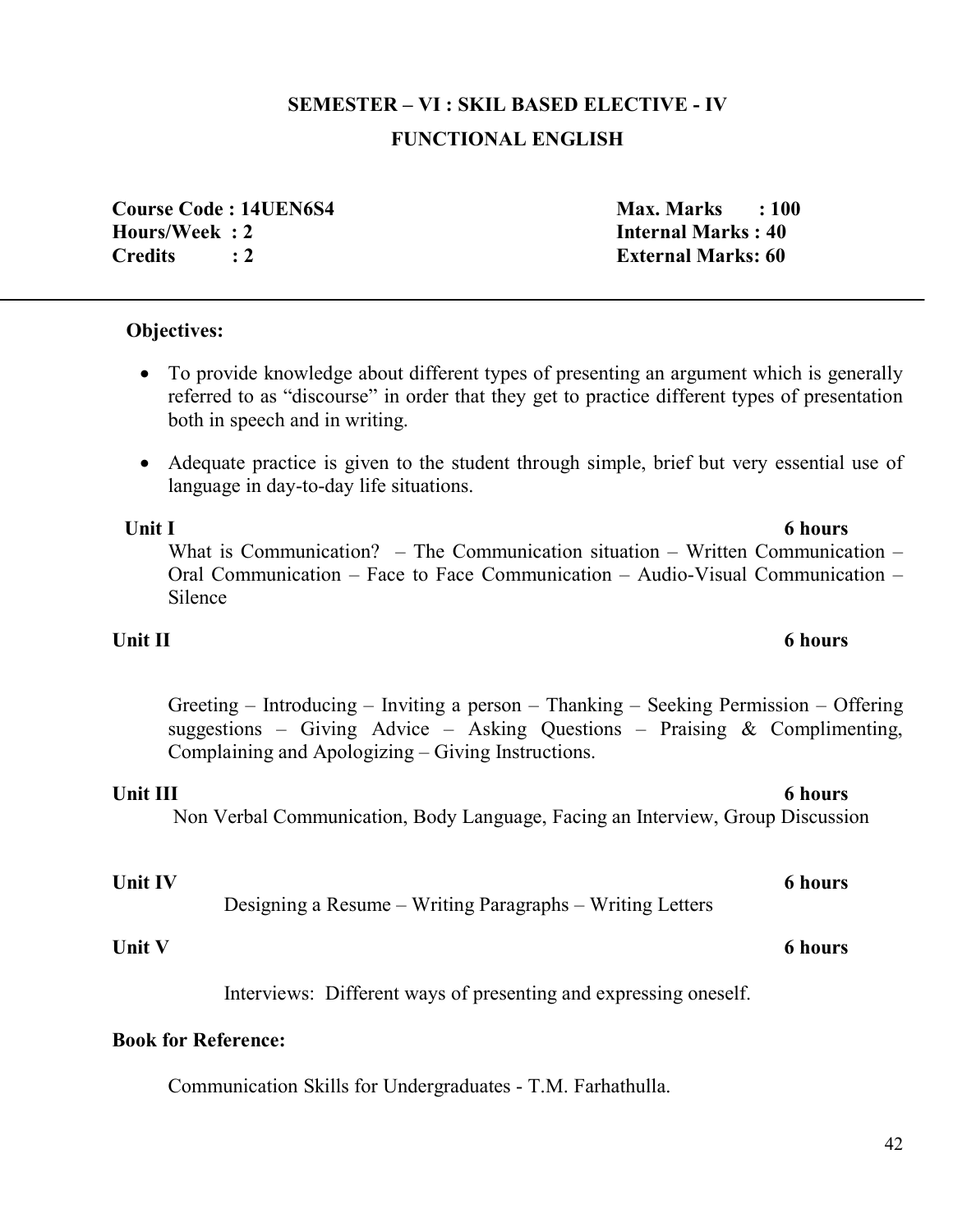# **SEMESTER – VI : PART – V – GENDER STUDIES GENDER STUDIES**

**Course Code : 14UCN6GS** Max. Marks : 100<br> **Hours/Week : 1 Hours/Week : 1**<br>Credits : 1 **Internal Marks : 40**<br>External Marks: 60

**External Marks: 60**